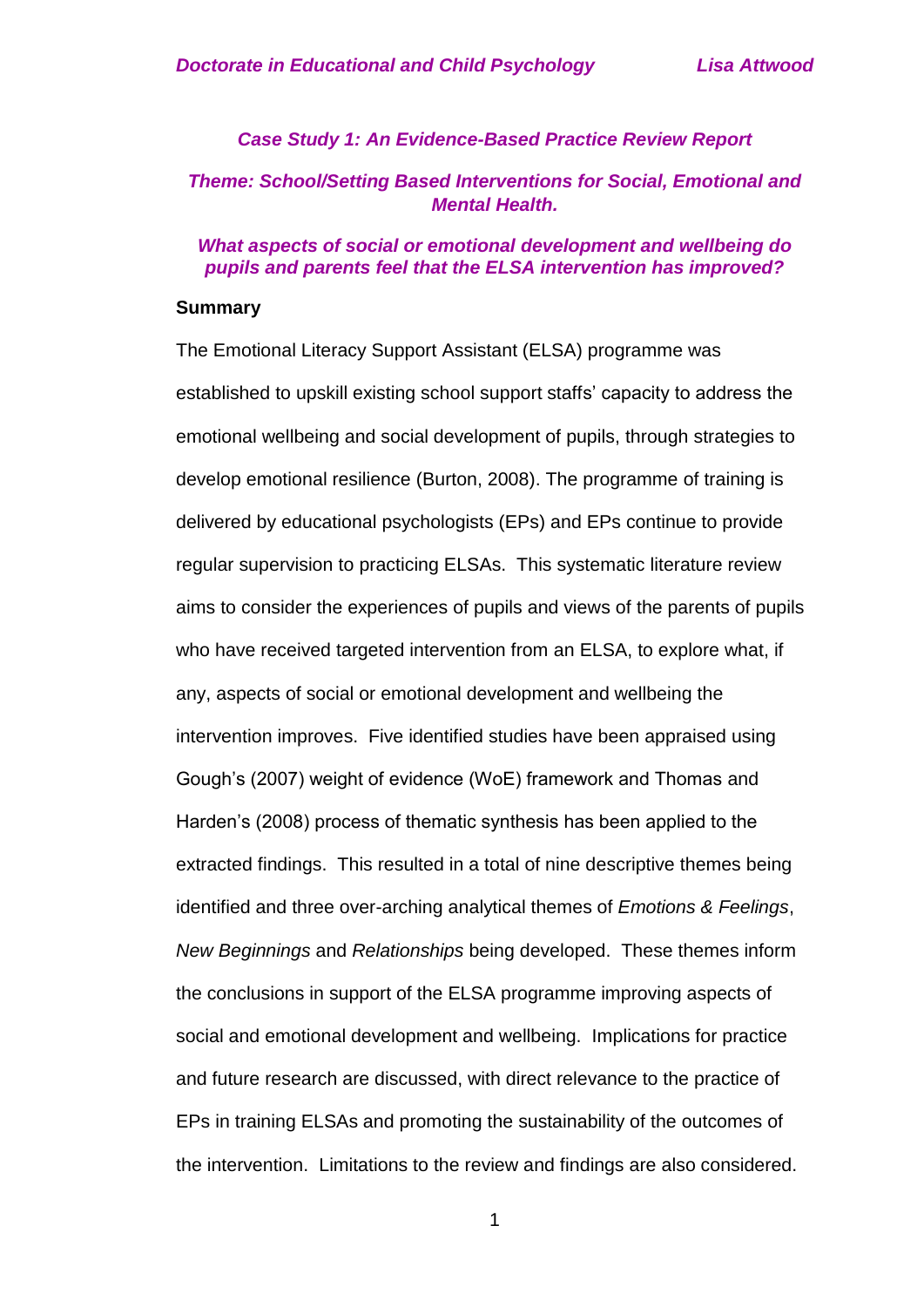#### **Introduction**

Children and young people's mental health has been spotlighted by the UK Government in recent years and the role educational settings can play in addressing needs is recognised as making a vital contribution (Department of Health and Department for Education, 2017). It is likely that in the context of the current worldwide COVID-19 pandemic there will be an increase in children and young people requiring mental health and emotional wellbeing support (Cortina et al., 2020). Schools need to provide a robust response to this, in addition to addressing the attainment differentiation and deficits that will have resulted from the significant disruption to learning that has arisen from school closures.

Emotional and mental health support for children and young people within schools is organised into universal (whole-school, curriculum-based), targeted and specialist approaches (Dunsmuir & Cobbald, 2017). The Government's 2017 Green Paper *Transforming Children and Young People's Mental Health Provision (DoH & DoE, 2017),* highlighted that early intervention and targeted support, provided within the school setting, might be less stigmatising than being referred to external services/agencies and therefore more accepted by children, young people and their families (DoH & DoE, 2017).

#### *The ELSA programme*

Developed by the EP Sheila Burton, within local authority practice in the South of England, the programme aims to develop existing school resources (support staff) to offer individualised support from ELSAs (Burton, 2008). The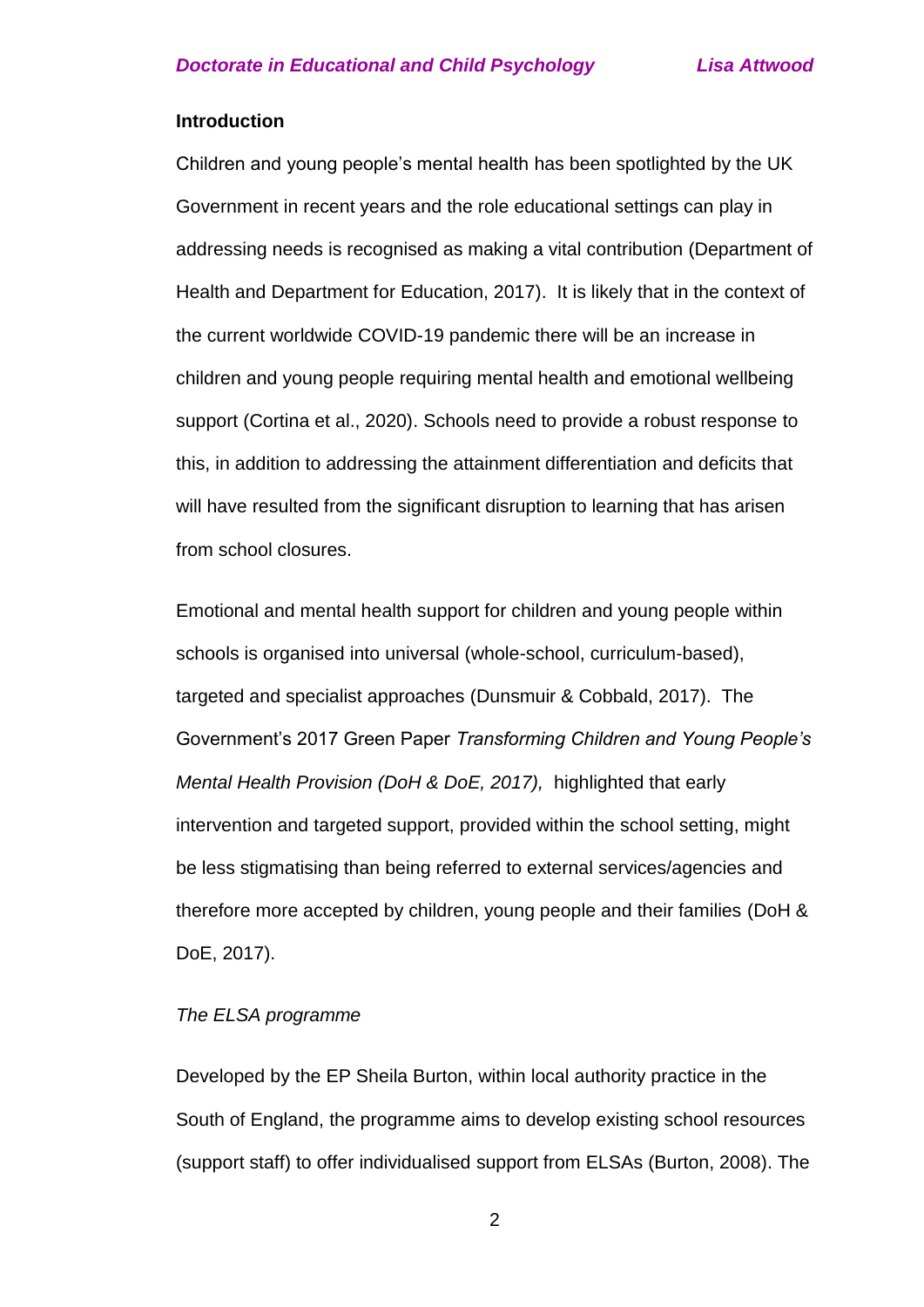programme is co-ordinated to deliver targeted, short-term, intervention to pupils experiencing challenges to their emotional wellbeing, it aims to provide a safe-space within school for these to be addressed (Burton, 2008). The training and supervision of ELSAs is provided by EP practitioners. Initial training (usually 5-6 days) covers the psychological underpinnings of the programme and strategies to develop time-limited, task-based, interventions to address individualised targets that are established for the pupil at the outset (The ELSA Network, 2018). Ongoing, EP-led, supervision across groups of ELSAs is provided on a half-termly basis.

#### *Psychological basis*

There is not the scope to provide in-depth discussion of the psychological underpinnings to the programme here; however, it is relevant to consider them in brief. The programme aims to respond to the 'needs' identified in Maslow's motivational hierarchy (1970, cited in Burton, 2008), which suggests, in the context of enhancing school-based learning, that to attend to the apex of the hierarchy - self-actualisation, and be most receptive to meet learning potential, physiological, safety, belongingness and esteem needs must be attended to, in turn, satisfactorily.

Other psychological theories influencing the training of ELSAs and the delivery of the programme include, Bandura's social learning theory (Bandura, 1977, cited in Burton, 2008) and Goleman's contributions on emotional intelligence (EI) and self-awareness, including the suggestion that EI is more important than IQ in determining success in life (Goleman, 2004). The influence of social learning theory relates to ELSAs becoming positive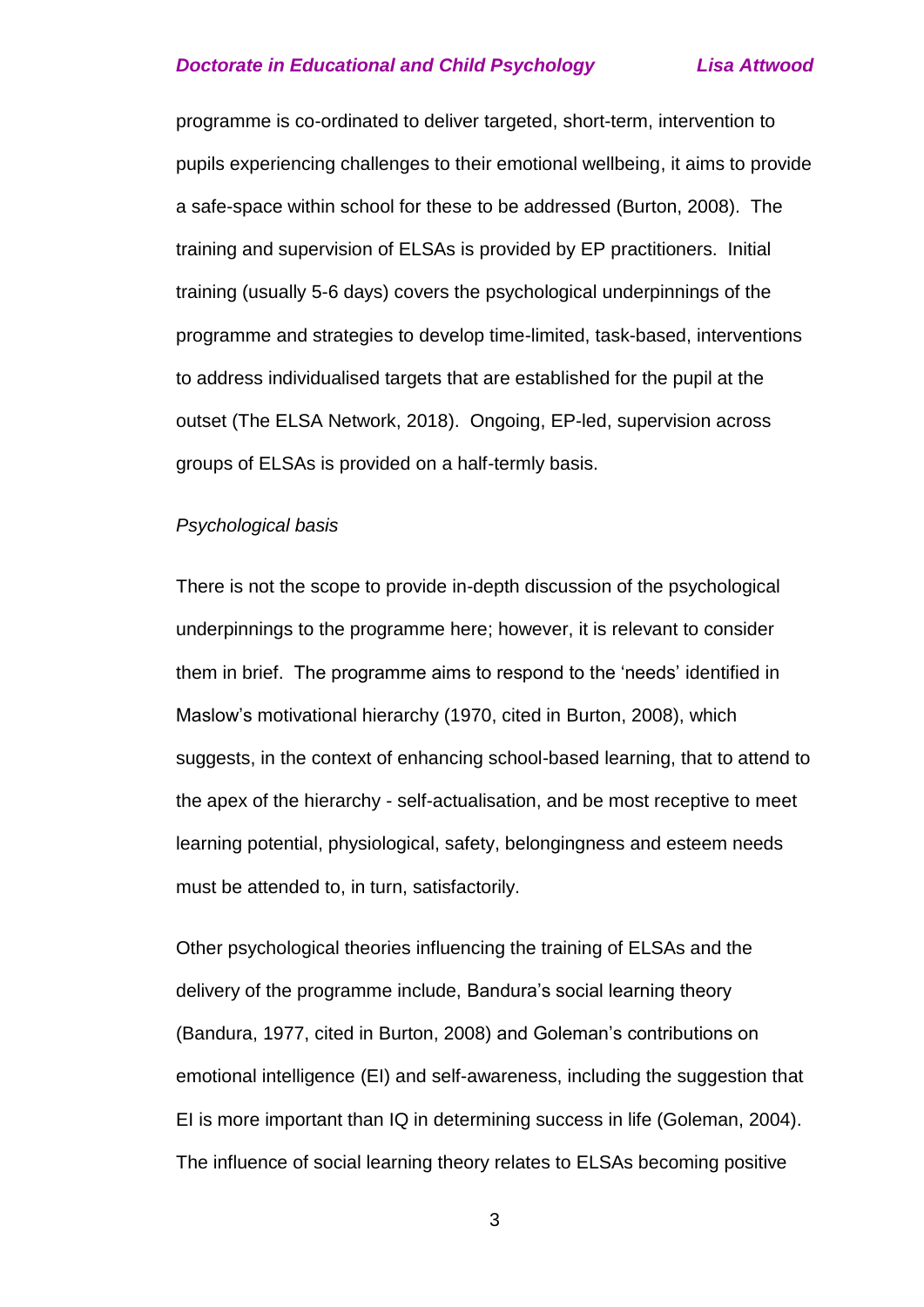'models', working with individuals to develop effective ways to recognise and manage emotions and understand links with behaviour. This is a key aim of the programme, promoting the development of self-esteem and self-efficacy (Burton, 2008).

A central concept is that of emotional literacy (Steiner & Parry, 1997, cited in Weare, 2003), encompassing the skills of 'self-understanding; understanding and managing emotions and understanding social situations and making relationships' (Weare, 2003, online p. 3-4). The ELSA programme looks to address skills of emotional literacy in response to the individual's unique situation. Effective emotional regulation, an aspect of emotional literacy, is linked to 'social and academic achievement' (Snow, 2020, p.4).

#### *Rationale and Relevance*

Table 1, provides an overview of research published since 2010, by area of investigation, contributing to an evidence-base for the ELSA programme. Full references can be found in the reference section. Much of the earlier research was completed by the original founder and published by the ELSA Network (www.elsanetwork.org.) and therefore the potential for bias in reporting needs to be carefully considered. More recently, there has been an increase in peer reviewed publications considering different aspects of the ELSA programme, it's impact and effectiveness. In addition, there is a growing body of grey literature, such as thesis studies that further contribute to the evidence-base.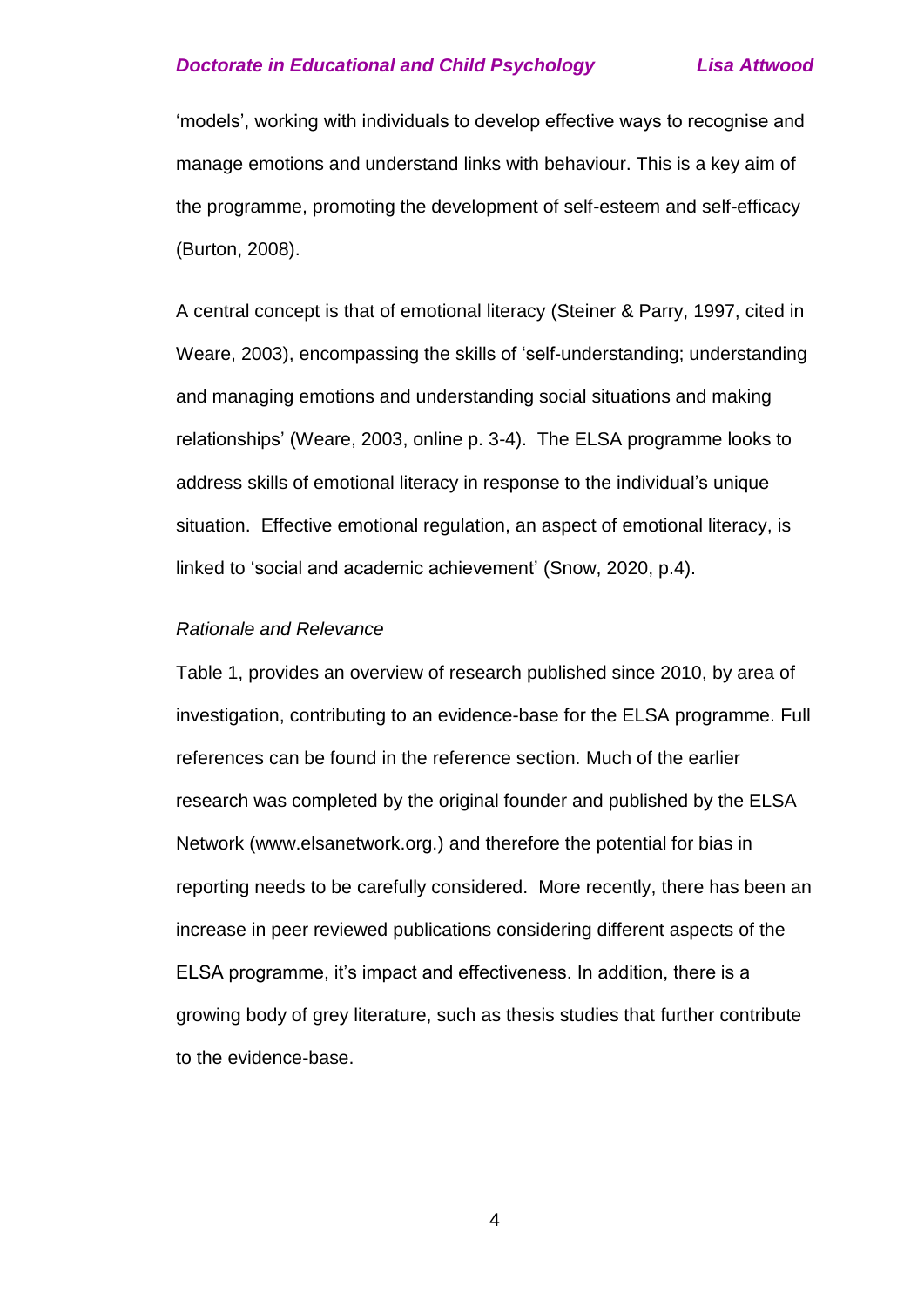### Table 1

## *Overview of published research since 2010*

|                           |                                                                                                                        |             | Research area                    |                                                      |
|---------------------------|------------------------------------------------------------------------------------------------------------------------|-------------|----------------------------------|------------------------------------------------------|
| <b>Author/s</b>           | Training                                                                                                               | Supervision | Staff views<br>Parental<br>views | Pupil views<br>Pupil<br>focussed<br>ELSA<br>focussed |
| Grahamslaw (2010)         |                                                                                                                        |             |                                  | +<br>÷.                                              |
| Hill et al. (2013)        |                                                                                                                        |             | $\ddot{}$                        | $\mathbf +$                                          |
| Mann (2014)               |                                                                                                                        |             | $\ddot{}$                        | ÷<br>$\ddot{}$                                       |
| Osbourne & Burton (2014)  |                                                                                                                        | ÷.          |                                  |                                                      |
| Dodds et al. (2015)       |                                                                                                                        |             | ÷                                |                                                      |
| Leighton (2015)           | $\ddot{}$                                                                                                              |             |                                  |                                                      |
| Miles (2015)              |                                                                                                                        |             |                                  | ÷<br>÷                                               |
| Hills (2016)              |                                                                                                                        |             |                                  | +<br>÷                                               |
| Rees (2016)               |                                                                                                                        |             |                                  | $\ddot{}$                                            |
| Wilding & Claridge (2016) |                                                                                                                        |             | $\ddot{}$                        | $\ddot{}$                                            |
| <b>Barker (2017)</b>      |                                                                                                                        |             | $\ddot{}$                        | ÷                                                    |
| <b>Ridley (2017)</b>      |                                                                                                                        | $\ddot{}$   |                                  |                                                      |
| Bland et al. (2018)       | $\ddot{}$                                                                                                              |             |                                  |                                                      |
| Atkin (2019)              |                                                                                                                        | $\ddot{}$   |                                  |                                                      |
| Balampanidou (2019)       |                                                                                                                        |             |                                  | +<br>٠                                               |
| McEwan (2019)             |                                                                                                                        |             | ÷.                               | $\pm$<br>$\ddot{}$                                   |
| France et al. (2020)      |                                                                                                                        | $\ddot{}$   |                                  |                                                      |
| <b>Harris (2020)</b>      | <u> 1980 - Johann Stoff, deutscher Stoffen und der Stoffen und der Stoffen und der Stoffen und der Stoffen und der</u> |             |                                  | $\ddot{}$                                            |
| Krause et al. (2020)      |                                                                                                                        |             |                                  | ÷.<br>$\ddot{}$                                      |
| Peters (2020)             |                                                                                                                        |             |                                  | +<br>٠                                               |
| Wong et al. (2020)        |                                                                                                                        |             |                                  | +<br>٠                                               |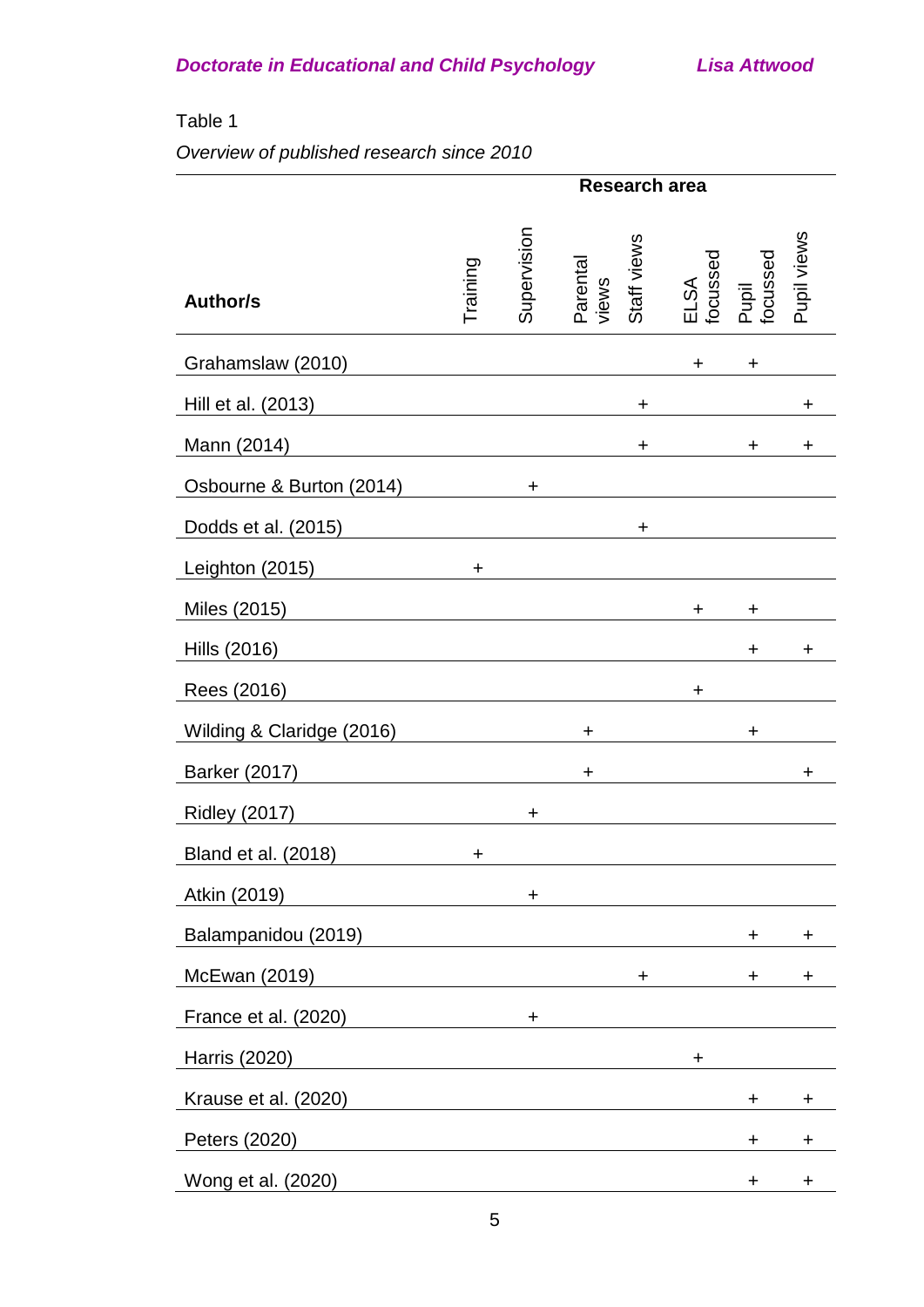The research evidence-base is of importance to school leadership, EPs and Educational Psychology Services (EPSs), in decision making. The EPS is required to invest in the programme in order to provide quality training to local ELSAs and maintain the fidelity of the programme through regular EPled supervision. EPs, as 'scientist-practitioners' (Birch et al., 2015), will seek robust evidence for the efficacy of the programme and will need to respond to address any less-positive outcomes of new research generated. Only in this way, can they reliably promote the programme to the schools, children and families that they serve. This review aims to 'take stock' of what the evidence-base for the ELSA programme currently suggests in view of pupil and parent experiences, specifically, what aspects of social and emotional development and wellbeing ELSA intervention has improved.

#### *Review Question*

What aspects of social or emotional development and wellbeing do pupils and parents feel that the ELSA intervention has improved?

#### **Critical Review of the Evidence Base**

#### *Literature Search*

The systematic literature searches were completed on 12 January 2021, using the databases PsycINFO, the Education Resource Information Centre (ERIC), Web of Science, the British Education Index (BEI) and Google Scholar. The search terms used are detailed in Figure 1 - Flowchart of Searching and Screening Procedures, which represents the searching and screening process. The criteria implemented for the inclusion and exclusion of identified studies, at full text screening stage, are presented in Table 2. Details of excluded studies, including the rationale for exclusion, can be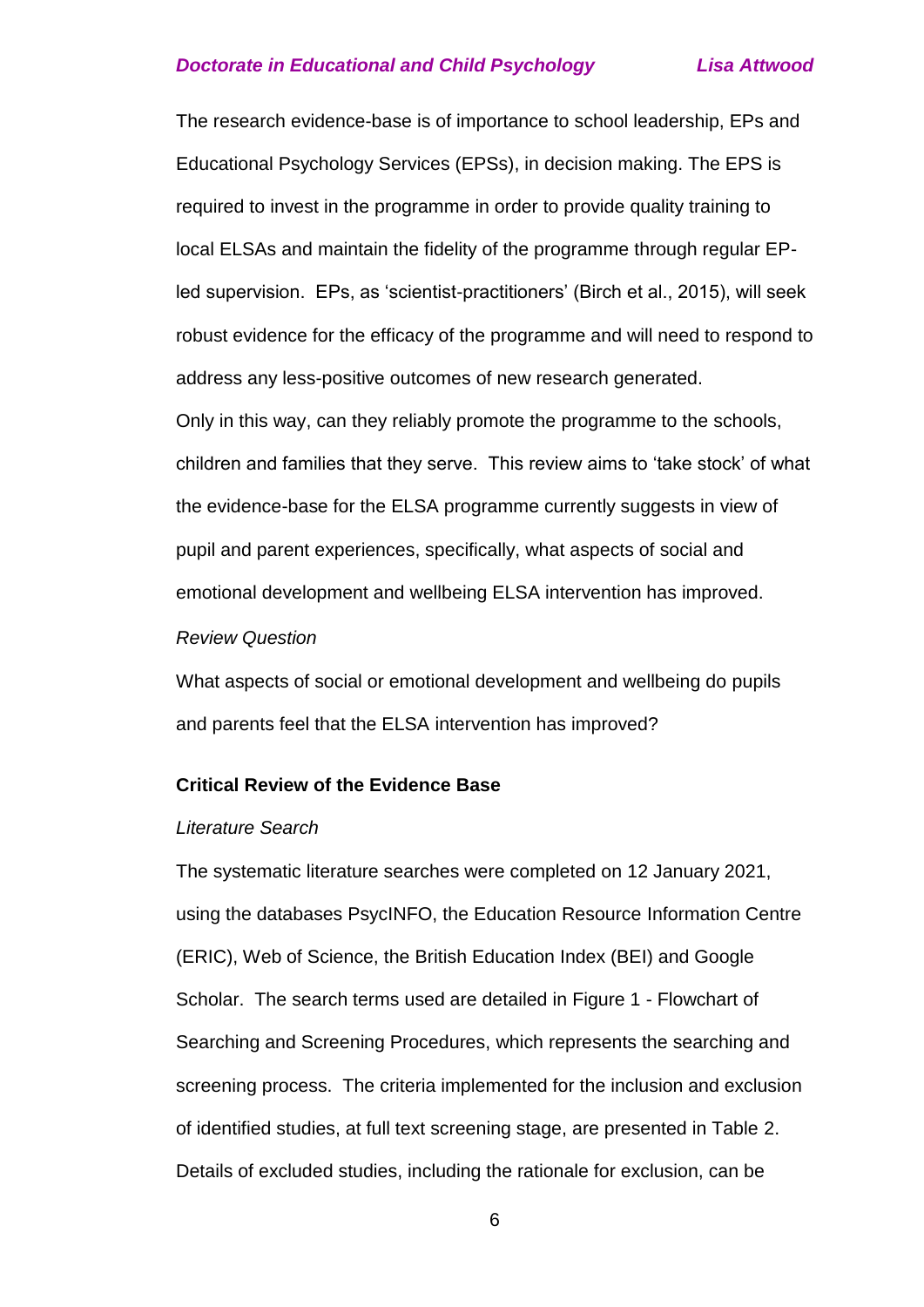found in Appendix A. Table 3, provides the full references of studies that

were included in the critical review.

Figure 1 – Flowchart of Searching and Screening Procedures

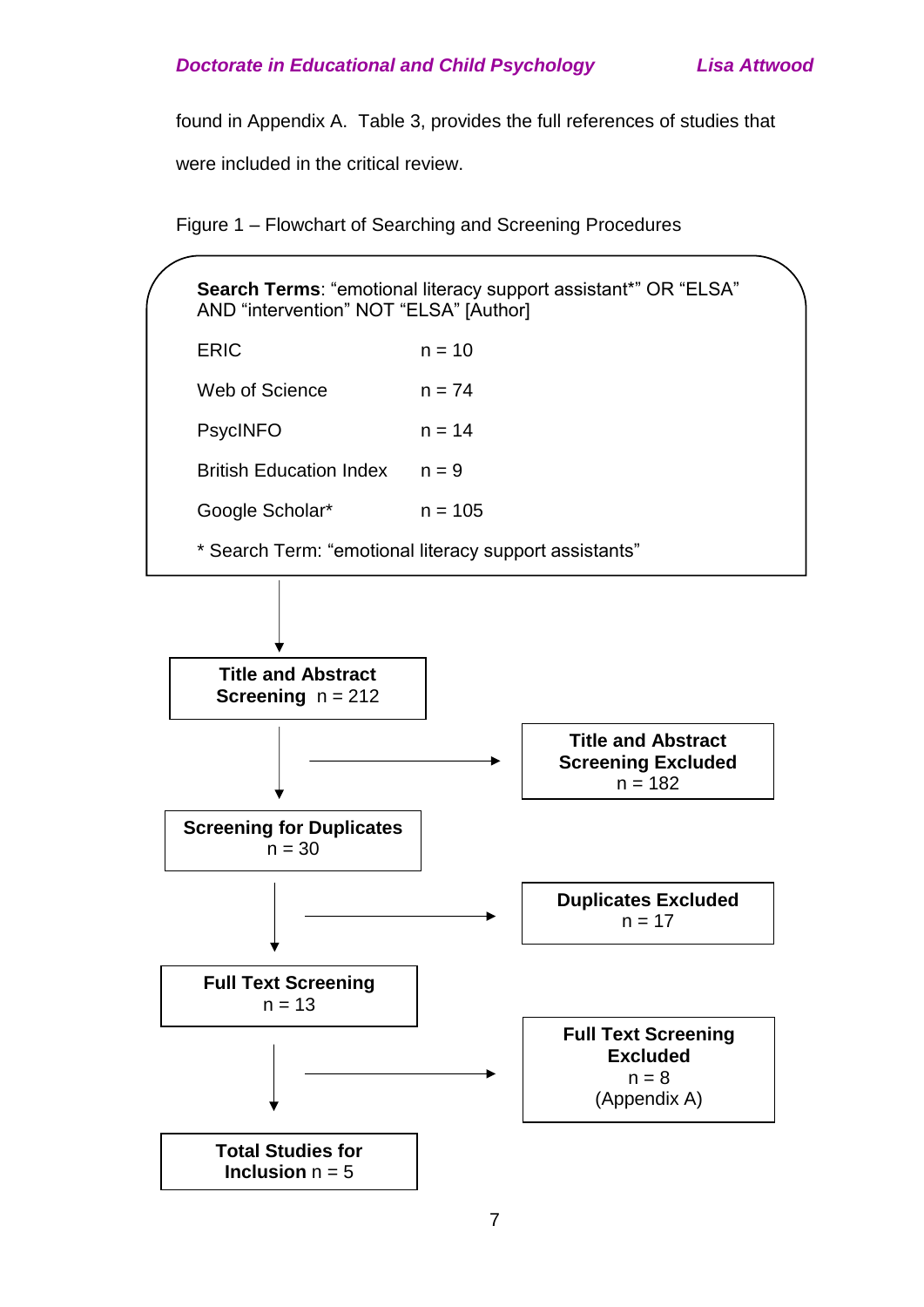#### Table 2 *Inclusion and Exclusion Criteria*

| <b>Criterion</b>       | <b>Inclusion</b><br><b>Criteria</b>                                                             | <b>Exclusion</b><br><b>Criteria</b>                                                                                                | <b>Rationale</b>                                                                                                    |
|------------------------|-------------------------------------------------------------------------------------------------|------------------------------------------------------------------------------------------------------------------------------------|---------------------------------------------------------------------------------------------------------------------|
| 1. Participants        | Participants<br>have received<br><b>ELSA</b><br>intervention, or                                | <b>Exclusively the</b><br>views of ELSAs<br>or other school<br>staff.                                                              | Looking at<br>childrens' and<br>parents'<br>perspectives                                                            |
|                        | have a child that<br>has received<br><b>ELSA</b><br>intervention                                | Participants<br>have not<br>received ELSA<br>intervention, or<br>do not have a<br>child that has<br>received ELSA<br>intervention. |                                                                                                                     |
| 2. Location            | Schools in the<br>UK                                                                            | Schools outside<br>of the UK                                                                                                       | Looking at<br>evidence in a UK<br>context                                                                           |
| 3. Methodology         | Qualitative<br>methodology or<br>mixed-methods<br>where qualitative<br>data can be<br>extracted | <b>Exclusively</b><br>quantitative<br>methodology, or<br>mixed-methods<br>where qualitative<br>data cannot be<br>extracted         | Qualitative<br>method best for<br>collating<br>opinions and<br>feelings                                             |
| 4. Publication<br>type | Peer reviewed<br>journal                                                                        | Non-peer<br>reviewed<br>publications                                                                                               | Included studies<br>have been<br>reviewed prior to<br>publication,<br>suggesting a<br>good degree of<br>credibility |

#### Table 3

*Included Studies*

### **Full Reference**

Hills, R. (2016). An evaluation of the emotional literacy support assistant (ELSA) project from the perspectives of primary school children. *Educational and Child Psychology*, *33*(4), 50-65. Retrieved from: https://moodle.ucl.ac.uk/pluginfile.php/3579627/mod\_page/content/3 /Vol\_33\_%284%29.pdf

Krause, N., Blackwell, L., & Claridge, S. (2020). An exploration of the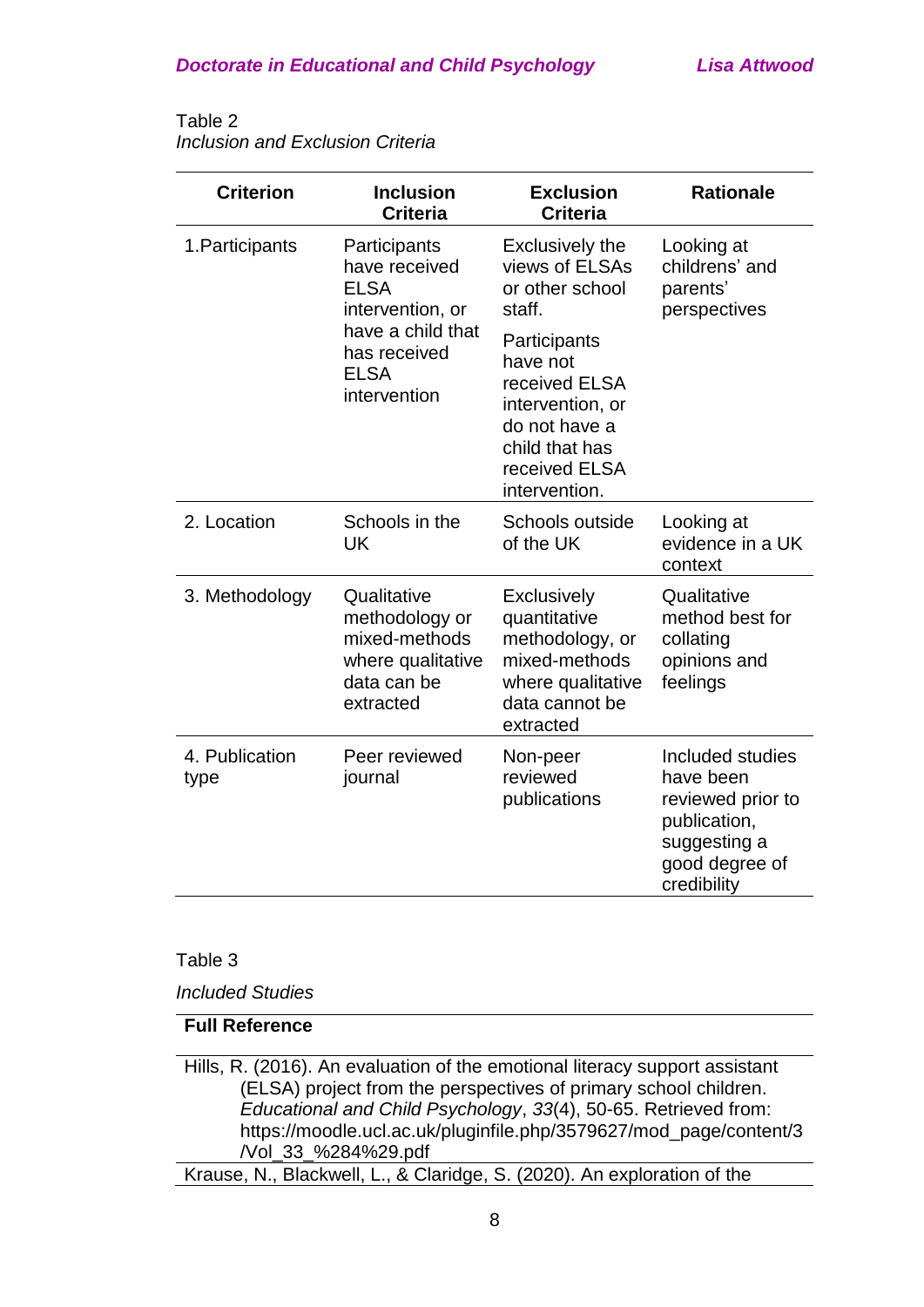impact of the Emotional Literacy Support Assistant (ELSA) programme on wellbeing from the perspective of pupils. *Educational Psychology in Practice*, *36*(1), 17-31. Retrieved from: https://doi.org/10.1080/02667363.2019.1657801

- McEwen, S. (2019) The Emotional Literacy Support Assistant (ELSA) programme: ELSAs' and children's experiences, *Educational Psychology in Practice. 35*(3), 289-306. Retrieved from: https://doi.org/10.1080/02667363.2019.1585332
- Wilding, L. & Claridge, S. (2016). The Emotional Literacy Support Assistant (ELSA) programme: parental perceptions of its impact in school and at home, *Educational Psychology in Practice, 32*(2), 180-196. Retrieved from: https://doi.org/10.1080/02667363.2016.1146573
- Wong, B., Cripps, D., White, H., Young, L., Kovshoff, H., Pinkard, H. & Woodcock, C. (2020). Primary school children's perspectives and experiences of Emotional Literacy Support Assistant (ELSA) support. *Educational Psychology in Practice*, *36*(3), 313-327. Retrieved from: https://doi.org/10.1080/02667363.2020.1781064

*Weight of Evidence (WoE)*

Gough's (2007) Weight of Evidence (WoE) framework was implemented to

evaluate the papers identified for the review:

**WoE A** – compares studies on methodological quality using the *Standards* 

*for reporting qualitative research: a synthesis of recommendations* (O'Brien

et al., 2014) criteria (Appendix B)

**WoE B** – criteria for appraising methodological relevance to the review

question (Appendix C, Table 1)

**WoE C** – criteria for appraising topic relevance to the review question

(Appendix C, Table 2).

A summary of WoE B & C ratings, by study, is detailed in Appendix C, Table

3.

The average of these three domains of the framework provided an overall

**WoE D** score which has been rated into the categories of strong (2.5 and above), medium  $(1.5 - 2.4)$  and weak  $(0 - 1.4)$ . A summary of WoE scores and ratings is presented in Table 4.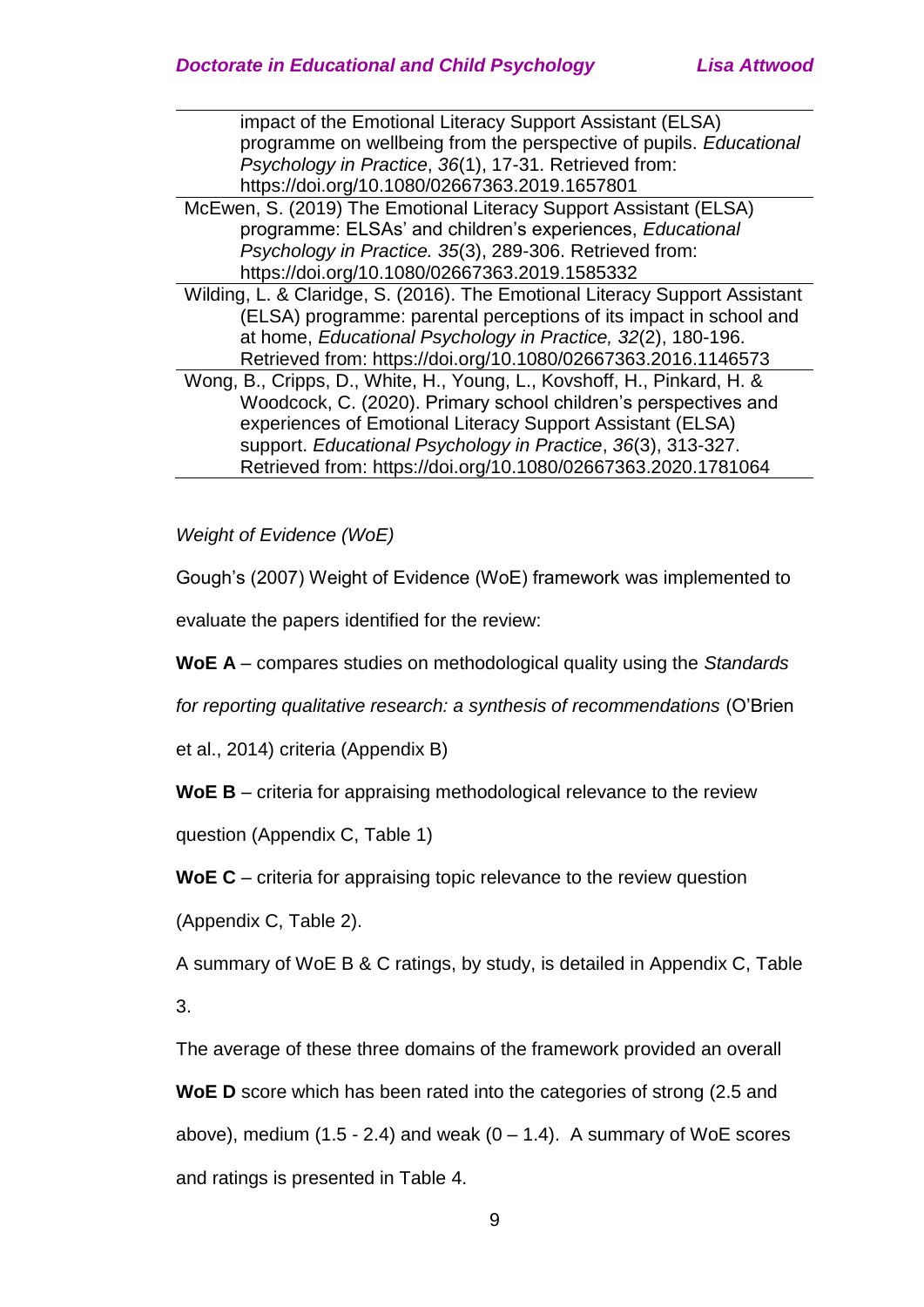Although it is acknowledged that there exists some concern within the qualitative review literature that coding protocols and scoring schedules should not be applied to qualitative data (Noyes et al., 2018), it is a requirement of the current review process and the tools have been selected (WoE A) and developed (WoE B & C) with consideration of the limitations to applying protocol criteria to qualitative studies. No studies have been excluded on the basis of quality score 'cut-offs', Noyes et al. (2018) comment this is not appropriate for qualitative reviews.

Table 4

| <b>Study</b>         | <b>WoE A</b>   | <b>WoE B</b>   | <b>WoE C</b>    | Overall<br>WoE D          |
|----------------------|----------------|----------------|-----------------|---------------------------|
| <b>Hills, 2016</b>   | $\overline{2}$ | $\overline{2}$ | 1.7             | 1.9                       |
|                      | (Medium)       | (Medium)       | (Medium)        | (Medium)                  |
| Krause et al.,       | 3              | 1.3            | 2.7             | 2.3                       |
| 2020                 | (Strong)       | (Weak)         | (Strong)        | (Medium)                  |
| McEwan,              | 2              | 1.7            | 1.3             | 1.7                       |
| 2019                 | (Medium)       | (Medium)       | (Weak)          | (Medium)                  |
| Wilding &            | 3              | 1.3            | $\overline{2}$  | 2.1                       |
| Claridge,<br>2016    | (Strong)       | (Weak)         | (Medium)        | (Medium)                  |
| Wong et al.,<br>2020 | 3<br>(Strong)  | 2<br>(Medium)  | 1.7<br>(Medium) | $2.2^{\circ}$<br>(Medium) |

#### *Summary of WoE A, B, C and D*

Where: Weak – 0-1.4, Medium – 1.5-2.4, Strong – 2.5-3

#### *Comparison of Included Studies*

Characteristics of each of the studies included within the review are detailed

in Table 5 - Mapping the Field.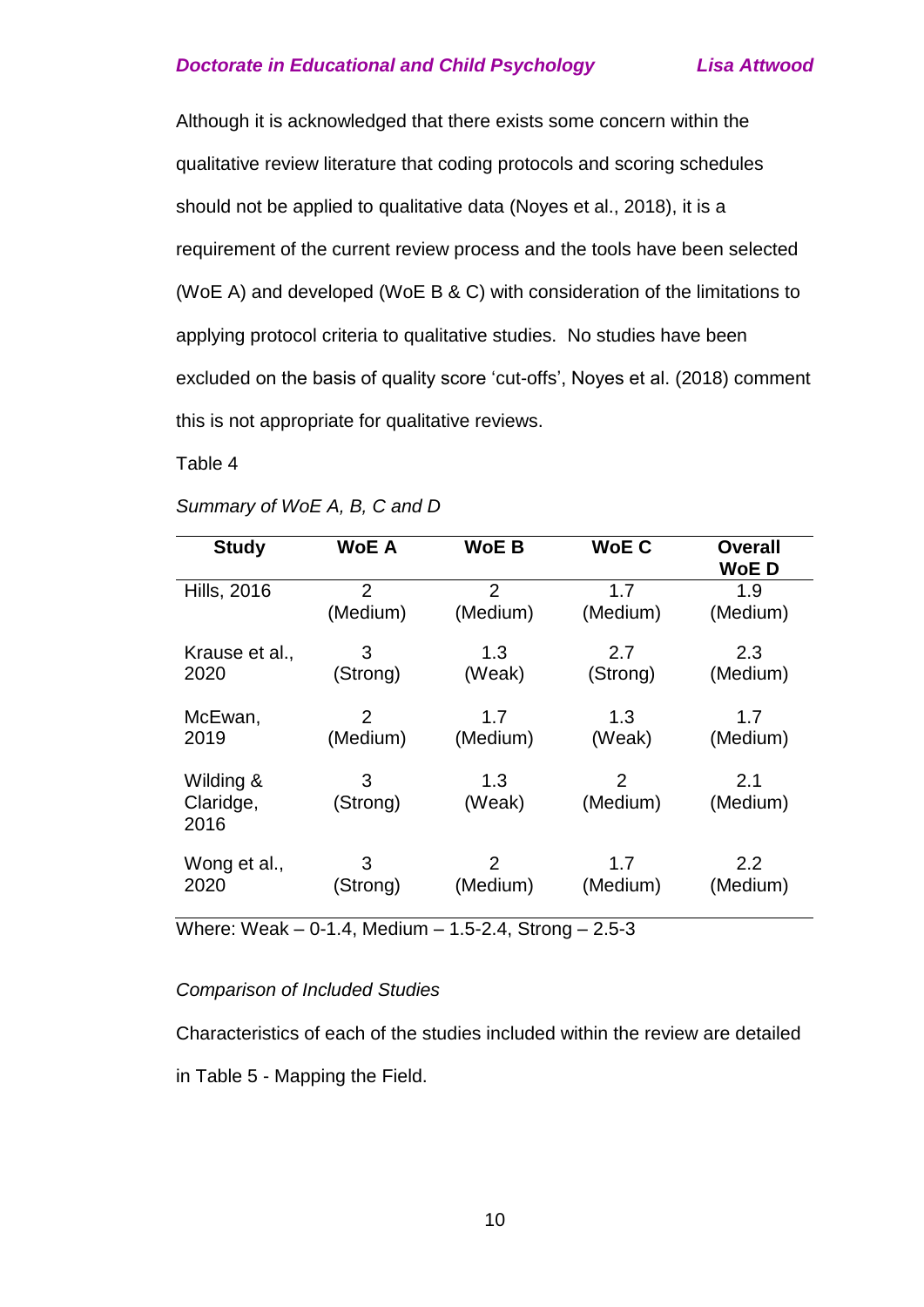## Table 5 - *Mapping the Field*

|                         |                |                           |                                 |                                    |                              |                  |          |           | <b>Sample characteristics</b> |                |
|-------------------------|----------------|---------------------------|---------------------------------|------------------------------------|------------------------------|------------------|----------|-----------|-------------------------------|----------------|
| <b>Study</b>            | <b>Aims</b>    | Methods/                  | <b>Study</b><br><b>Location</b> | <b>ELSA</b><br><b>Intervention</b> | <b>Sample</b><br><b>Size</b> |                  |          |           |                               | <b>WoE</b>     |
|                         |                | <b>Analysis</b>           |                                 |                                    |                              | Gender Ages SES  |          |           | <b>Ethnicity</b>              | D              |
| Author:                 | Evaluation of  | Two-phase                 | One outer                       | All                                | $9$ pupils $-$               | 5                | $7 - 10$ | <b>NS</b> | <b>NS</b>                     | $\overline{2}$ |
| Hills (2016)            | an ELSA        | sequential                | London                          | participants                       | selection                    | female           | years    |           |                               |                |
| Title:                  | project in one | mixed-                    | <b>Borough</b>                  | involved with                      | criteria                     | 4 male           |          |           |                               |                |
| An evaluation           | Local          | methods                   |                                 | ELSA in the                        | (from first)                 |                  |          |           |                               |                |
| of the                  | Authority      | <b>(Qualitative</b>       |                                 | preceding six                      | phase                        |                  |          |           |                               |                |
| emotional               | from the       | $phase -$                 |                                 | months.                            | $n = 53$                     |                  |          |           |                               |                |
| literacy                | perspectives   | principle                 |                                 | Length of                          | unclear                      |                  |          |           |                               |                |
| support                 | of primary     | method)                   |                                 | involvement                        |                              |                  |          |           |                               |                |
| assistant               | school         | Semi-                     |                                 | not explicitly                     |                              |                  |          |           |                               |                |
| (ELSA)                  | children.      | structured                |                                 | stated (WoE                        |                              |                  |          |           |                               |                |
| project from            |                | $interviews -$            |                                 | C medium                           |                              |                  |          |           |                               |                |
| the                     |                | full schedule             |                                 | given as a                         |                              |                  |          |           |                               |                |
| perspectives            |                | included.                 |                                 | precaution)                        |                              |                  |          |           |                               |                |
| of primary              |                | Analysis                  |                                 |                                    |                              |                  |          |           |                               |                |
| school                  |                | followed                  |                                 |                                    |                              |                  |          |           |                               |                |
| children.               |                | Braun &                   |                                 |                                    |                              |                  |          |           |                               |                |
|                         |                | Clark's                   |                                 |                                    |                              |                  |          |           |                               |                |
|                         |                | (2006)                    |                                 |                                    |                              |                  |          |           |                               |                |
|                         |                | Thematic                  |                                 |                                    |                              |                  |          |           |                               |                |
|                         | To             | Analysis                  |                                 |                                    |                              |                  |          | <b>NS</b> |                               |                |
| <b>Authors:</b>         |                | Semi-                     | One local                       | Participants                       | 13 pupils                    | 8                | $5 - 16$ |           | <b>NS</b>                     | 2.3            |
| Krause,<br>Blackwell, & | investigate    | structured<br>interviews. | authority in<br>$Wales -$       | had attended<br>a minimum of       |                              | female<br>5 male | years    |           |                               |                |
|                         | the impact of  | No schedule               |                                 |                                    |                              |                  |          |           |                               |                |
| Claridge                | the ELSA       |                           | two                             | six ELSA                           |                              |                  |          |           |                               |                |
| (2020)                  | programme      | available.                | primary                         | sessions                           |                              |                  |          |           |                               |                |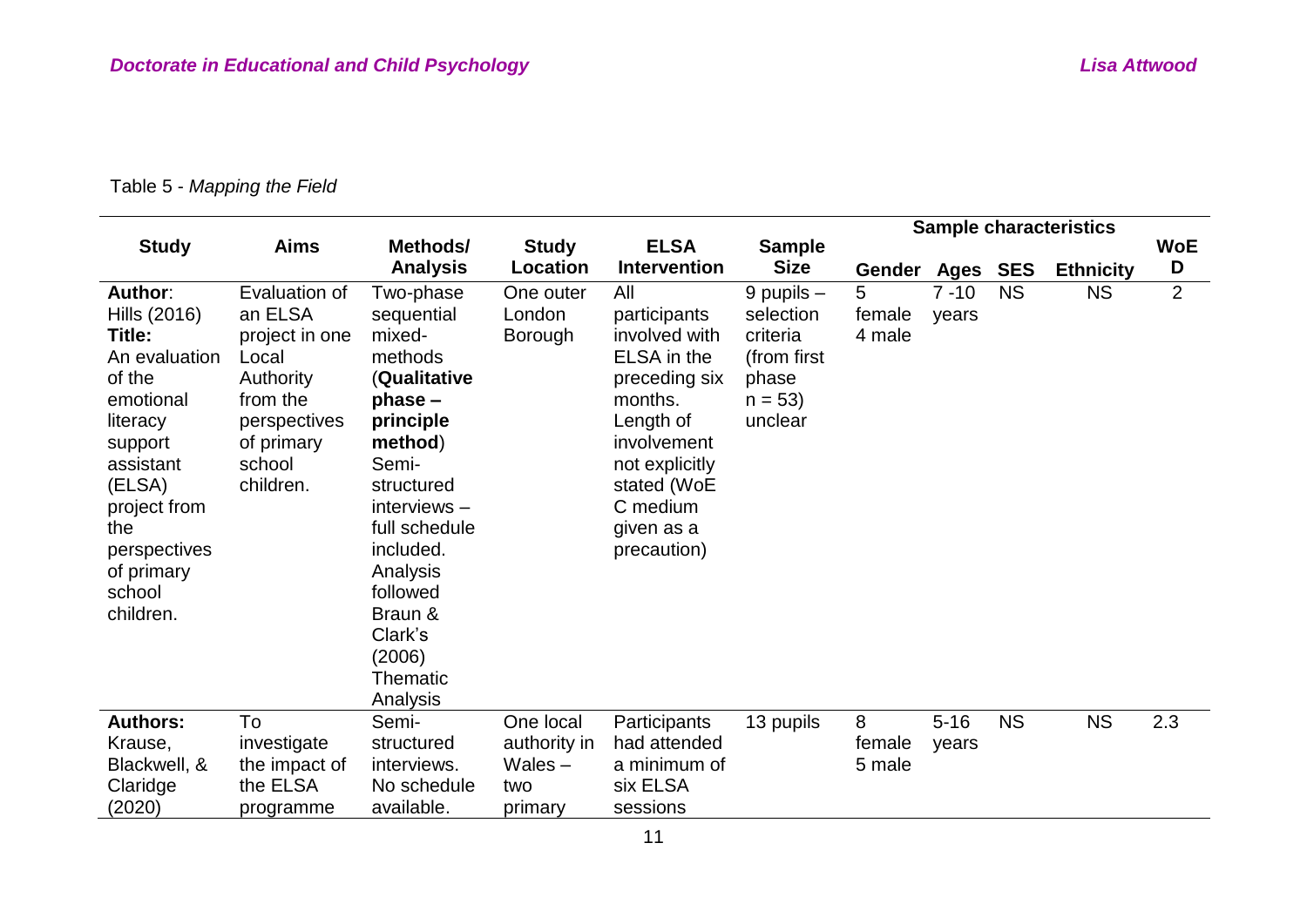|                                                        |                            |                                       |                          |                                    |                              |                 |       |           | <b>Sample characteristics</b> |                 |
|--------------------------------------------------------|----------------------------|---------------------------------------|--------------------------|------------------------------------|------------------------------|-----------------|-------|-----------|-------------------------------|-----------------|
| <b>Study</b>                                           | <b>Aims</b>                | Methods/<br><b>Analysis</b>           | <b>Study</b><br>Location | <b>ELSA</b><br><b>Intervention</b> | <b>Sample</b><br><b>Size</b> | Gender Ages SES |       |           | <b>Ethnicity</b>              | <b>WoE</b><br>D |
| Title: An                                              | on wellbeing               | Analysis                              | and two                  |                                    |                              |                 |       |           |                               |                 |
| exploration of                                         | (as described              | followed                              | secondary                |                                    |                              |                 |       |           |                               |                 |
| the                                                    | by the New                 | Braun &                               | schools                  |                                    |                              |                 |       |           |                               |                 |
| impact of the<br>Emotional                             | Economics<br>Foundation    | Clark's<br>(2006)                     |                          |                                    |                              |                 |       |           |                               |                 |
| Literacy                                               | and                        | Thematic                              |                          |                                    |                              |                 |       |           |                               |                 |
| Support                                                | Seligman's                 | Analysis                              |                          |                                    |                              |                 |       |           |                               |                 |
| Assistant                                              | "PERMA                     |                                       |                          |                                    |                              |                 |       |           |                               |                 |
| (ELSA)                                                 | model") from               |                                       |                          |                                    |                              |                 |       |           |                               |                 |
| programme                                              | the                        |                                       |                          |                                    |                              |                 |       |           |                               |                 |
| on wellbeing                                           | perspective                |                                       |                          |                                    |                              |                 |       |           |                               |                 |
| from the                                               | of pupils.                 |                                       |                          |                                    |                              |                 |       |           |                               |                 |
| perspective                                            |                            |                                       |                          |                                    |                              |                 |       |           |                               |                 |
| of pupils.                                             |                            |                                       |                          |                                    |                              |                 | $5-$  |           |                               |                 |
| <b>Author:</b><br>McEwan                               | Explore an<br>understandin | Pupils: Semi-<br>structured           | <b>NS</b>                | Does not<br>state duration         | 7 pupils                     | 3<br>female     | 11    | <b>NS</b> | <b>NS</b>                     | 1.7             |
| (2019)                                                 | g of ELSAs'                | interviews,                           |                          | of ELSA                            |                              | 4 male          | years |           |                               |                 |
| <b>Title: The</b>                                      | and                        | "comic strip                          |                          | involvement                        |                              |                 |       |           |                               |                 |
| Emotional                                              | children's'                | conversation                          |                          | for Pupils or                      | 8 ELSAs                      |                 |       |           |                               |                 |
| Literacy                                               | experiences                | technique.                            |                          | ELSA <sub>s</sub> .                |                              |                 |       |           |                               |                 |
| Support                                                | of the ELSA                | ELSAs:                                |                          |                                    |                              |                 |       |           |                               |                 |
| Assistant                                              | programme.                 | Semi-                                 |                          |                                    |                              |                 |       |           |                               |                 |
| (ELSA)                                                 |                            | structured                            |                          |                                    |                              |                 |       |           |                               |                 |
|                                                        |                            |                                       |                          |                                    |                              |                 |       |           |                               |                 |
|                                                        |                            |                                       |                          |                                    |                              |                 |       |           |                               |                 |
|                                                        |                            |                                       |                          |                                    |                              |                 |       |           |                               |                 |
| programme:<br>ELSAs' and<br>children's<br>experiences. |                            | interviews<br>and Q-sort<br>activity. |                          |                                    |                              |                 |       |           |                               |                 |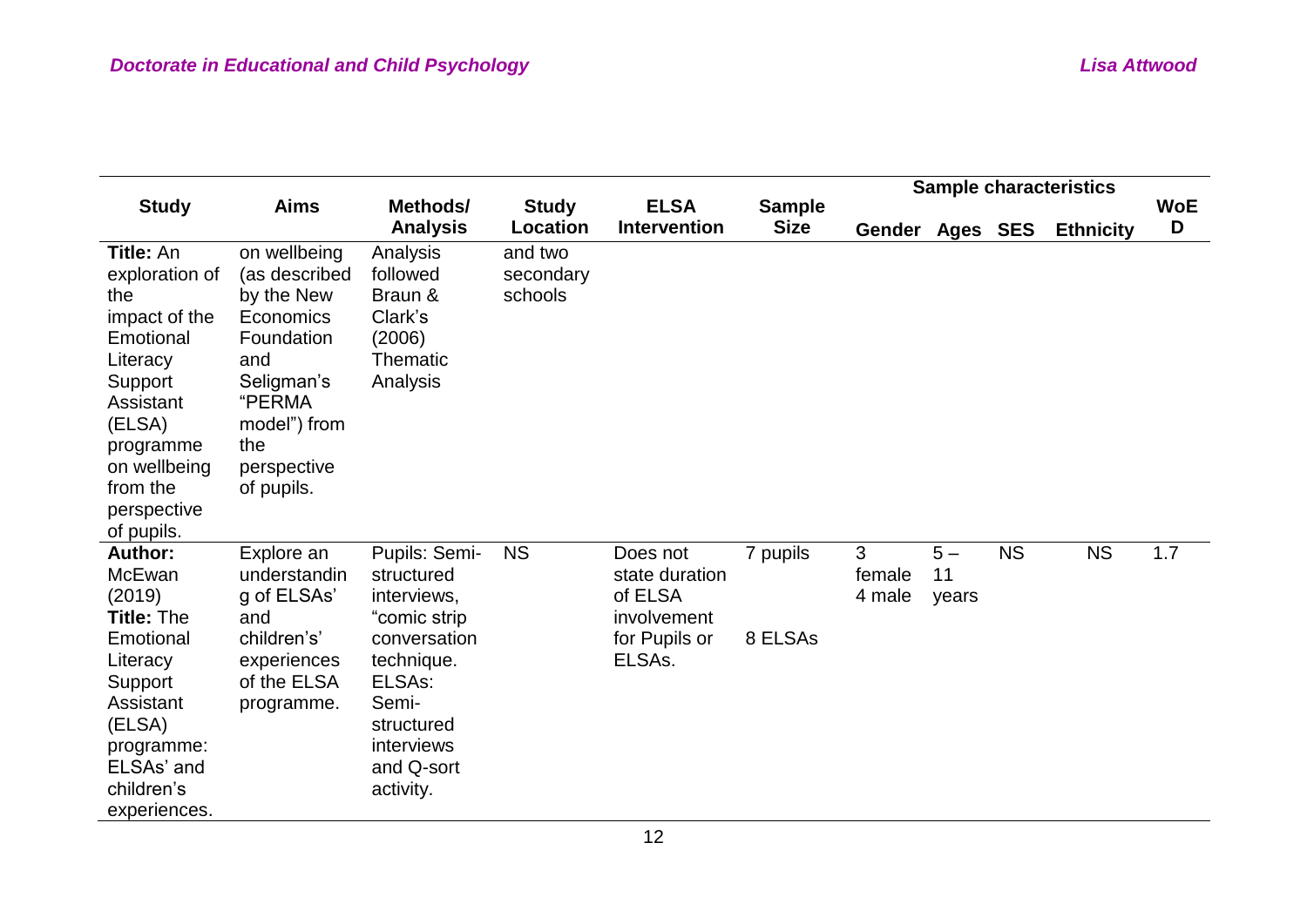|                                                                                                                                                                                                                           |                                                               |                                                                                                                                                                                               |                                                                 |                                                                                                                                                      |                              |                                    |           |                                                                                                                                                                                                                                          | <b>Sample characteristics</b> |                 |
|---------------------------------------------------------------------------------------------------------------------------------------------------------------------------------------------------------------------------|---------------------------------------------------------------|-----------------------------------------------------------------------------------------------------------------------------------------------------------------------------------------------|-----------------------------------------------------------------|------------------------------------------------------------------------------------------------------------------------------------------------------|------------------------------|------------------------------------|-----------|------------------------------------------------------------------------------------------------------------------------------------------------------------------------------------------------------------------------------------------|-------------------------------|-----------------|
| <b>Study</b>                                                                                                                                                                                                              | <b>Aims</b>                                                   | Methods/<br><b>Analysis</b>                                                                                                                                                                   | <b>Study</b><br><b>Location</b>                                 | <b>ELSA</b><br><b>Intervention</b>                                                                                                                   | <b>Sample</b><br><b>Size</b> | Gender Ages SES                    |           |                                                                                                                                                                                                                                          | <b>Ethnicity</b>              | <b>WoE</b><br>D |
|                                                                                                                                                                                                                           |                                                               | Analysis<br>followed<br>Braun &<br>Clark's<br>(2006)<br><b>Thematic</b><br>Analysis                                                                                                           |                                                                 |                                                                                                                                                      |                              |                                    |           |                                                                                                                                                                                                                                          |                               |                 |
| <b>Authors:</b><br>Wilding &<br>Claridge<br>(2016)<br><b>Title: The</b><br>Emotional<br>Literacy<br>Support<br>Assistant<br>(ELSA)<br>programme:<br>parental<br>perceptions<br>of its impact<br>in school and<br>at home. | Exploring<br>parental<br>perceptions<br>of ELSA<br>programme. | Semi-<br>structured<br>interviews.<br>Full schedule<br>included.<br>Analysis<br>followed<br>Braun &<br>Clark's<br>(2013)<br>Thematic<br>Analysis for<br>identifying<br>themes and<br>patterns | 4 UK<br>primary<br>schools,<br>within 2<br>local<br>authorities | <b>ELSA</b><br>implemented<br>for at least<br>one year.<br>Parents'<br>children must<br>have<br>attended at<br>least six<br><b>ELSA</b><br>sessions. | 8 parents                    | $\overline{7}$<br>female<br>1 male | <b>NS</b> | $\overline{2}$<br><b>Schools</b><br>selected<br>with<br>higher<br>than<br>average<br>eligibility<br>for free<br>school<br>meals.<br>$\overline{2}$<br>schools<br>selected<br>with<br>lower<br>than<br>average<br>eligibility<br>for free | <b>NS</b>                     | 2.1             |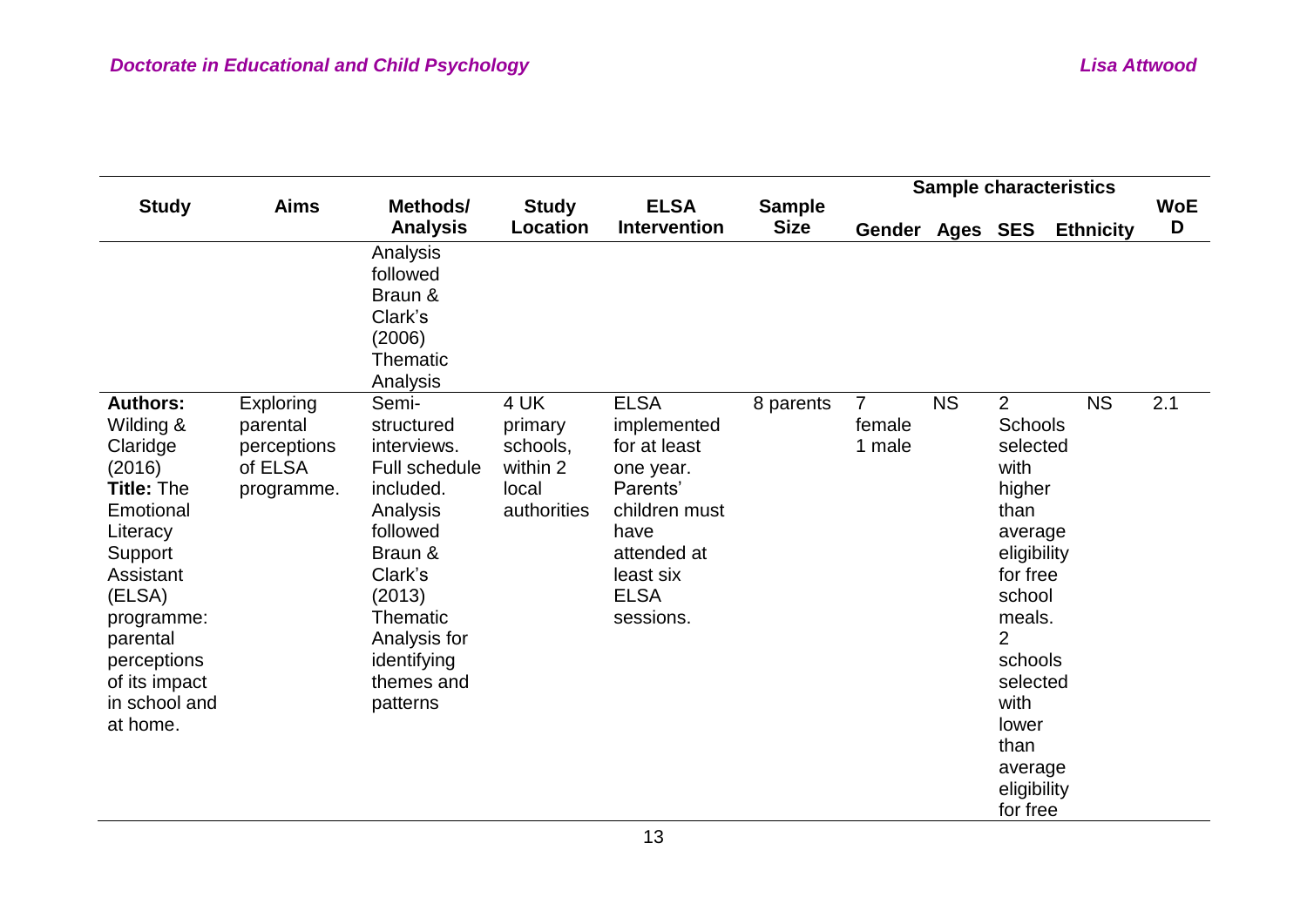| <b>Study</b>                                                                                                                                                                                                                                                               | <b>Aims</b>                                                                                                                                                              | Methods/                                                                                                                                                                                                                                     |                                      | <b>ELSA</b>                                                              |                              |             |                   |                 | <b>Sample characteristics</b> | <b>WoE</b> |
|----------------------------------------------------------------------------------------------------------------------------------------------------------------------------------------------------------------------------------------------------------------------------|--------------------------------------------------------------------------------------------------------------------------------------------------------------------------|----------------------------------------------------------------------------------------------------------------------------------------------------------------------------------------------------------------------------------------------|--------------------------------------|--------------------------------------------------------------------------|------------------------------|-------------|-------------------|-----------------|-------------------------------|------------|
|                                                                                                                                                                                                                                                                            |                                                                                                                                                                          | <b>Analysis</b>                                                                                                                                                                                                                              | <b>Study</b><br>Location             | <b>Intervention</b>                                                      | <b>Sample</b><br><b>Size</b> | Gender Ages |                   | <b>SES</b>      | <b>Ethnicity</b>              | D          |
|                                                                                                                                                                                                                                                                            |                                                                                                                                                                          |                                                                                                                                                                                                                                              |                                      |                                                                          |                              |             |                   | school<br>meals |                               |            |
| <b>Authors:</b><br>Wong,<br>Cripps,<br>White,<br>Young,<br>Kovshoff,<br>Pinkard &<br>Woodcock,<br>(2020).<br><b>Title: Primary</b><br>school<br>children's<br>perspectives<br>and<br>experiences<br>of Emotional<br>Literacy<br>Support<br>Assistant<br>(ELSA)<br>support. | To gather<br>children's<br>views on their<br>ELSA's role,<br>their<br>relationship<br>with the<br>ELSA and the<br>impact and<br>limitations of<br>their ELSA<br>support. | Semi-<br>structured<br>interviews.<br><b>Schedule</b><br>designed by<br>6 authors &<br>pilot interview<br>conducted.<br>Analysis<br>followed<br>Braun &<br>Clark's<br>(2006),<br>Thematic<br>Analysis,<br>completed by<br>research<br>group. | One local<br>authority in<br>England | Participants<br>had worked<br>with an ELSA<br>for at least<br>one month. | 12 pupils                    | <b>NS</b>   | $7 - 11$<br>years | <b>NS</b>       | <b>NS</b>                     | 2.2        |
| NS - Not stated                                                                                                                                                                                                                                                            |                                                                                                                                                                          |                                                                                                                                                                                                                                              |                                      |                                                                          |                              |             |                   |                 |                               |            |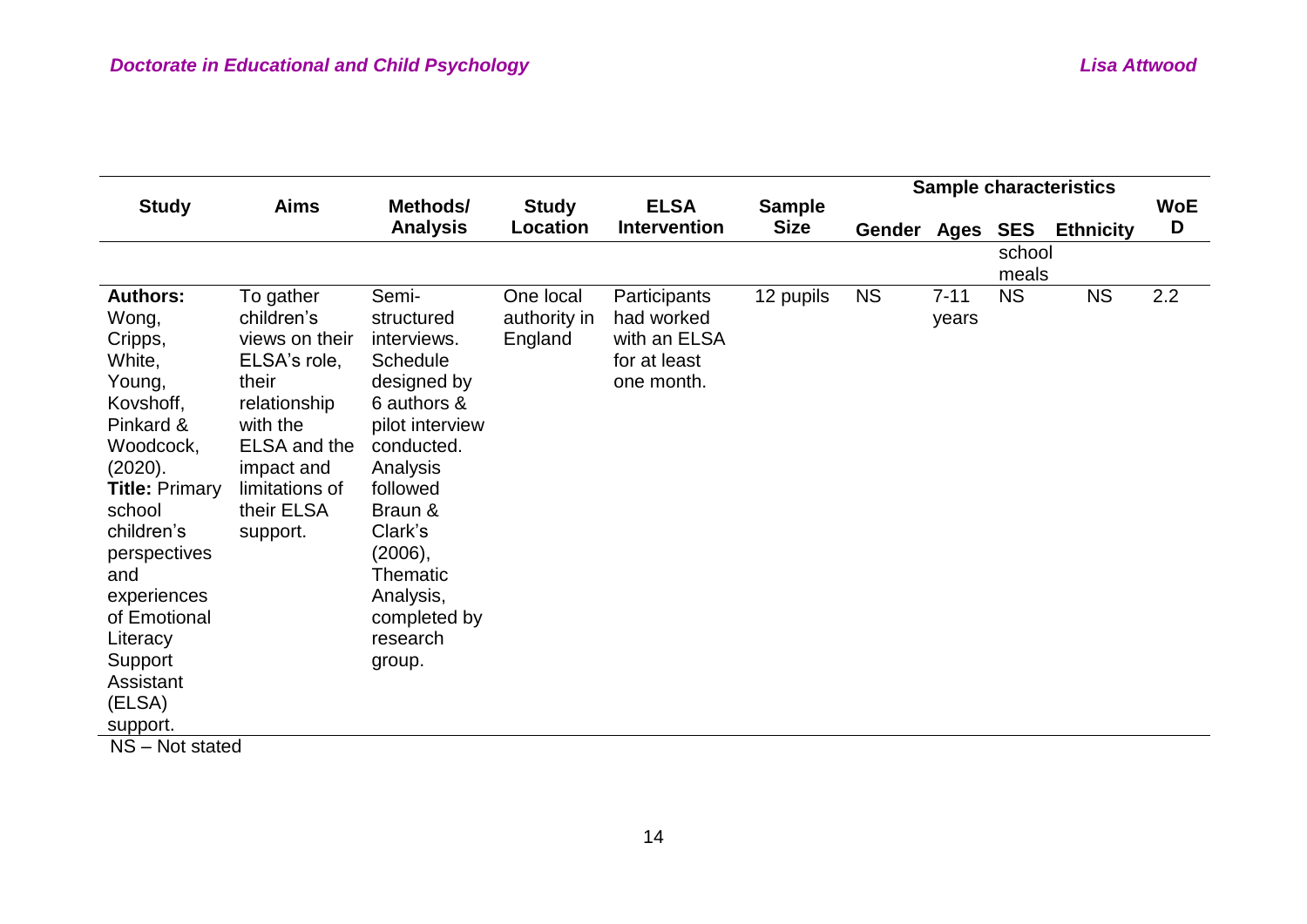#### *Participants*

The combined sum of participants across the five studies totalled 41 pupils, ranging in age from 5 – 16 years, and 8 parents. One study did not provide details of the gender of participants (Wong et al., 2020), otherwise details of the gender split are given in Table 5. With the missing data it is not possible to comment on the balance of representativeness between male and female pupils across the 41 pupil participants. Only one of the eight parents were male.

None of the studies reported on the ethnicity of participants. All pupil experiences of ELSA were within mainstream primary or secondary settings. Cautious interpretation is thus required, as results are not explicitly representative of the wider population with regards to ethnicity or across school placement settings (i.e. specialist provision). All studies were rated medium for WoE C's 'population' criteria, as they considered either the parents' or pupils' views, no study covered both perspectives, which would have been given a rating of 3 (strong) and could be used to compare the perspectives of parents and children for the same course of intervention.

### *Sampling*

All five studies provide some detail of how participant samples were derived. Hills (2016) explicitly refers to a "sequential purposive sampling strategy", but gives no criteria for how the nine participants within the qualitative phase of the research were selected. Four of the studies considered the length of time pupils had received intervention from an ELSA, within their sampling strategy (Hills, 2016; Krause et al., 2020; Wilding & Claridge, 2016; Wong et al., 2020). The 'context' criteria for WoE C rated the studies according to this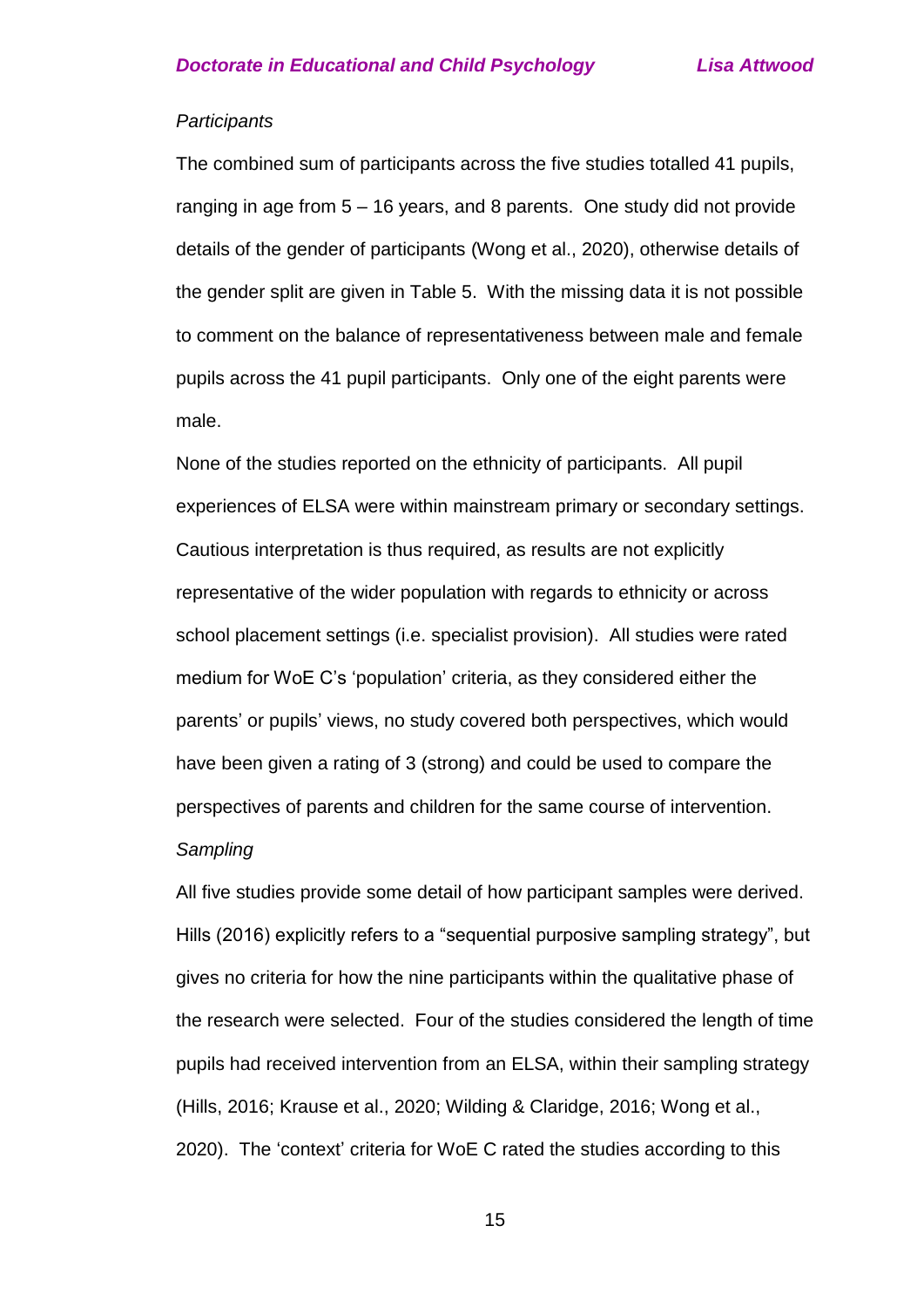information. One study had, additionally, considered the length of time the ELSA programme had been established within the setting (Wilding & Claridge, 2016). Hills (2016) was given a medium rating for 'context' criteria in WoE C due to reporting that participants received involvement with "the ELSA project in the last six months" (Hills, 206, p.53), therefore there could have been some who had received less than six sessions. The McEwan (2019) study scored weak for WoE C, in part, due to not reporting any data under the 'context' criteria. This study also reported that pupils were put forward by the ELSAs taking part in the study, which could result in some bias in sampling and potentially producing data that inflates the positive outcomes of the programme.

Two of the studies explicitly excluded pupils and families who were experiencing current trauma/issues, so as not to burden them (Wilding & Claridge, 2016; Wong et al., 2020). Wilding and Claridge (2016), made attempts to diversify their sample by identifying schools using criteria based upon the percentage of pupils receiving free school meals (as a measure associated with socio-economic status). This was considered in allocating the WoE B 'Qualitative Hierarchy' criteria (Daly et al., 2007, Appendix C). Despite this attempt to provide more diversity to the sample, other criteria for a medium or strong rating were not met and all five studies were rated as weak applying the 'Qualitative Hierarchy at Level III – descriptive studies'. *Methods*

The chosen method for each of the studies was semi-structured interview, to gather the thoughts and experiences of their sampled population, in light of the research questions posed. Although three studies scored the highest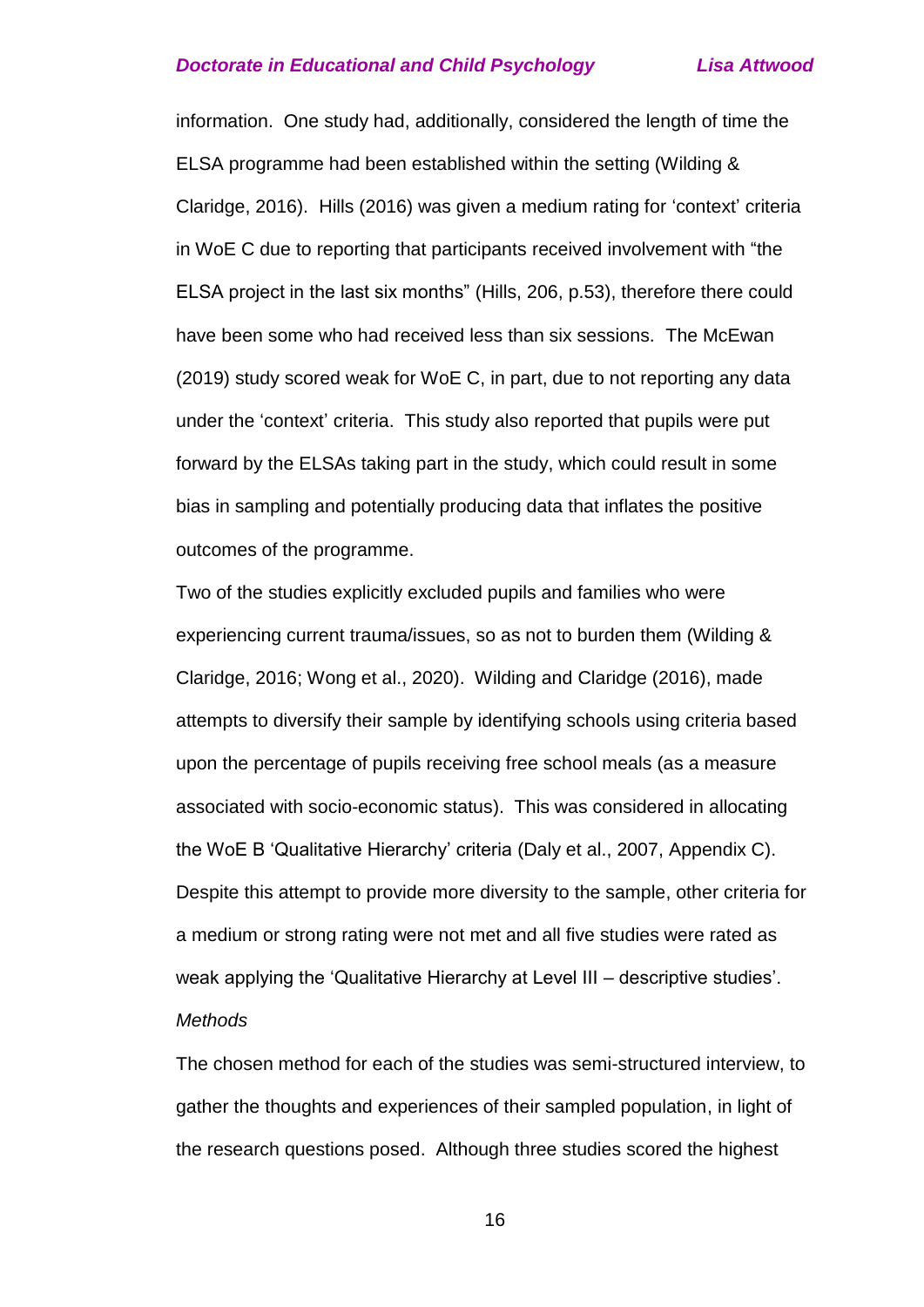WoE A rating, Wong et al (2020) had the highest individual score, with a contributing factor to this being the implementation of a pilot interview, which was appraised by the research team before proceeding with it. WoE B criteria rated the studies for methodological relevance to the current review. Wilding and Claridge (2016) collected data from parents and therefore only recorded verbal responses (rated weak). The 'participant response' criteria rated studies higher for allowing responses via alternative mediums, in recognition that children can be found to express themselves more, or be more comfortable, through varied means (Einarsdottir et al., 2009). Krause et al. (2020) received a weak rating as there was no access provided/offered to the full semi-structured interview schedule for the study. This resulted in a lack of transparency in the interview schedule measuring the research questions they set out to. Nonetheless, because the authors designed their study around two models of child wellbeing the study was rated strong for WoE C criteria 'outcome focus*'* despite not having full access to the interview schedule. In respect of this criteria all other studies (Hills, 2016; McEwen, 2019; Wilding & Claridge, 2016; Wong et al., 2020) were rated weak for 'outcome focus' as their methods considered broad perspectives and experiences of the ELSA programme, rather than social or emotional development or wellbeing outcomes, explicitly.

#### *Analysis of Data*

All five studies utilised Thematic Analysis (TA) in analysing their data (Braun & Clarke, 2013; Braun & Clarke, 2006). Clarke and Braun (2017) promote the flexibility of the TA approach, in the exploration and interpretation of many types of qualitative data collection. For example, the method can be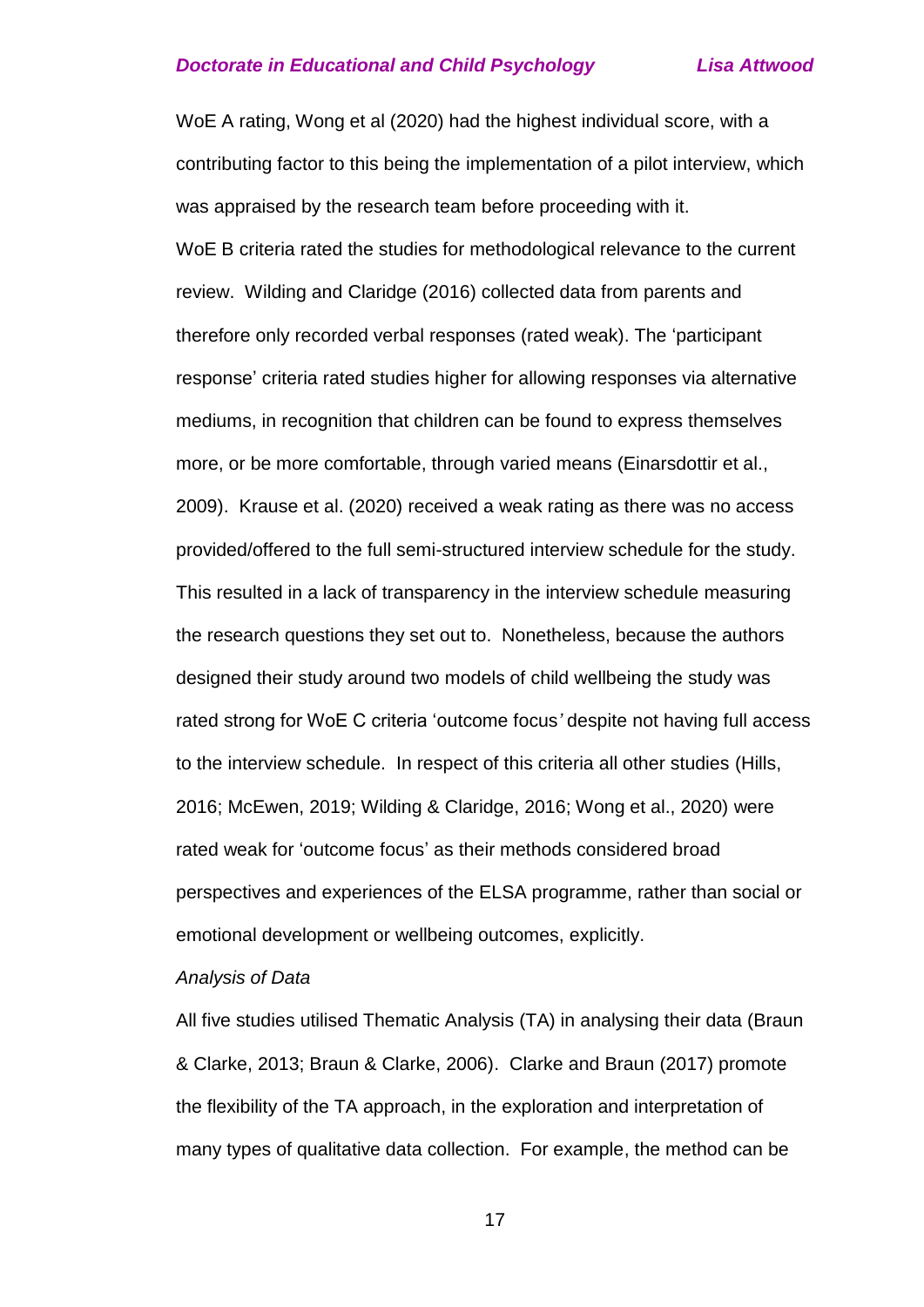used to manage data from very small (even single- case studies) participant numbers to large group data collection, such as multiple focus groups (Clarke & Braun, 2017). Within WoE A criteria, Wong et al. (2020) were the only authors to report 'techniques to enhance trustworthiness' (O'Brien et al., 2014, p.1247), as the research team jointly analysed the data.

#### *Findings*

All of the studies were appraised to an overall WoE D rating of Medium and thus contributed equally to the findings.

Thomas and Harden's (2008) stages of thematic synthesis (TS) have been adopted for data analysis. Findings were extracted from the results or findings sections of the included studies (see Appendix D). This method takes a 'realist' approach, staying close to the primary study findings, rather than the authors' interpretations and conclusions (Thomas et al., 2017). This was more difficult in the case of Wilding and Claridge (2016) and Krause et al. (2020), as they reported the results/findings in conjunction with their discussion. Attention was required to ensure that the findings extraction focused on direct reference (e.g. quotes) to the data collected.

The first stage of TS is to establish *codes* for the extracted findings, which are then used in the development of *descriptive themes* (Thomas & Harden, 2008). Across the five studies 24 codes were initially created. These codes were further analysed and grouped into the 9 descriptive themes generated. In the third stage of the TS process three *analytical themes* evolved from the findings which were developed by the reviewer to directly address the review question and seek to go 'beyond' the synthesised findings of the primary studies (Thomas et al., 2017; Thomas & Harden, 2008). Three analytical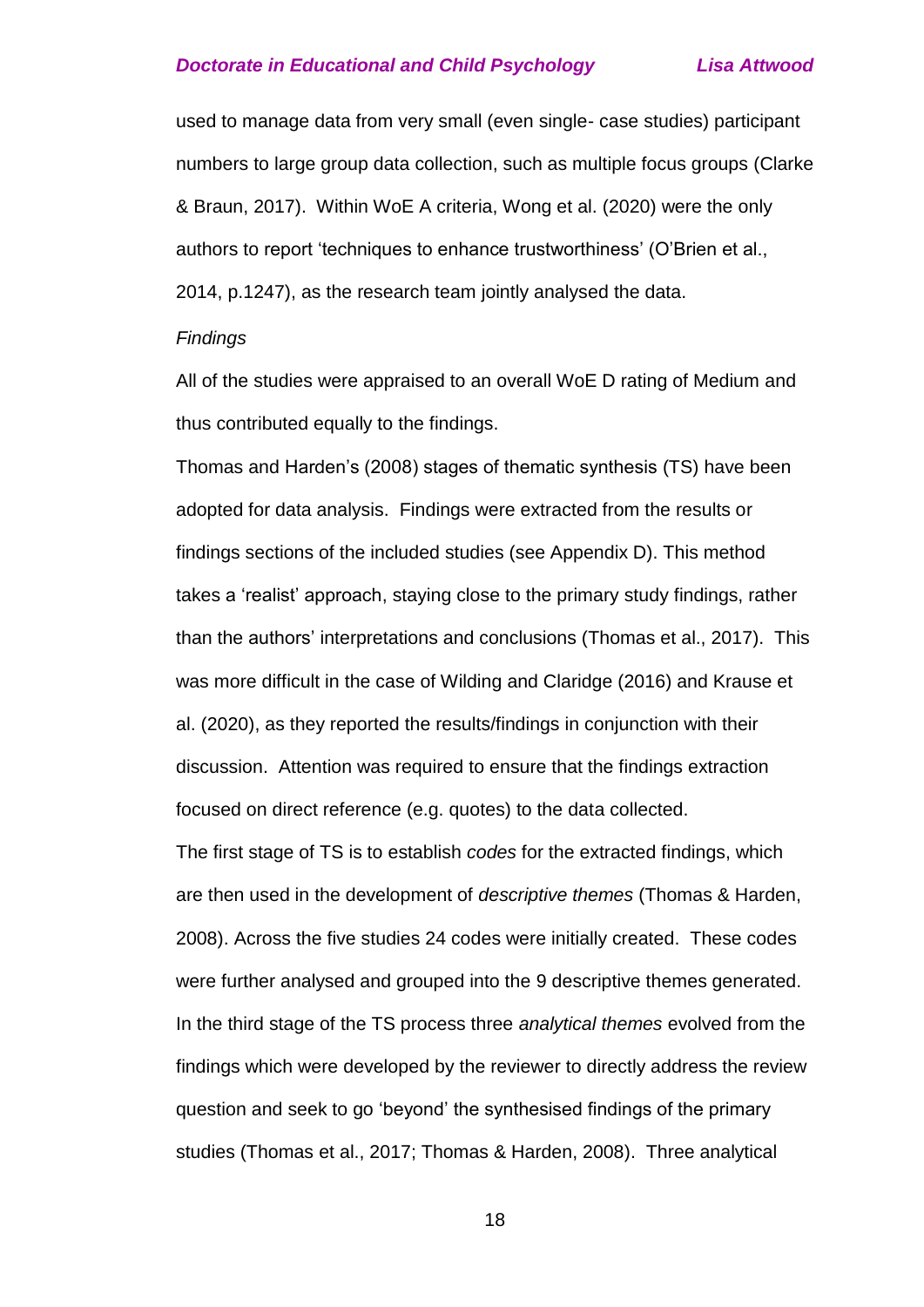themes have been developed (Emotions & Feelings, New Beginnings & Relationships), Table 6 illustrates where evidence for the descriptive and analytical themes has been derived from each study. Each analytical theme has between 2-4 descriptive themes contributing to it. Each descriptive theme has evidence from at least three studies.

Findings of themes were relative to WoE C criteria for topic relevance. Krause et al. (2020), rated strong, provided evidence across all ten descriptive themes. Less were evident in medium rated studies (Wilding & Claridge, 2016; Hills, 2016; Wong et al., 2020). McEwan (2019), rated weak for WoE C and this is reflected in the number of themes identified.

#### *Emotions & Feelings*

Within the analytical theme of emotions and feelings four descriptive themes were identified: Opportunity to express; Less anger; More calm and Less worries/anxiety. Five out of eight parents reported their child to be calmer and four acknowledged a value of allowing children the opportunity to express their emotions and feelings to somebody in school (Wilding & Claridge, 2016). The former was expressed by children across all five studies, alongside children commenting on experiencing less anger, following the ELSA intervention (Krause et al., 2020; McEwan, 2019; Wong et al., 2020). Others reported feeling calmer (Krause et al., 2020; Wong et al., 2020) and across all pupil studies the descriptive themes of 'Opportunity to express' and 'Less worries/anxiety' were evidenced (Hills, 2016; Krause et al., 2020; McEwan, 2019; Wong et al., 2020).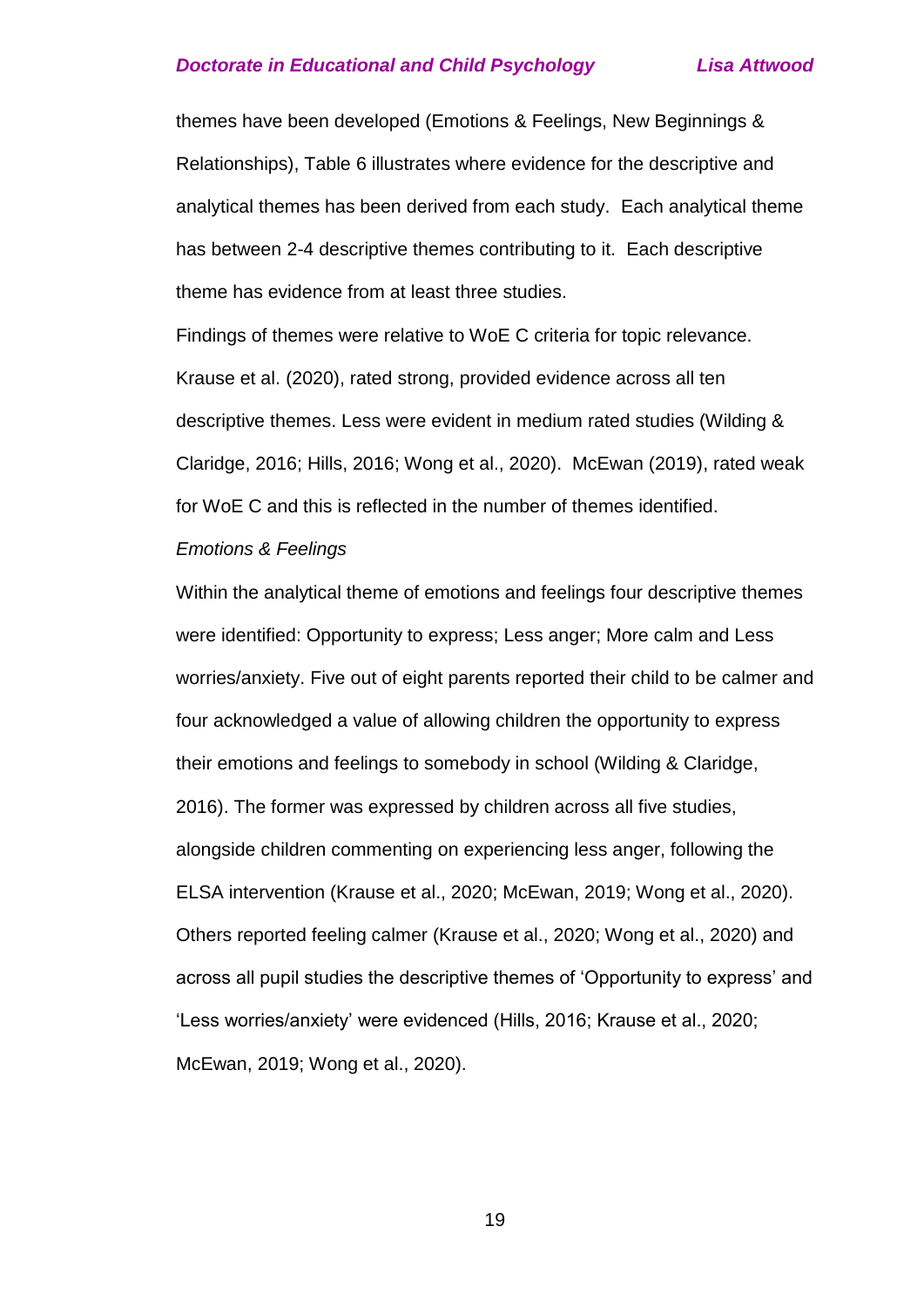### Table 6 *Thematic Synthesis Summary – Analytical and Descriptive Themes by Study*

|                                 |                 |           |                                          |               | <b>Emotions &amp; Feelings</b> |                             |                            | <b>New</b><br><b>Beginnings</b> |                     | <b>Relationships</b> |              |
|---------------------------------|-----------------|-----------|------------------------------------------|---------------|--------------------------------|-----------------------------|----------------------------|---------------------------------|---------------------|----------------------|--------------|
| <b>Study</b>                    | <b>WoED</b>     | N         | $\overline{c}$<br>Opportunity<br>express | anger<br>Less | calm<br>More                   | worries/<br>anxiety<br>Less | Personalised<br>strategies | Positive<br>change              | advocacy<br>Trust & | Friendships          | Family       |
| <b>Hills</b><br>(2016)          | 1.9<br>(medium) | 9 pupils  | ✓                                        |               |                                | ✓                           | $\checkmark$               | ✓                               | $\checkmark$        | $\checkmark$         | $\checkmark$ |
| Krause et<br>al. (2020)         | 2.3<br>(medium) | 13 pupils | $\checkmark$                             | $\checkmark$  | ✓                              | $\checkmark$                | $\checkmark$               | $\checkmark$                    | $\checkmark$        | ✓                    | $\checkmark$ |
| McEwan<br>(2019)                | 1.7<br>(medium) | 7 pupils  | $\checkmark$                             | $\checkmark$  |                                | ✓                           | $\checkmark$               |                                 |                     | ✓                    |              |
| Wilding &<br>Claridge<br>(2016) | 2.1<br>(medium) | 8 parents | ✓                                        |               | ✓                              | $\checkmark$                | $\checkmark$               | $\checkmark$                    |                     | ✓                    | $\checkmark$ |
| Wong et al.<br>(2020)           | 2.2<br>(medium) | 12 pupils | ✓                                        | $\checkmark$  | $\checkmark$                   | $\checkmark$                | $\checkmark$               | ✓                               | $\checkmark$        | $\checkmark$         |              |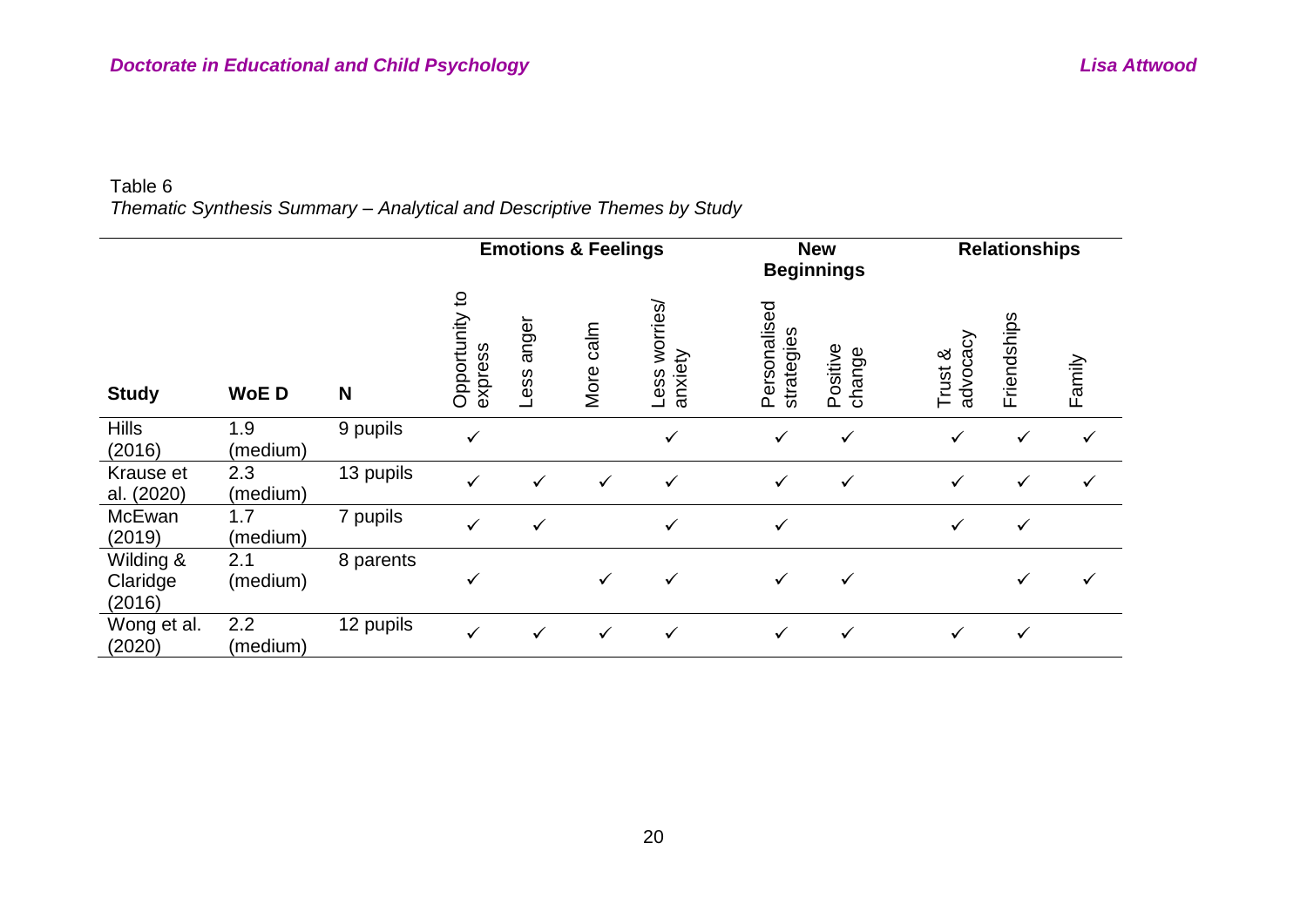#### *New Beginnings*

Contributing to the analytical theme of New Beginnings were the descriptive themes of 'Personalised strategies'; 'Positive change' and 'Identifying solutions'. This theme conceptualises feelings and experiences of aspects relating to social and emotional development and wellbeing that can 'live on' after the intervention formally ends. A pupil participant quote to illustrate the analytical conception was: "*I feel confident that I am going to have my happy ever after*" (Pupil 7, Krause et al., 2020, p.25)

Parents provided evidence for all three descriptive themes (Wilding & Claridge, 2016). Pupil participant studies all supported the 'personalised strategies' theme (Hills, 2016; Krause et al., 2020; McEwan, 2019; Wong et al., 2020), which encapsulates the acquisition of skills and strategies to manage situations, behaviours and emotions as an individual, often with the outcome of being used in and out of the school context (i.e. also in the home and community settings). Importantly, one quote from Wong et al. (2020), suggested a less positive view of a personalised strategy "*I find it hard doing breathing exercises"* (p.326). This has been the only identified extracted finding (of relevance to the current review question) across the five studies not to promote a wholly positive view of the intervention.

'Positive change' was evidenced across the Hills (2016); Krause et al. (2020) and Wong et al. (2020) pupil participant studies. Some examples of codes which developed into the positive change theme were increased selfconfidence; feeling happier; increased participation in activities, increased emotional regulation; increased self-awareness and skills in managing their own behaviour.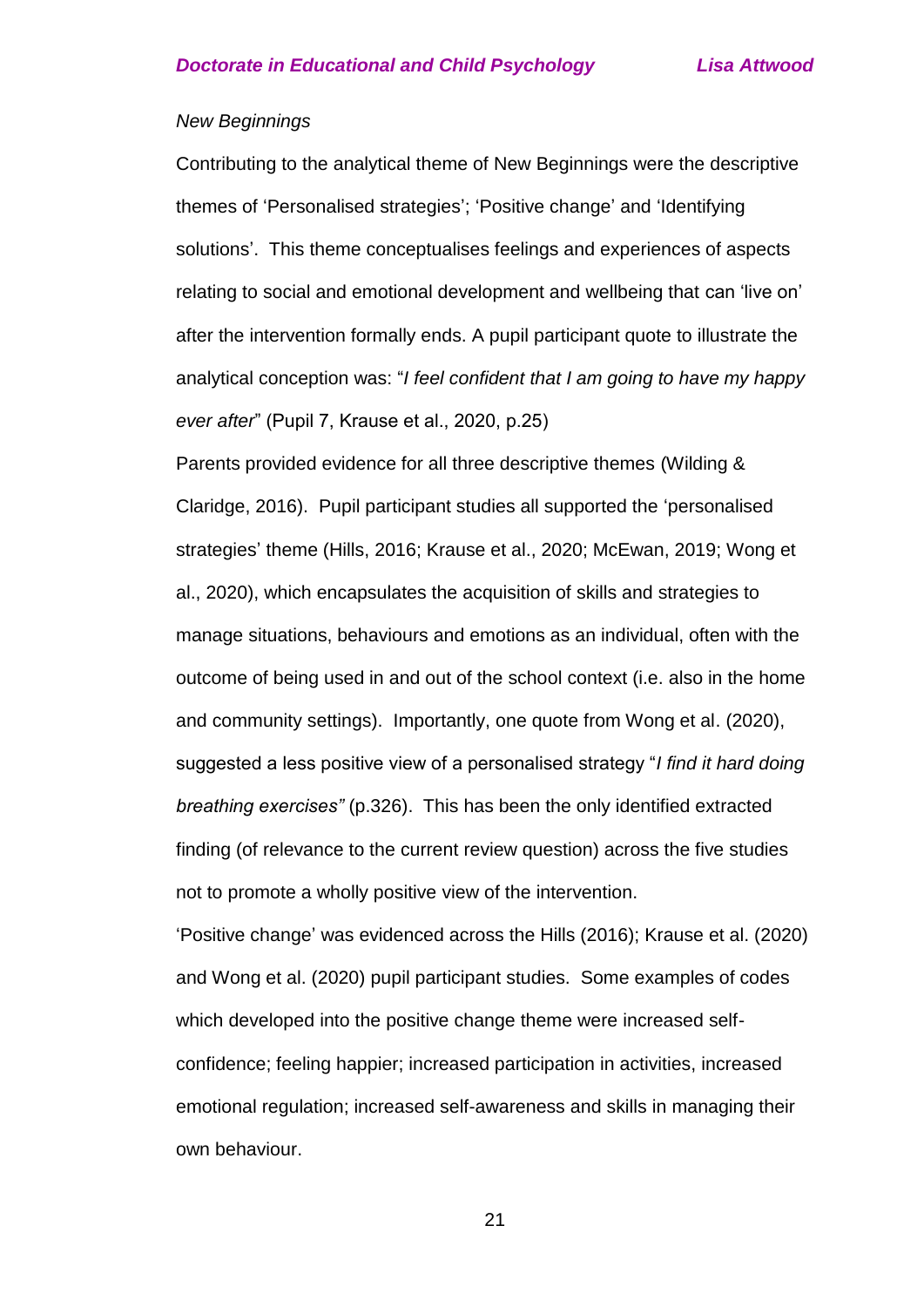#### *Relationships*

Within the analytical theme of Relationships, three descriptive themes were developed from the extracted findings, 'Trust and advocacy'; 'Friendships'; and 'Family'. 'Trust and advocacy' refers to aspects within the ELSA-child relationship, which were identified across all four pupil participant studies (Hills, 2016; Krause et al., 2020; McEwan, 2019; Wong et al., 2020). All five studies noted evidence of friendships, as an aspect of social or emotional development and wellbeing, being improved. Some evidence in this respect links to the 'personalised strategies' and 'positive change' evident in the analytical theme of New Beginnings, in that children develop a strategy to manage their relationships more positively, which impacts on their friendships and their confidence in relationships.

Similarly, parents and children across three studies (Hills, 2016; Krause et al., 2020; Wilding & Claridge, 2016) expressed views regarding improved family relationships, attributing this to an outcome of the ELSA intervention. The improved family relationships included the outcome of some children feeling better able to express their feelings in the home environment (Hills, 2016), providing a link to the descriptive theme of 'opportunity to express', which could continue to act as a supportive strategy after an ELSA intervention ends.

#### **Conclusions & Recommendations**

The findings of this review provide some encouraging evidence in support of the ELSA programme improving aspects of social and emotional development and wellbeing, in line with its aims. Such findings are not considered conclusive, due to the limitations of the review, to be discussed.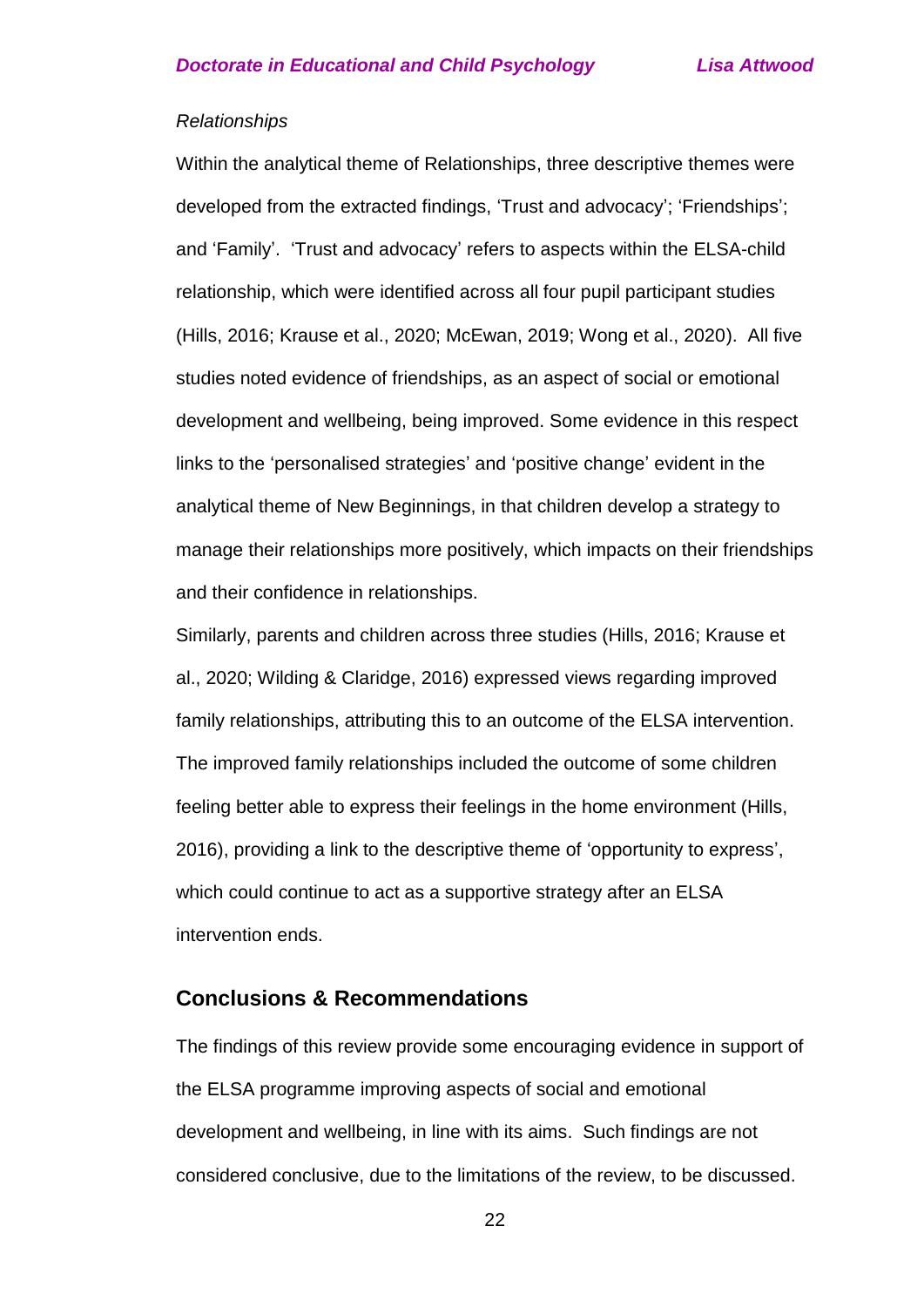However, recommendations for future research and implications for practice are put forward.

The findings have captured evidence that a central part of the programme for pupils is the development of a trusting relationship with an adult in school and the opportunity to express themselves to that individual. As many of the primary studies and other researchers highlight, it is difficult to separate the benefits of the existence of the relationship to the application of the ELSA programme itself, without an experimental control group (Hills, 2016; Krause et al.; Pickering et al., 2019; Wong et al., 2020). Nevertheless, providing an opportunity to express themselves and pupils taking this opportunity is a consistent finding for an improved aspect of social or emotional development and wellbeing.

Improvements in friendships were enhanced for many pupils by their involvement in the ELSA programme and this was also highlighted by the parents (Hills, 2016; Krause et al., 2020; McEwan, 2019; Wilding & Claridge, 2016; Wong et al., 2020). For some, relationships within the family were reported to have improved as well (Hills, 2016; Krause et al., 2020; Wilding & Claridge, 2016). Strategies were often found to support the pupil, in school, at home and across community contexts (Hills, 2016; Krause et al., 2020; McEwan, 2019; Wilding & Claridge, 2016; Wong et al., 2020). The strategies not only applied to the relationship improvements but also to the pupils' control and management of anger, being calmer and having less worry or anxiety. This demonstrates that the descriptive themes interact and compliment one another in many ways.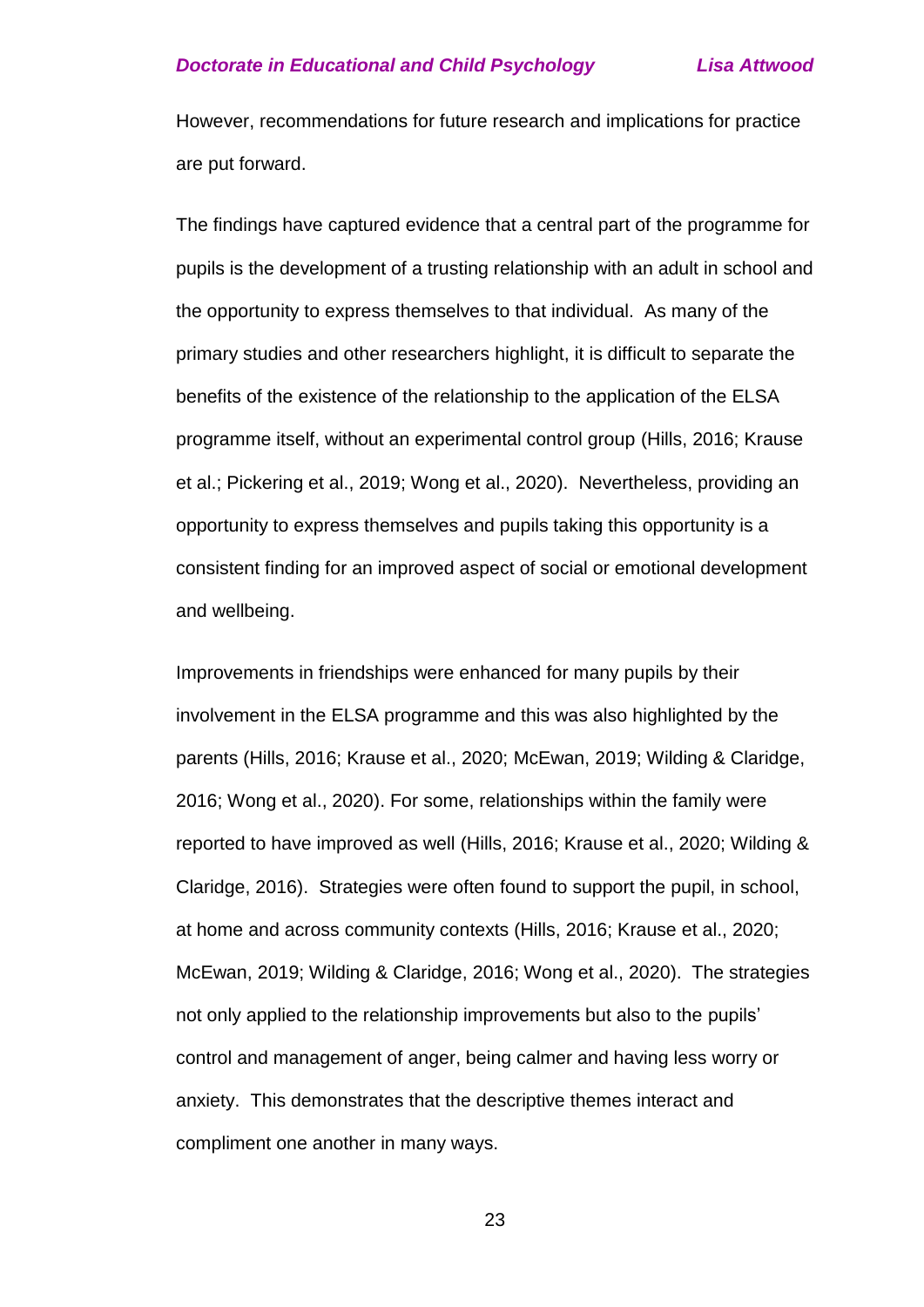The 'New Beginnings' theme, encapsulates the process in which children developed their skills and self-efficacy in managing situations (Hills, 2016; Krause et al., 2020; McEwan, 2019; Wong et al., 2020) and parents seem to have recognised this too (Wilding & Claridge, 2016). These findings suggest that individuals acquire skills to enable them to take greater control and change, or manage, their behaviour. It is important to reflect, that The ELSA Network (2018) advise that there is no aim of 'fixing problems' in the programme, the focus is to support the pupil's experience and enable/encourage their own problem solving.

In view of future implications, if these developments are achieved, an important next step would be to support the sustainability of the skills after the ELSA programme ends. It is recommended that further research is conducted into what follow-up is most beneficial to the maintenance and mastery of the skills and strategies acquired throughout the programme. One such suggestion might be to utilise the expertise of 'graduates' of the programme to scaffold the support of others, for example in 'drop-in sessions', where those who have previously been involved in the programme can attend to maintain a supportive relationship and model to others the positive outcomes they experienced. The aim of this would be to promote both a sense of efficacy and of 'giving back' to the programme. In addition, this practice may serve as a reminder or reinforcement of the benefits of the programme for the previous participants. This approach may also add to the whole-school ethos of valuing pupil emotional wellbeing, known to be a significant factor in effective school-based support (see Dunsmuir & Cobbald, 2017).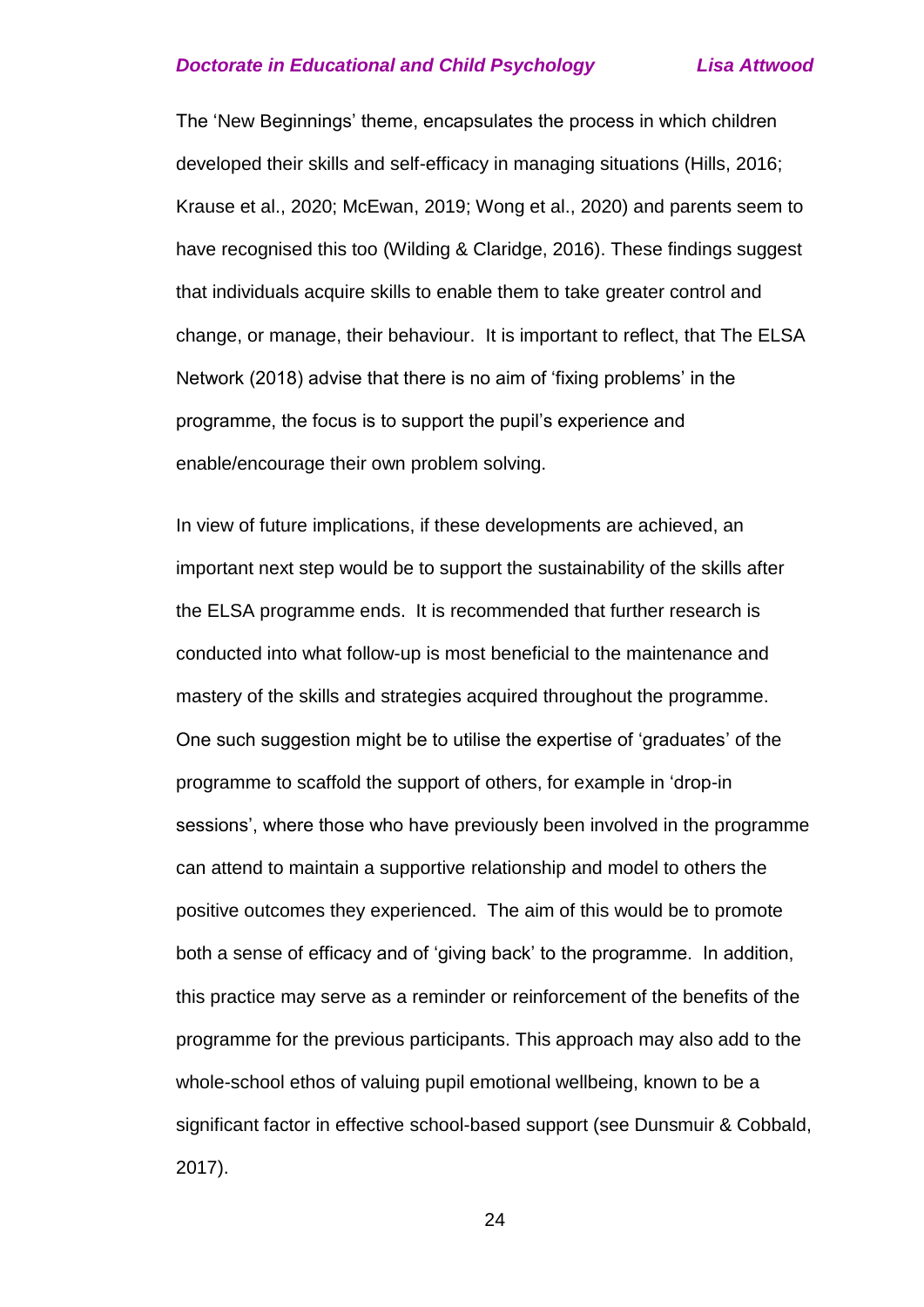Managing the end of the programme and future connection with pupils (without dependence) is an area of further research to inform the training and supervision of ELSAs. Also, no research identified for this review triangulated the experiences of pupils, parents and ELSAs, which would likely provide a valuable insight. Future research could seek to consider outcomes such as engagement or attainment measures, exploring whether improved emotional wellbeing impacts on these, as Maslow's hierarchy might suggest (Maslow, 1970, cited in Mann, 2014). In line with the view of Petticrew and Roberts (2006), this systematic review, conducted "in an immature field" (Petticrew & Roberts, 2006, p.35) has contributed knowledge on the areas where further data is required.

A limitation within the review is that the fidelity of the ELSA provision could not be appraised, making it hard to establish whether outcomes pupils and parents were attributing to the ELSA programme would be generalisable. Pickering et al. (2019) discuss the difficulties of trying to establish an evidence base for the ELSA programme, given its individualised context, making like-for-like comparisons very difficult to achieve.

Thus, overall the review provides a systematic consideration of peerreviewed studies, in respect of the aspects of social and emotional development and wellbeing the ELSA intervention has improved. Readers are advised to take caution in interpreting the findings, given the restricted sample and other limitations highlighted and reflect on the following quote from Petticrew and Roberts (2006): "*Systematic reviews may contribute to the evidence-based decision making, but are not themselves decisions"*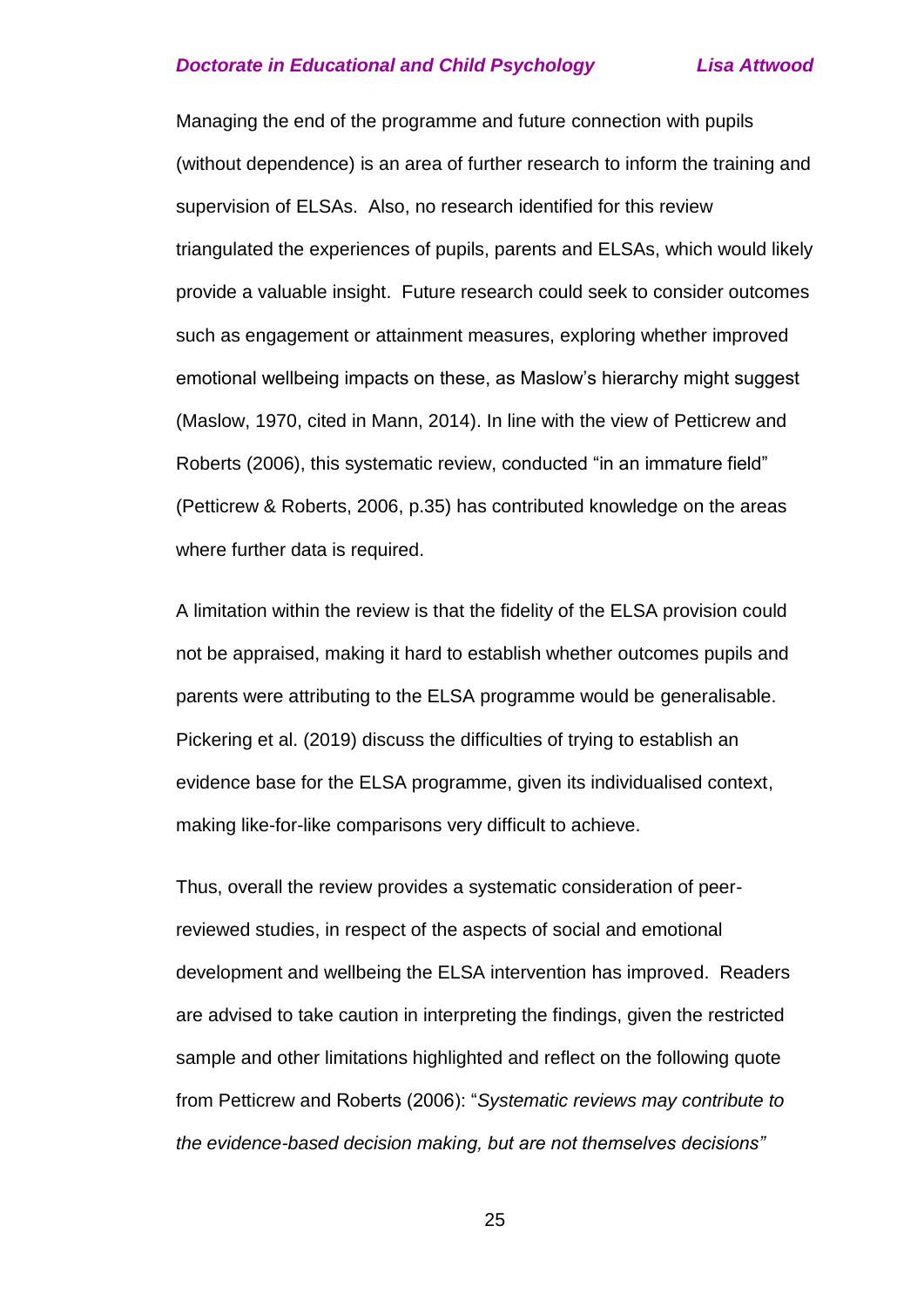(p.45). EPSs, EPs and Senior Leaders in schools will need to continue to monitor research to inform decision-making and practice development.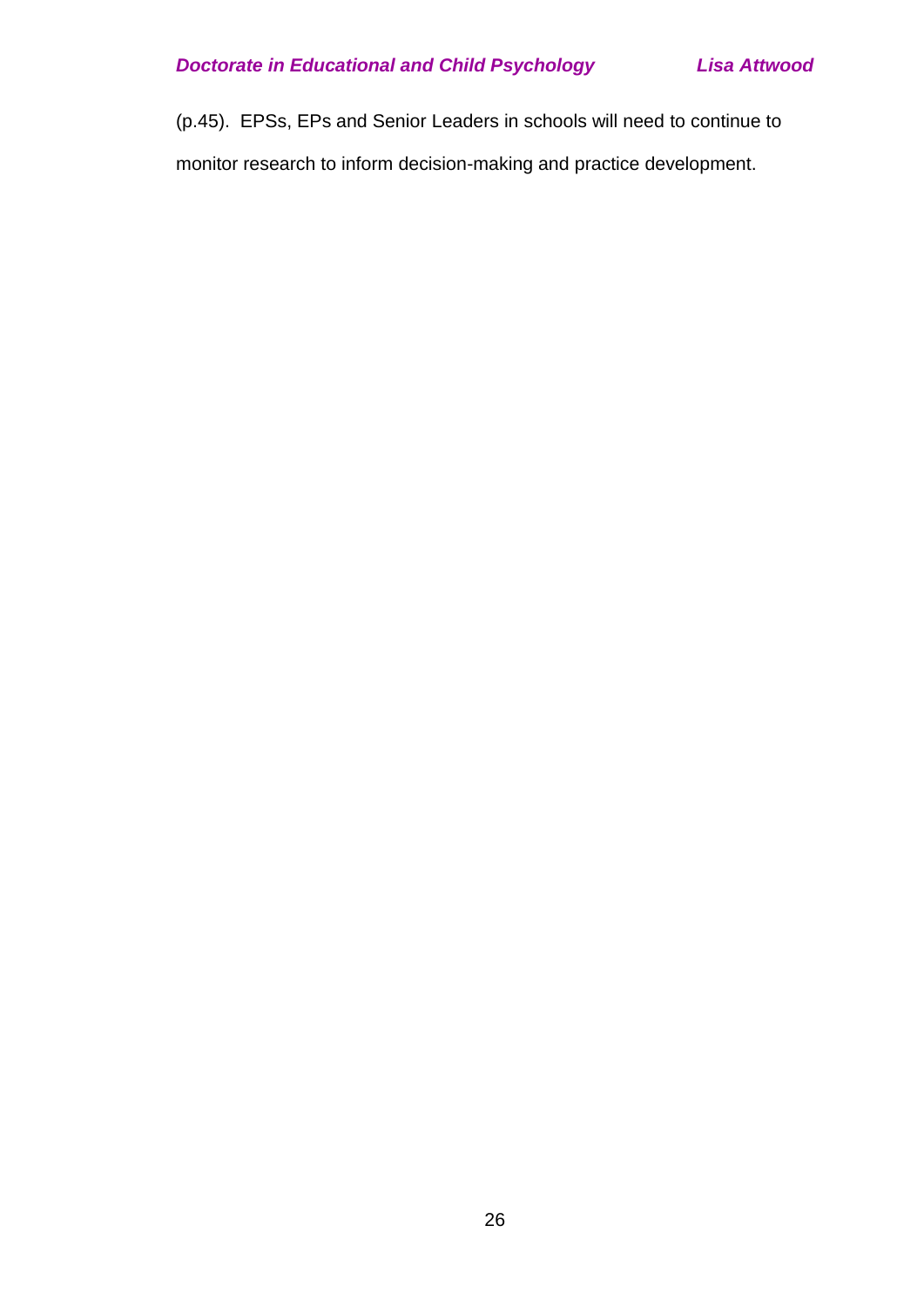### **References**

- Atkin, L. (2019). *Support and Supervision for Emotional Literacy Support Assistants (ELSAs): Gathering ELSAs views about the support offered to them.* [Doctoral dissertation, University of Sheffield]. Retrieved from: http://etheses.whiterose.ac.uk/24761/
- Balampanidou, K. (2019). *Emotional Literacy Support Assistant (ELSA) programme: Child-centred approach, building trust, listening and valuing children's voices: A grounded theory analysis* [Doctoral dissertation, Tavistock and Portman NHS Foundation Trust in association with University of Essex]. Retrieved from: http://repository.tavistockandportman.ac.uk/2150/
- Barker, H. (2017). *The emotional literacy support assistant intervention: an exploration from the perspectives of pupils and parents* [Doctoral dissertation, Newcastle University]. Retrieved from: https://theses.ncl.ac.uk/jspui/handle/10443/3923
- Birch, S., Frederickson, F., & Miller, A. (2015). What do educational psychologists do? In T. Cline, A. Gulliford, & S. Birch (Eds.), *Topics in applied psychology: Educational Psychology*. East Sussex: Routledge.
- Bland, S. & Macro, E. (2018). *ELSA Training: Impact on Thinking and Practice*. Gloucestershire Educational Psychology Service. Retrieved from: https://www.elsanetwork.org/wp -content/uploads/2017/11/Research-Commission-Report-2018-ELSA -training-Gloucestershire.docx
- Braun, Virginia & Clarke, V. (2013). *Successful qualitative research: A practical guide for beginners*. Sage Publications.
- Braun, V., & Clarke, V. (2006). Using thematic analysis in psychology. *Qualitative Research in Psychology*, *3*(2), 77–101. https://doi.org/10.1191/1478088706qp063oa
- Burton, S. (2008). Empowering learning support assistants to enhance the emotional wellbeing of children in school. *Educational and Child Psychology*, *25*(2), 40–56.
- Clarke, V., & Braun, V. (2017). Thematic analysis. *Journal of Positive Psychology*, *12*(3), 297–298. https://doi.org/10.1080/17439760.2016.1262613
- Cortina, M. A., Gilleard, A., & Deighton, J. (2020). *Emerging evidence: Coronavirus and children and young people's mental health (Issue 1)*. *December*, 1–5.
- Daly, J., Willis, K., Small, R., Green, J., Welch, N., Kealy, M., & Hughes, E. (2007). A hierarchy of evidence for assessing qualitative health research. *Journal of Clinical Epidemiology*, *60*(1), 43–49.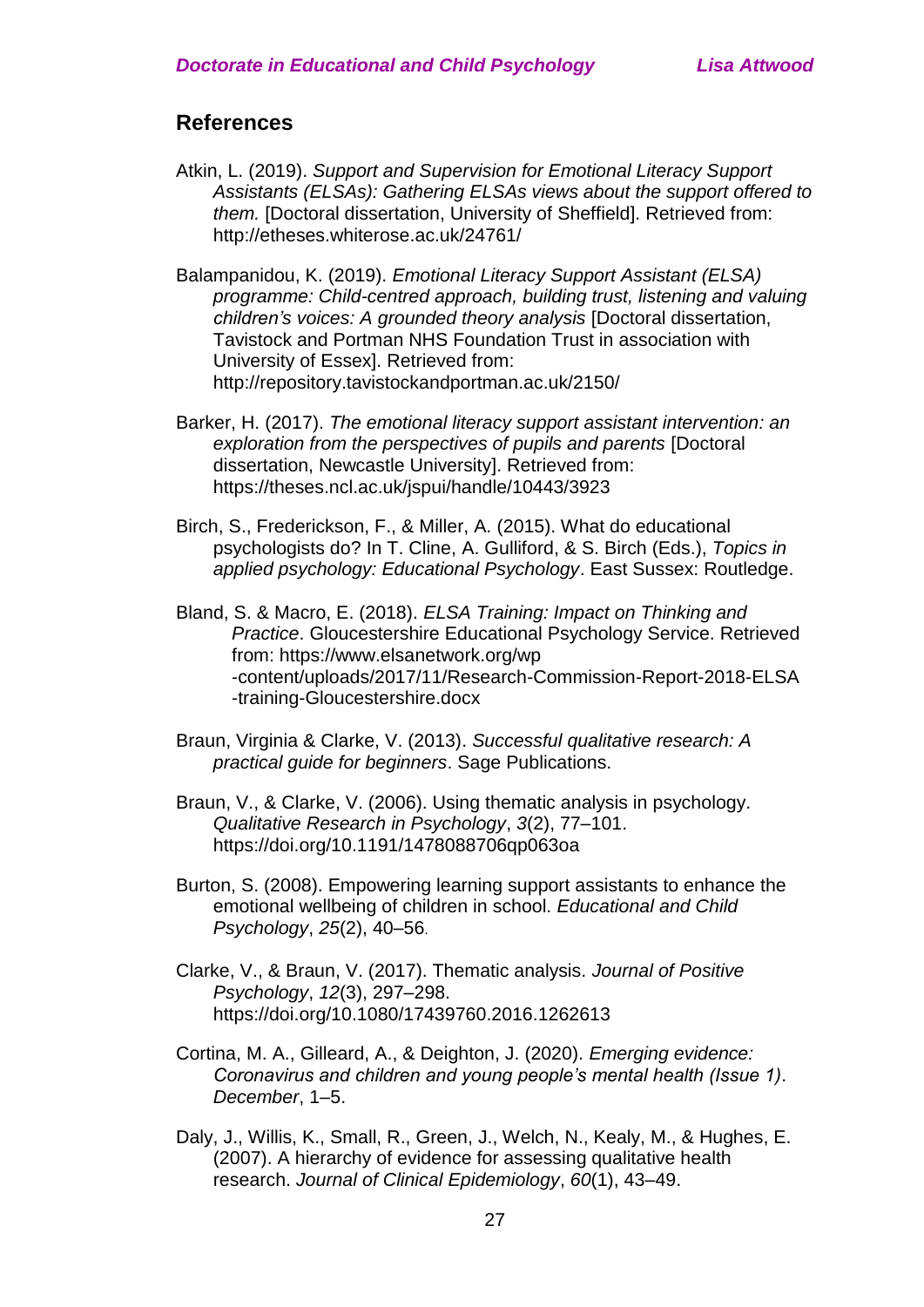https://doi.org/10.1016/j.jclinepi.2006.03.014

- Department of Health and Department of Education. (2017). Transforming Children and Young People's Mental Health Provision: a Green Paper. In *Journal of Immunology* (*Vol. 110*, Issue 1).
- Dodds, J. & Blake, R. (2015). Investigation into the Effectiveness of Emotional Literacy Support Assistants (ELSAs) in Schools. ELSA Network. Retrieved from: https://www.elsanetwork.org/wpcontent/uploads/2017/11/ELSA-Report-Investigation-into-the-Effectiveness-of-ELSA-in-Schools\_Plymouth.pdf
- Dunsmuir, S. & Cobbald, A. (2017). A Frameworkfor Promoting Child Mental Health in Schools. In B. Kelly; L.M.Woolfson,& J.Boyle (Eds.), *Frameworks for Practice in Educational Psychology*, (pp.194-216, 2nd edition). Jessica Kingsley.
- Einarsdottir, J., Dockett, S., & Perry, B. (2009). Making meaning: Children's perspectives expressed through drawings. *Early Child Development and Care*, *179*(2), 217–232. https://doi.org/10.1080/03004430802666999
- ELSA network. (2018). What is an ELSA? Retrieved from http://www.elsanetwork.org
- France, E., & Billington, K. (2020). Group supervision: understanding the experiences and views of Emotional Literacy Support Assistants in one county in England. *Educational Psychology in Practice*, *36*(4), 405–421. https://doi.org/10.1080/02667363.2020.1815179
- Goleman, D. (2004). *Emotional intelligence, why it can matter more than IQ.* London: Bloomsbury
- Gough, D. (2007). Weight of evidence: A framework for the appraisal of the quality and relevance of evidence. *Research Papers in Education*, *22*(2), 213–228. https://doi.org/10.1080/02671520701296189
- Grahamslaw, L. (2010). *An evaluation of the Emotional Literary Support Assistant (ELSA) project: what is the impact of an ELSA project on support assistants' and children's self-efficacy beliefs* [Doctoral dissertation, Newcastle University]. Retrieved from: https://theses.ncl.ac.uk/jspui/handle/10443/3117
- Harris, P. (2020). *An exploration of Emotional Literacy Support Assistants' understanding of emotional literacy, and their views on and use of stories and storytelling.* [Doctoral dissertation, University of Exeter]. Retrieved from: http://hdl.handle.net/10871/122699
- Hill, T., O'Hare, D. & Weidberg, F. (2013). *"He's always there when I need him": Exploring the perceived positive impact of the Emotional Literacy Support Assistant (ELSA) programme.* ELSA Network. Retrieved from: https://www.elsanetwork.org/wpcontent/uploads/2017/11/FinalElsaReport\_North-Somerset.pdf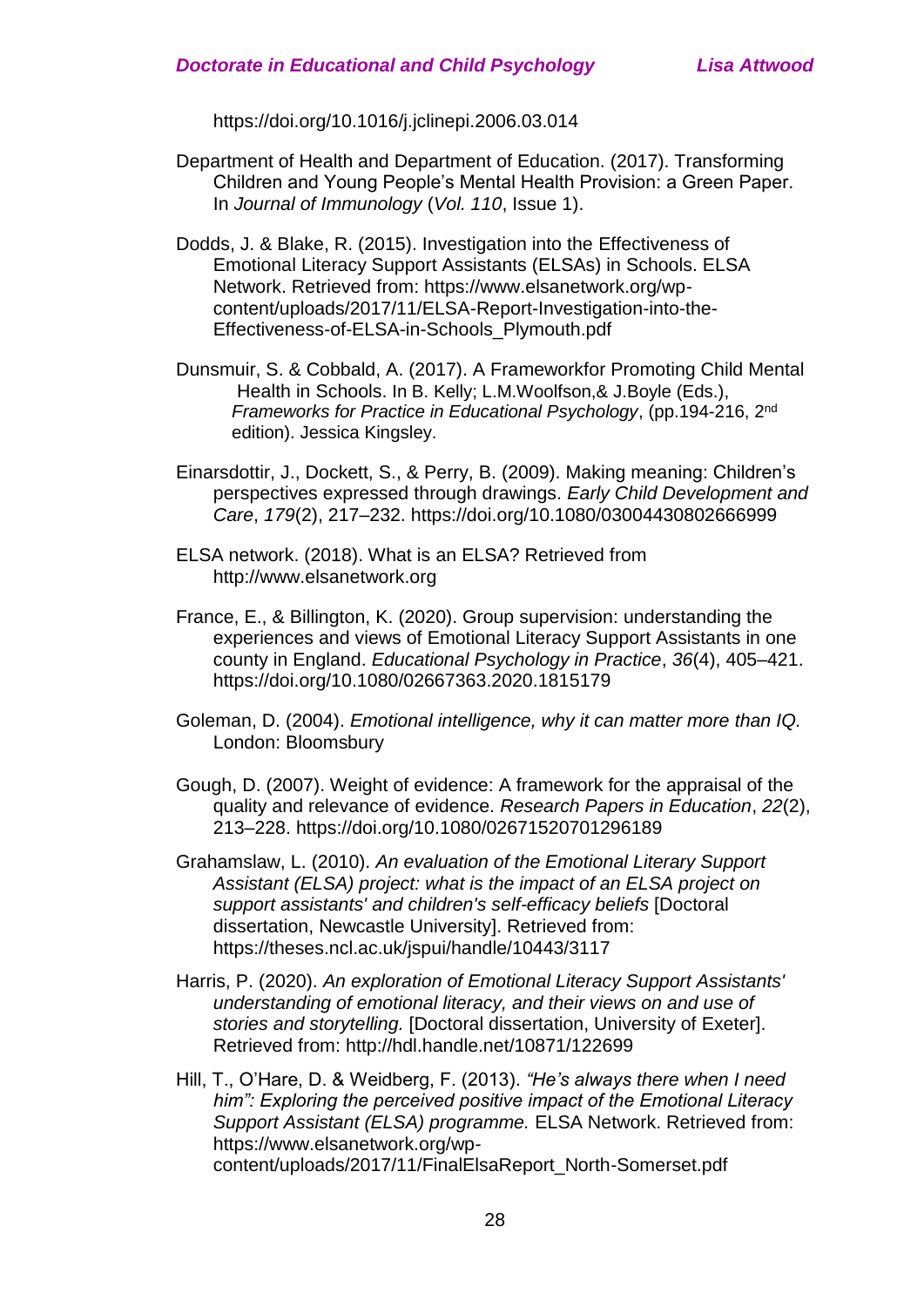- Hills, R. (2016). An evaluation of the emotional literacy support assistant (ELSA) project from the perspectives of primary school children. *Educational and Child Psychology*, *33*(4), 50–65.
- Krause, N., Blackwell, L., & Claridge, S. (2020). An exploration of the impact of the Emotional Literacy Support Assistant (ELSA) programme on wellbeing from the perspective of pupils. *Educational Psychology in Practice*, *36*(1), 17–31. https://doi.org/10.1080/02667363.2019.1657801
- Leighton, Mary Kathleen (2015). *ELSA: Accounts from Emotional Literacy Support Assistants.* [Doctoral dissertation, University of Sheffield]. Retrieved from: http://etheses.whiterose.ac.uk/12444/

Mann, D. (2014*). A mixed methods evaluation of the Emotional Literacy Support Assistants (ELSA) project* [Doctoral dissertation, University of Nottingham]. Retrieved from: http://eprints.nottingham.ac.uk/14245/4/Research\_Thesis\_Final\_1.5%20 %282%29.pdf

- McEwen, S. (2019). The Emotional Literacy Support Assistant (ELSA) programme: ELSAs' and children's experiences. *Educational Psychology in Practice*, *35*(3), 289–306. https://doi.org/10.1080/02667363.2019.1585332
- Miles, N. (2015). *An exploration of the perceptions of Emotional Literacy Support Assistants (ELSAs) of the ELSA-pupil relationship.* [Doctoral dissertation, Cardiff University. Retrieved from: http://orca.cf.ac.uk/id/eprint/75614
- Noyes, J., Booth, A., Flemming, K., Garside, R., Harden, A., Lewin, S., Pantoja, T., Hannes, K., Cargo, M., & Thomas, J. (2018). Cochrane Qualitative and Implementation Methods Group guidance series—paper 3: methods for assessing methodological limitations, data extraction and synthesis, and confidence in synthesized qualitative findings. *Journal of Clinical Epidemiology*, *97*, 49–58. https://doi.org/10.1016/j.jclinepi.2017.06.020
- O'Brien, B. C., Harris, I. B., Beckman, T. J., Reed, D. A., & Cook, D. A. (2014). Standards for reporting qualitative research: A synthesis of recommendations. *Academic Medicine*, *89*(9), 1245–1251. https://doi.org/10.1097/ACM.0000000000000388
- Osborne, C., & Burton, S. (2014). Emotional Literacy Support Assistants' views on supervision provided by educational psychologists: What EPs can learn from group supervision. *Educational Psychology in Practice*, *30*(2), 139–155. https://doi.org/10.1080/02667363.2014.899202
- Peters, S. (2020). *Exploring the experience for young people of the Emotional Literacy Support Assistant (ELSA) intervention: case studies in secondary schools* [Doctoral dissertation, University College London].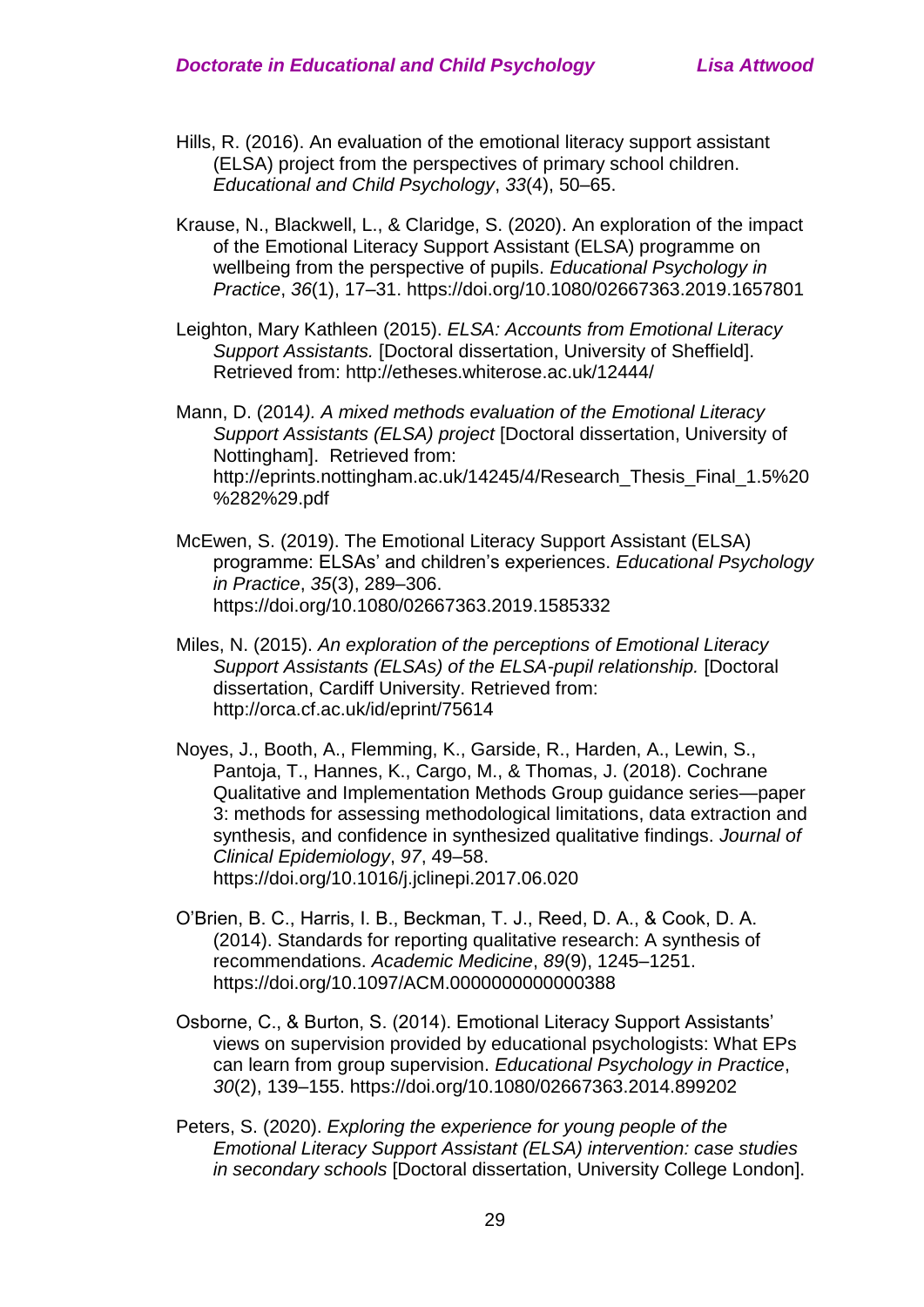Retrieved from: https://discovery.ucl.ac.uk/id/eprint/10101254/

Petticrew, M., & Roberts, H. (2006). Systematic Reviews in the Social Sciences. In *Systematic Reviews in the Social Sciences*. Blackwell Publishing. https://doi.org/10.1002/9780470754887

Pickering, L., Lambeth, J., & Woodcock, C. (2019). The Emotional Literacy Support Assistant (ELSA) Programme: Can you develop an evidence base for an adaptive intervention? *DECP Debate*, *170*(November), 17– 22.

https://www.researchgate.net/publication/331952634 The Emotional Lit eracy Support Assistant ELSA Programme Can you develop an evi dence base for an adaptive intervention/link/5dc01117a6fdcc212800b 8c5/download

- Rees, Carys (2016). *The impact of emotional literacy support assistant training on teaching assistants' own trait-emotional intelligence and self-efficacy and their perceptions in relation to their future role.* [Doctoral dissertation, Cardiff University]. Retrieved from: http://orca.cf.ac.uk/id/eprint/95293
- Ridley, Neal (2017). *What is really going on in the group supervision of Emotional Literacy Support Assistants (ELSAs) - an exploratory study using thematic analysis.* [Doctoral dissertation, Tavistock and Portman NHS Foundation Trust / University of Essex. Retrieved from: epository.tavistockandportman.ac.uk/2104/

Snow, P. C. (2020). SOLAR: The Science of Language and Reading. *Child Language Teaching and Therapy*. https://doi.org/10.1177/0265659020947817

- Thomas, J., & Harden, A. (2008). Methods for the thematic synthesis of qualitative research in systematic reviews. *BMC Medical Research Methodology*, *8*, 1–10. https://doi.org/10.1186/1471-2288-8-45
- Thomas, J., O' Mara-Eves, A., Harden, A. & Newman, M. (2017). Synthesis Methods for Combining and Configuring Textual or Mixed Methods Data. In D. Gough, S. Oliver & J. Thomas (Eds). *An Introduction to Systematic Reviews.* London: Sage Publications.
- Weare, K. (2003). *Developing the Emotionally Literate School What is Emotional Literacy and Why is it Important to Schools?* Sage Publications. https://doi.org/http://dx.doi.org/10.4135/9781446215081.n1
- Wilding, L., & Claridge, S. (2016). The Emotional Literacy Support Assistant (ELSA) programme: parental perceptions of its impact in school and at home. *Educational Psychology in Practice*, *32*(2), 180–196. https://doi.org/10.1080/02667363.2016.1146573
- Wong, B., Cripps, D., White, H., Young, L., Kovshoff, H., Pinkard, H., & Woodcock, C. (2020). Primary school children's perspectives and experiences of Emotional Literacy Support Assistant (ELSA) support.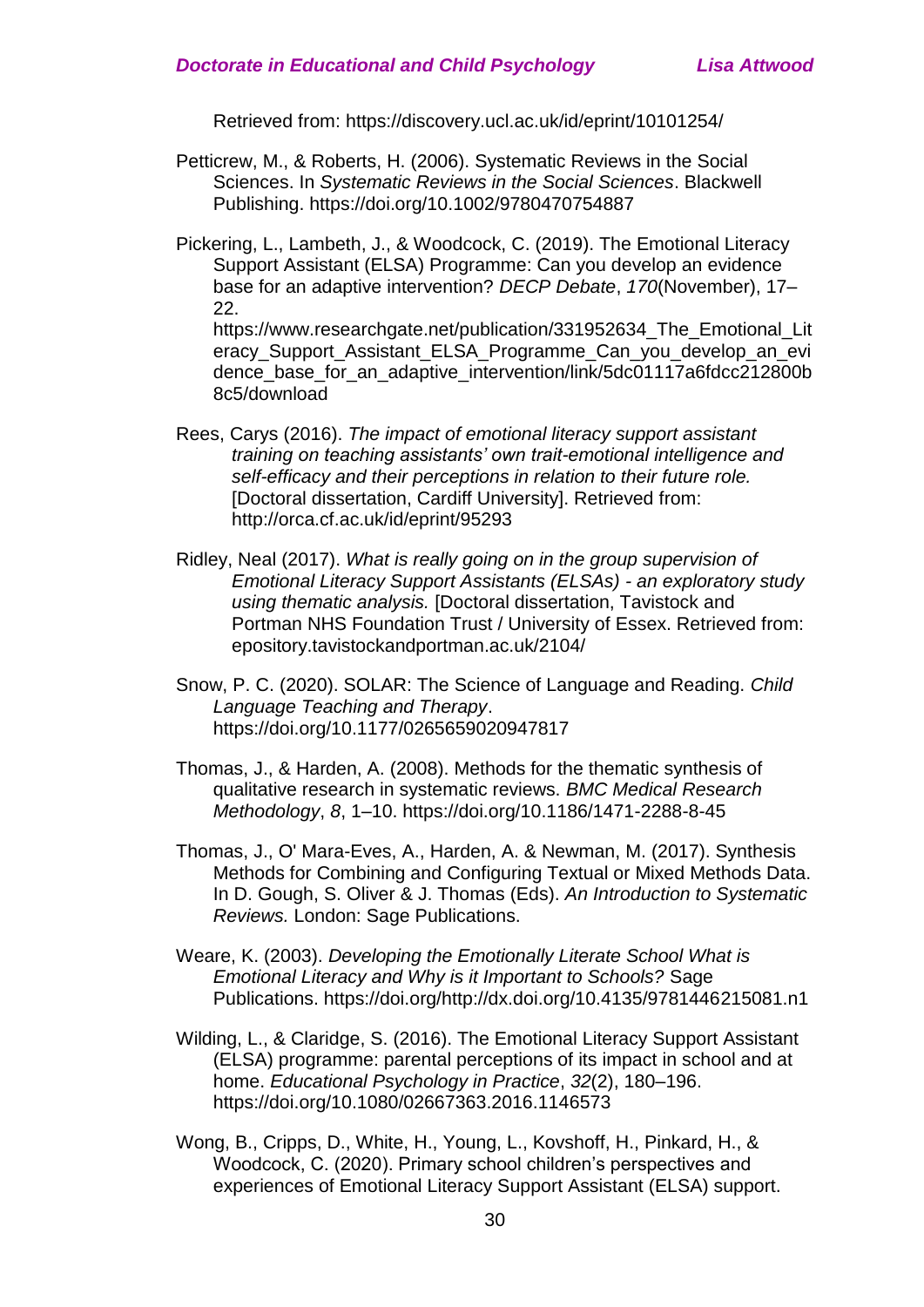*Educational Psychology in Practice*, *36*(3), 1–15. https://doi.org/10.1080/02667363.2020.1781064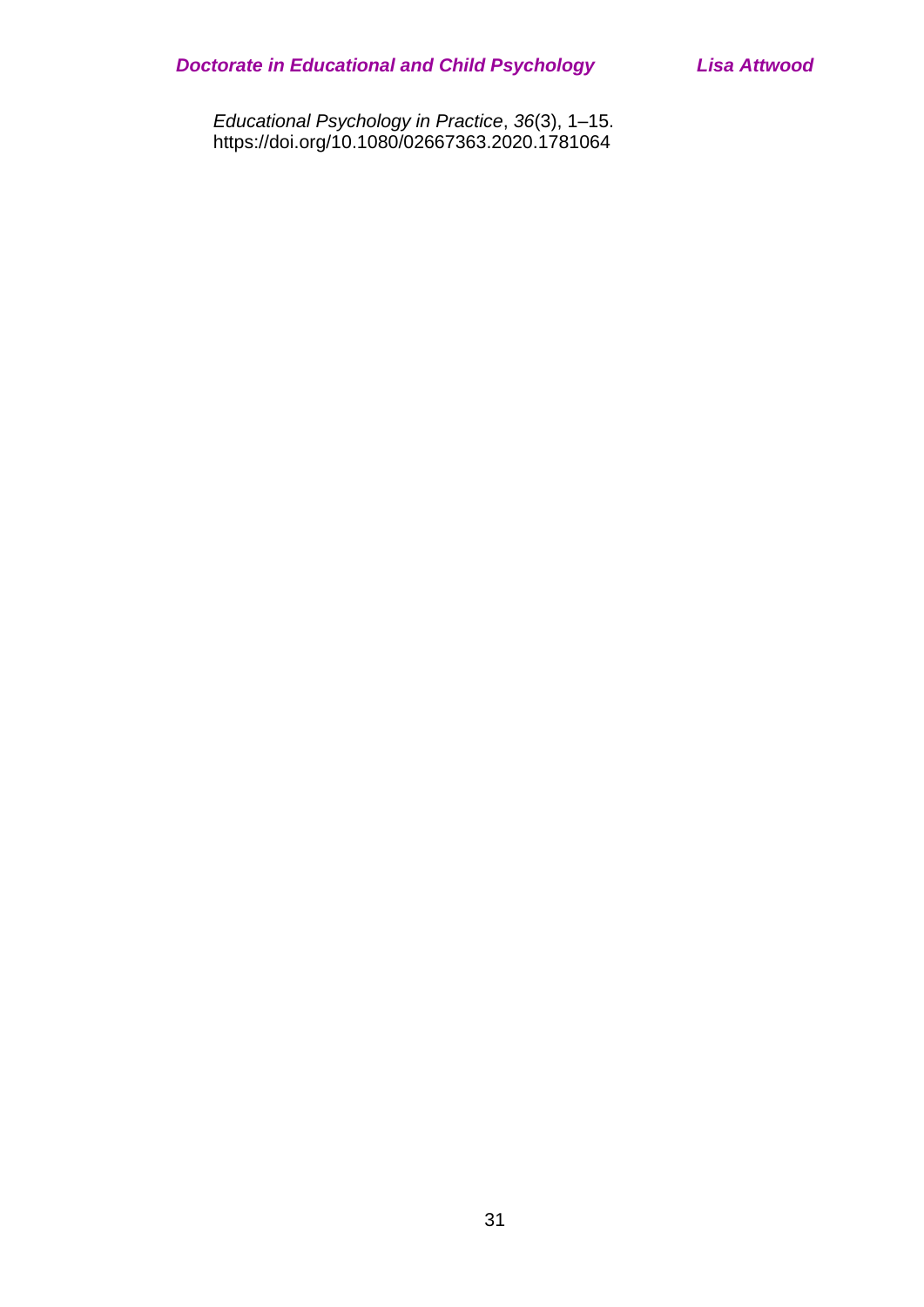## **Appendices**

Appendix A – Excluded Studies

Appendix B – WoE A criteria, Protocol and summary overview

Appendix C – WoE B and WoE C Criteria and Summary

Appendix D – Findings Extraction Example from Hills (2016)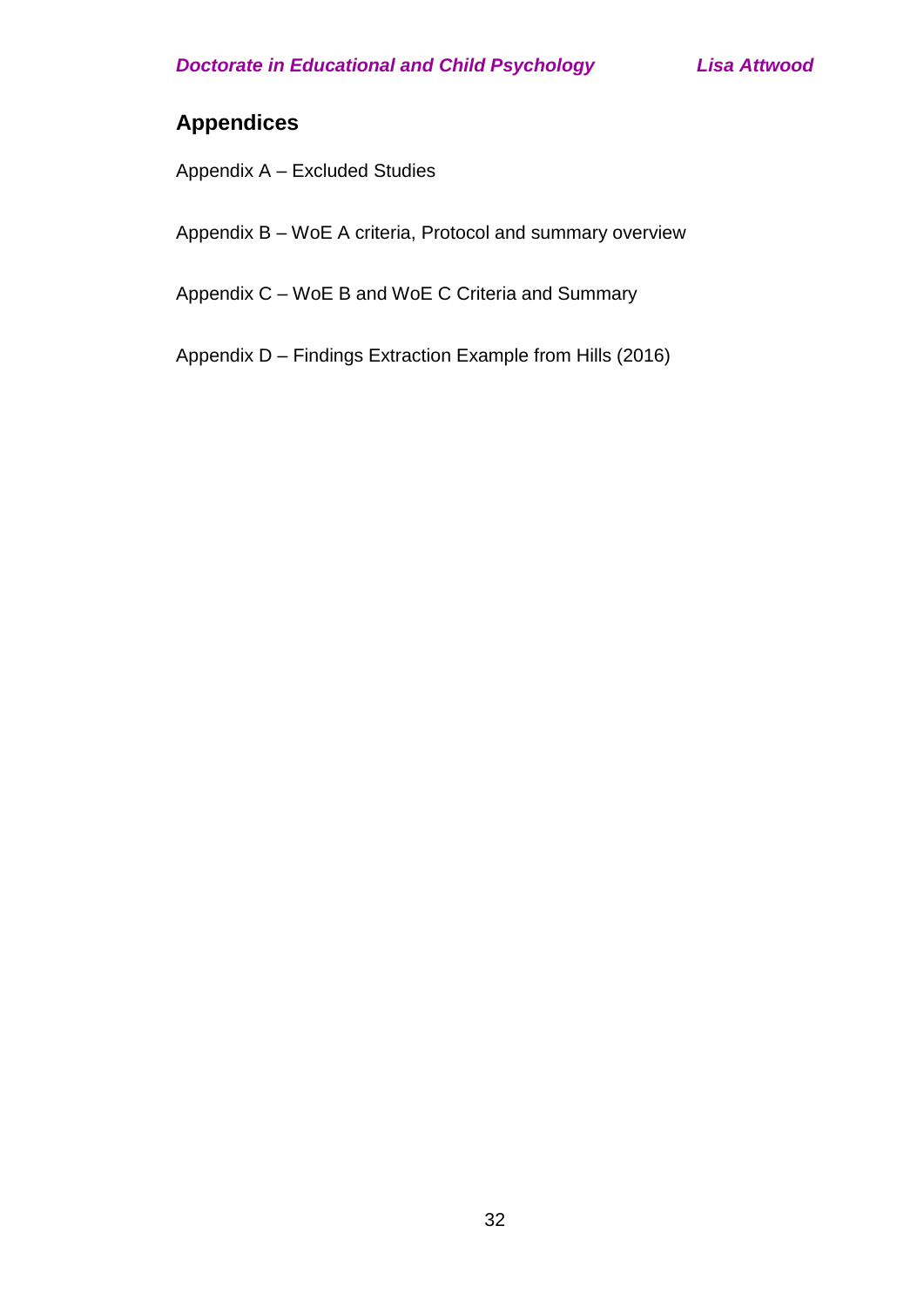## **Appendix A – Excluded Studies**

| <b>Full Reference</b>                                                                         | <b>Reason</b>       |
|-----------------------------------------------------------------------------------------------|---------------------|
| Bravery, K. & Harris, L. (2009). Emotional Literacy                                           | Criterion 1         |
| Support Assistants in Bournemouth: Impact and<br>Outcomes. Bournemouth Educational Psychology | Participants        |
| Service. Retrieved from:                                                                      | Criterion 4         |
| https://www.elsanetwork.org/wp-                                                               | Publication         |
| content/uploads/2017/11/ELSA-in-Bournemouth-                                                  | type                |
| Impact-and-Outcomes.pdf                                                                       |                     |
| Mann, D. (2014). A mixed methods evaluation of the                                            | Criterion 4         |
| <b>Emotional Literacy Support Assistants (ELSA)</b>                                           | Publication         |
| project [Doctoral dissertation, University of                                                 | type                |
| Nottingham]. Retrieved from:                                                                  |                     |
| http://eprints.nottingham.ac.uk/14245/4/Research_T                                            |                     |
| hesis_Final_1.5%20%282%29.pdf                                                                 |                     |
| Dodds, J. & Blake, R. (2015). Investigation into the                                          | Criterion 1         |
| <b>Effectiveness of Emotional Literacy Support</b>                                            | Participants        |
| Assistants (ELSAs) in Schools. ELSA Network.                                                  |                     |
| Retrieved from: https://www.elsanetwork.org/wp-                                               | Criterion 4         |
| content/uploads/2017/11/ELSA-Report-                                                          | Publication         |
| Investigation-into-the-Effectiveness-of-ELSA-in-                                              | type                |
| Schools_Plymouth.pdf                                                                          |                     |
| Hill, T., O'Hare, D. & Weidberg, F. (2013). "He's always                                      | Criterion 4         |
| there when I need him": Exploring the perceived                                               | Publication         |
| positive impact of the Emotional Literacy Support                                             | type                |
| Assistant (ELSA) programme. ELSA Network.                                                     |                     |
| Retrieved from: https://www.elsanetwork.org/wp-                                               |                     |
| content/uploads/2017/11/FinalElsaReport_North-                                                |                     |
| Somerset.pdf<br>Grahamslaw, L. (2010). An evaluation of the Emotional                         | Criterion 1         |
| Literary Support Assistant (ELSA) project: what is                                            |                     |
| the impact of an ELSA project on support assistants'                                          | Participants        |
| and children's self-efficacy beliefs [Doctoral                                                |                     |
| dissertation, Newcastle University]. Retrieved from:                                          | <b>Criterion 3</b>  |
| https://theses.ncl.ac.uk/jspui/handle/10443/3117                                              | Methodology         |
|                                                                                               |                     |
|                                                                                               | Criterion 4         |
|                                                                                               | Publication         |
| Barker, H. (2017). The emotional literacy support assistant                                   | type<br>Criterion 4 |
| intervention: an exploration from the perspectives of                                         | Publication         |
| pupils and parents [Doctoral dissertation, Newcastle                                          |                     |
| University]. Retrieved from:                                                                  | type                |
| https://theses.ncl.ac.uk/jspui/handle/10443/3923                                              |                     |
| Peters, S. (2020) Exploring the experience for young                                          | Criterion 4         |
| people of the Emotional Literacy Support Assistant                                            | Publication         |
| (ELSA) intervention: case studies in secondary                                                | type                |
| schools [Doctoral dissertation, University College                                            |                     |
|                                                                                               |                     |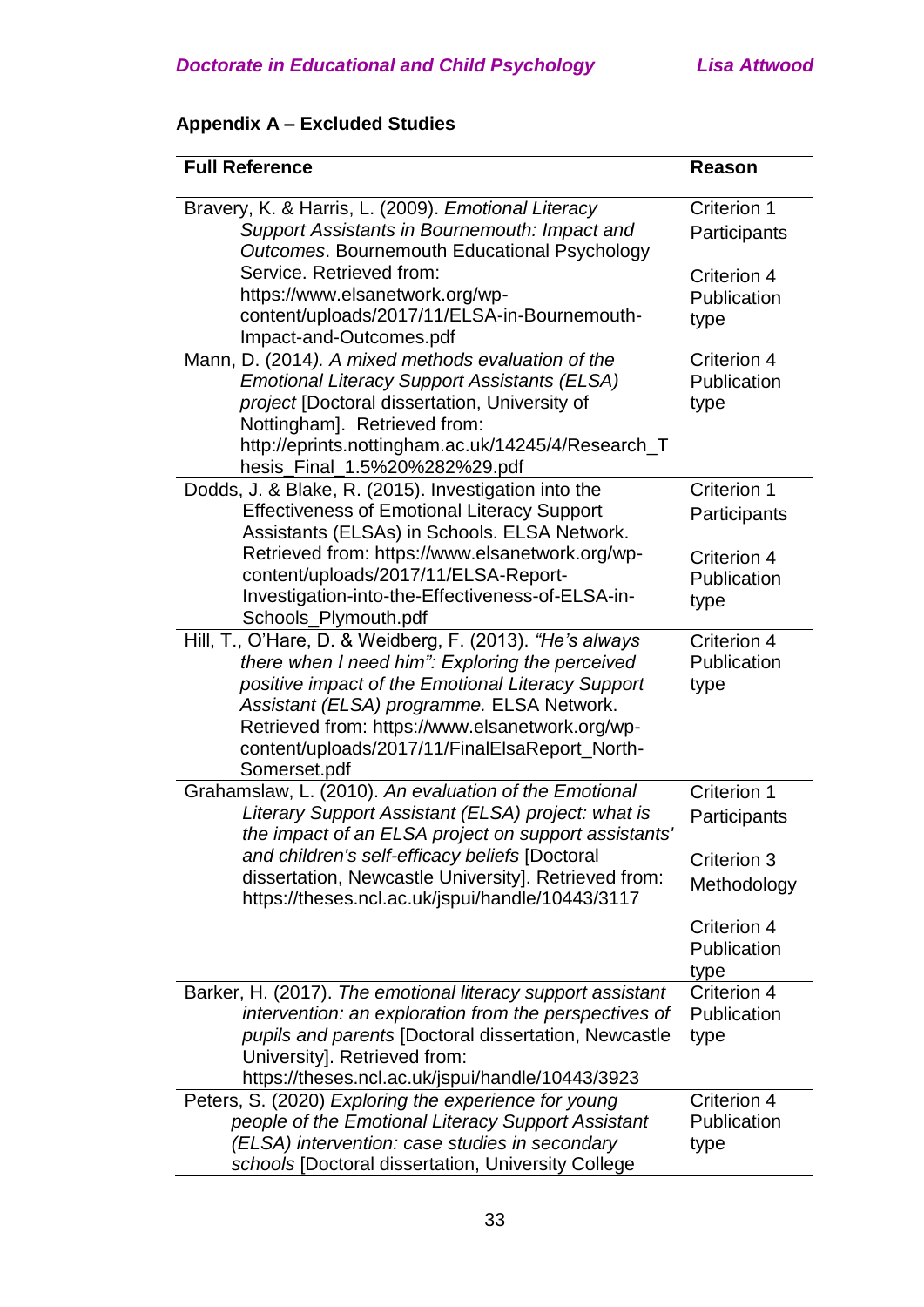| Criterion 4 |  |
|-------------|--|
| Publication |  |
| type        |  |
|             |  |
|             |  |
|             |  |
|             |  |
|             |  |
|             |  |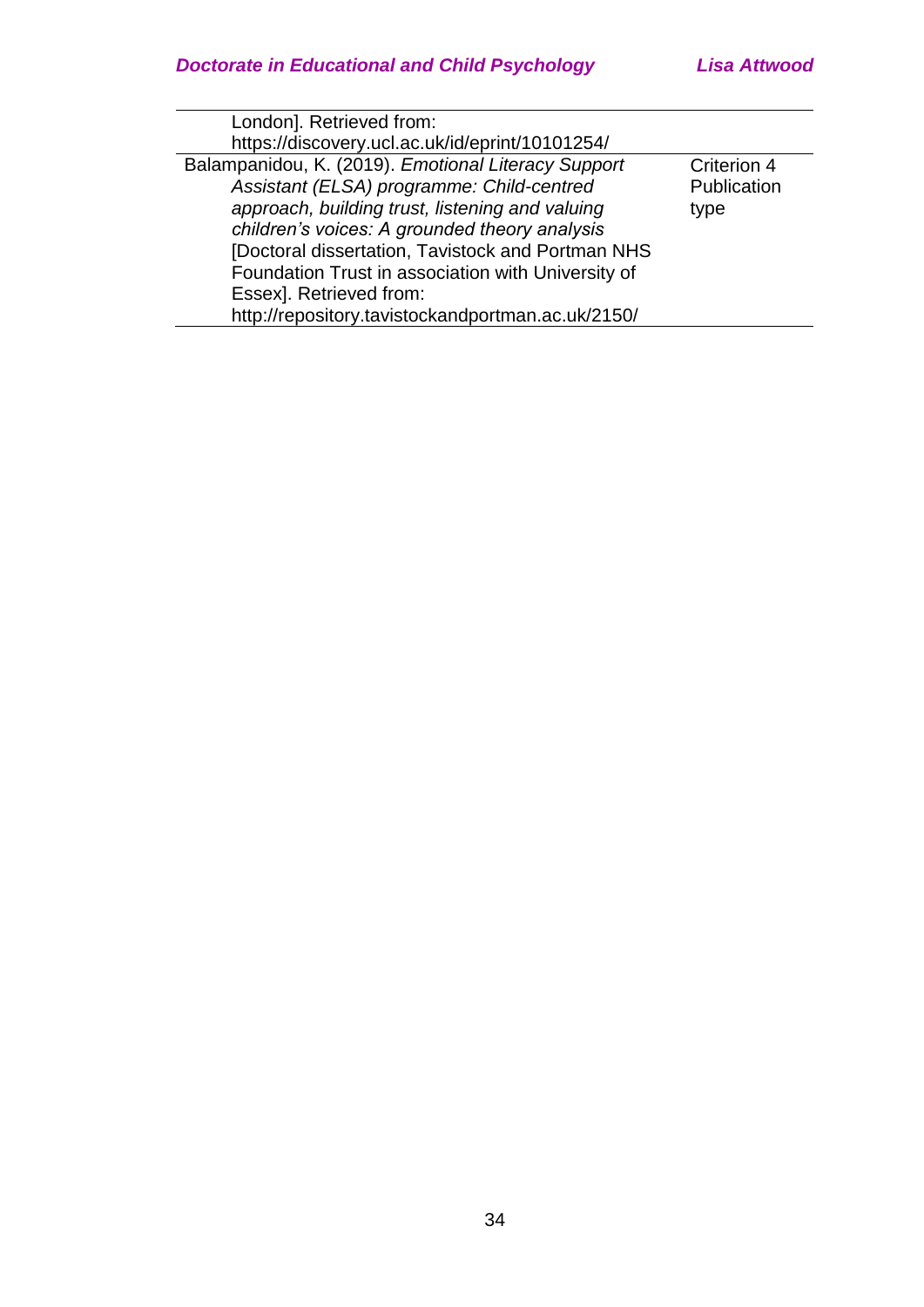#### **Appendix B – WoE A**

In applying Gough's (2007) Weight of Evidence framework, WoE A is applied as an evaluation or judgement that is unrelated to the specific review question, applied uniformly to each included study. There are a large number of published appraisals for the evaluation of qualitative research studies. This review employed O'Brien et al.'s (2014) Standards for Reporting Qualitative Research (SRQR), due to the recommendations published on The Equator Network website, hosted by the Centre for Statistics in Medicine at the University of Oxford (https://www.equatornetwork.org).

The peer-reviewed SRQR is recommended in the critical appraisal of qualitative research and contains 21 items for consideration (Figure 1). The SRQR was used to appraise the five included studies in the current review, allocating a score per item, giving a total out of 21 (Table 1). The scores were then converted into WoE A ratings, of 1 - Weak (scores of 0 - 7), 2 - Medium (8 - 14) and 3 - Strong (15-21), which were used in the calculation of the WoE D for each study.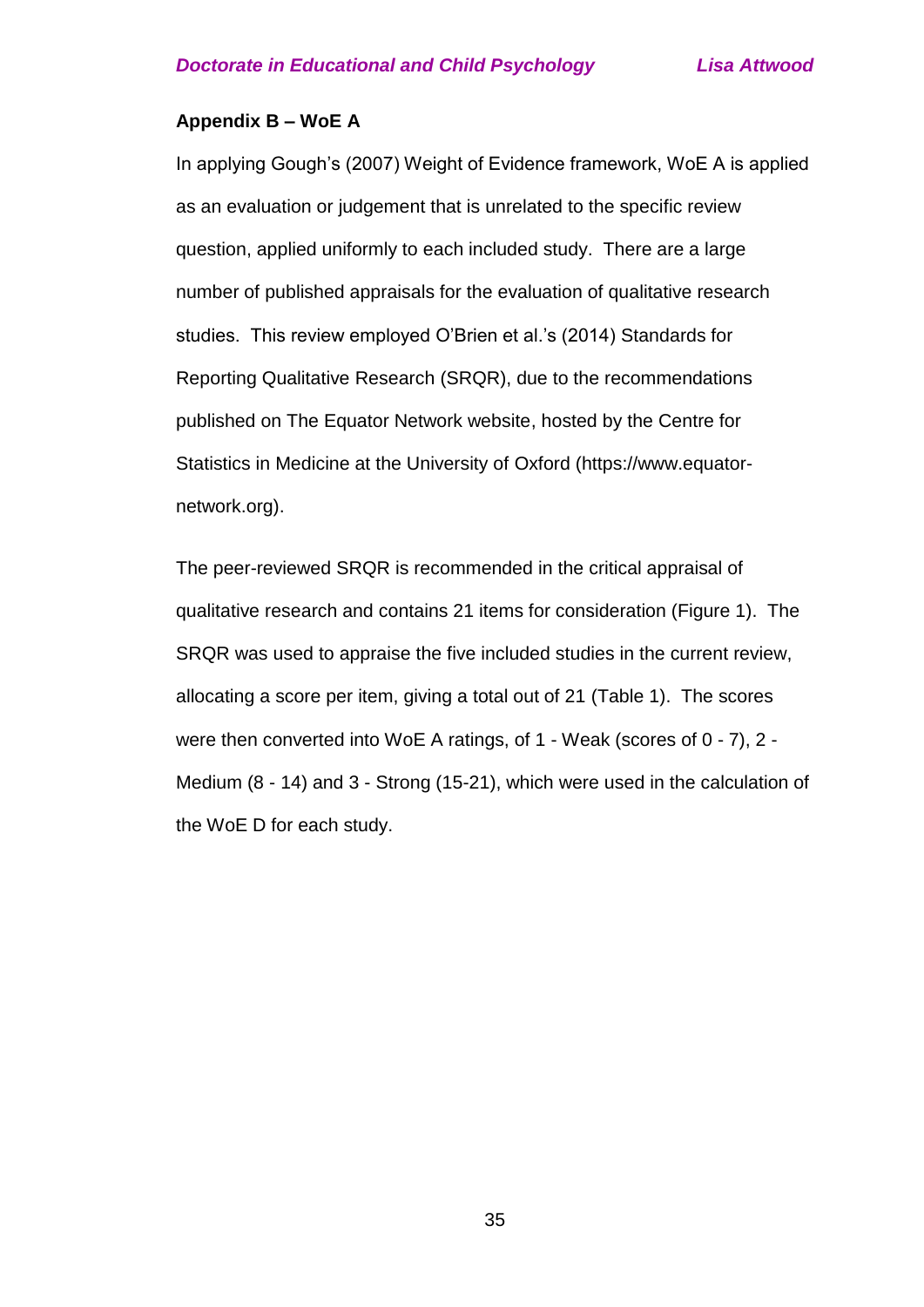| Vо.             | Topic                                                                                           | Item                                                                                                                                                                                                                                                                                                                                                         |
|-----------------|-------------------------------------------------------------------------------------------------|--------------------------------------------------------------------------------------------------------------------------------------------------------------------------------------------------------------------------------------------------------------------------------------------------------------------------------------------------------------|
|                 | <b>Title and abstract</b>                                                                       |                                                                                                                                                                                                                                                                                                                                                              |
| S1              | Title                                                                                           | Concise description of the nature and topic of the study Identifying<br>the study as qualitative or indicating the approach (e.g., ethnography,<br>grounded theory) or data collection methods (e.g., interview, focus<br>group) is recommended                                                                                                              |
| S2              | Abstract                                                                                        | Summary of key elements of the study using the abstract format of<br>the intended publication; typically includes background, purpose,<br>methods, results, and conclusions                                                                                                                                                                                  |
|                 | <b>Introduction</b>                                                                             |                                                                                                                                                                                                                                                                                                                                                              |
| S3              | Problem formulation                                                                             | Description and significance of the problem/phenomenon studied;<br>review of relevant theory and empirical work; problem statement                                                                                                                                                                                                                           |
| 54              | Purpose or research question                                                                    | Purpose of the study and specific objectives or questions                                                                                                                                                                                                                                                                                                    |
|                 | <b>Methods</b>                                                                                  |                                                                                                                                                                                                                                                                                                                                                              |
| SS <sup>T</sup> | Qualitative approach and research paradigm                                                      | Qualitative approach (e.g., ethnography, grounded theory, case study,<br>phenomenology, narrative research) and guiding theory if appropriate;<br>identifying the research paradigm (e.g., postpositivist, constructivist/<br>interpretivist) is also recommended; rationale <sup>b</sup>                                                                    |
| SБ              | Researcher characteristics and reflexivity                                                      | Researchers' characteristics that may influence the research, including<br>personal attributes, qualifications/experience, relationship with<br>participants, assumptions, and/or presuppositions; potential or actual<br>interaction between researchers' characteristics and the research<br>questions, approach, methods, results, and/or transferability |
| S7              | Context                                                                                         | Setting/site and salient contextual factors; rationale <sup>6</sup>                                                                                                                                                                                                                                                                                          |
| 58              | Sampling strategy                                                                               | How and why research participants, documents, or events were<br>selected; criteria for deciding when no further sampling was necessary<br>(e.g., sampling saturation); rationale <sup>b</sup>                                                                                                                                                                |
| S9              | Ethical issues pertaining to human subjects                                                     | Documentation of approval by an appropriate ethics review board<br>and participant consent, or explanation for lack thereof; other<br>confidentiality and data security issues                                                                                                                                                                               |
| 510             | Data collection methods                                                                         | Types of data collected; details of data collection procedures including<br>(as appropriate) start and stop dates of data collection and analysis,<br>iterative process, triangulation of sources/methods, and modification<br>of procedures in response to evolving study findings; rationale <sup>b</sup>                                                  |
| 511             | Data collection instruments and technologies                                                    | Description of instruments (e.g., interview guides, questionnaires)<br>and devices (e.g., audio recorders) used for data collection; if/how the<br>instrument(s) changed over the course of the study                                                                                                                                                        |
| <b>S12</b>      | Units of study                                                                                  | Number and relevant characteristics of participants, documents, or<br>events included in the study; level of participation (could be reported<br>in results)                                                                                                                                                                                                 |
| 513             | Data processing                                                                                 | Methods for processing data prior to and during analysis, including<br>transcription, data entry, data management and security, verification<br>of data integrity, data coding, and anonymization/deidentification of<br>excerpts                                                                                                                            |
| 514             | Data analysis                                                                                   | Process by which inferences, themes, etc., were identified and<br>developed, including the researchers involved in data analysis; usually<br>references a specific paradigm or approach; rationale b                                                                                                                                                         |
| <b>S15</b>      | Techniques to enhance trustworthiness                                                           | Techniques to enhance trustworthiness and credibility of data analysis<br>(e.g., member checking, audit trail, triangulation); rationale <sup>3</sup>                                                                                                                                                                                                        |
|                 | <b>Results/findings</b>                                                                         |                                                                                                                                                                                                                                                                                                                                                              |
| <b>S16</b>      | Synthesis and interpretation                                                                    | Main findings (e.g., interpretations, inferences, and themes); might<br>include development of a theory or model, or integration with prior<br>research or theory                                                                                                                                                                                            |
| S17             | Links to empirical data                                                                         | Evidence (e.g., quotes, field notes, text excerpts, photographs) to<br>substantiate analytic findings                                                                                                                                                                                                                                                        |
|                 | <b>Discussion</b>                                                                               |                                                                                                                                                                                                                                                                                                                                                              |
| \$18            | Integration with prior work, implications,<br>transferability, and contribution(s) to the field | Short summary of main findings; explanation of how findings<br>and condusions connect to, support, elaborate on, or challenge<br>conclusions of earlier scholarship; discussion of scope of application/<br>generalizability; identification of unique contribution(s) to scholarship<br>in a discipline or field                                            |
| \$19            | Limitations<br>Other                                                                            | Trustworthiness and limitations of findings                                                                                                                                                                                                                                                                                                                  |
| 520             | Conflicts of interest                                                                           | Potential sources of influence or perceived influence on study conduct<br>and condusions; how these were managed                                                                                                                                                                                                                                             |
| 521             | Funding                                                                                         | Sources of funding and other support; role of funders in data<br>collection, interpretation, and reporting                                                                                                                                                                                                                                                   |

### Figure 1 - Standards for reporting qualitative research, O'Brien et al. (2014)

<sup>a</sup>The authors created the SRQR by searching the literature to identify guidelines, reporting standards, and

<sup>4</sup>The authors created the SRQR by searching the literature to identify guidelines, reporting standards, and critical appraisal critical creation treated to qualitative research, reviewing the reference issts of retireved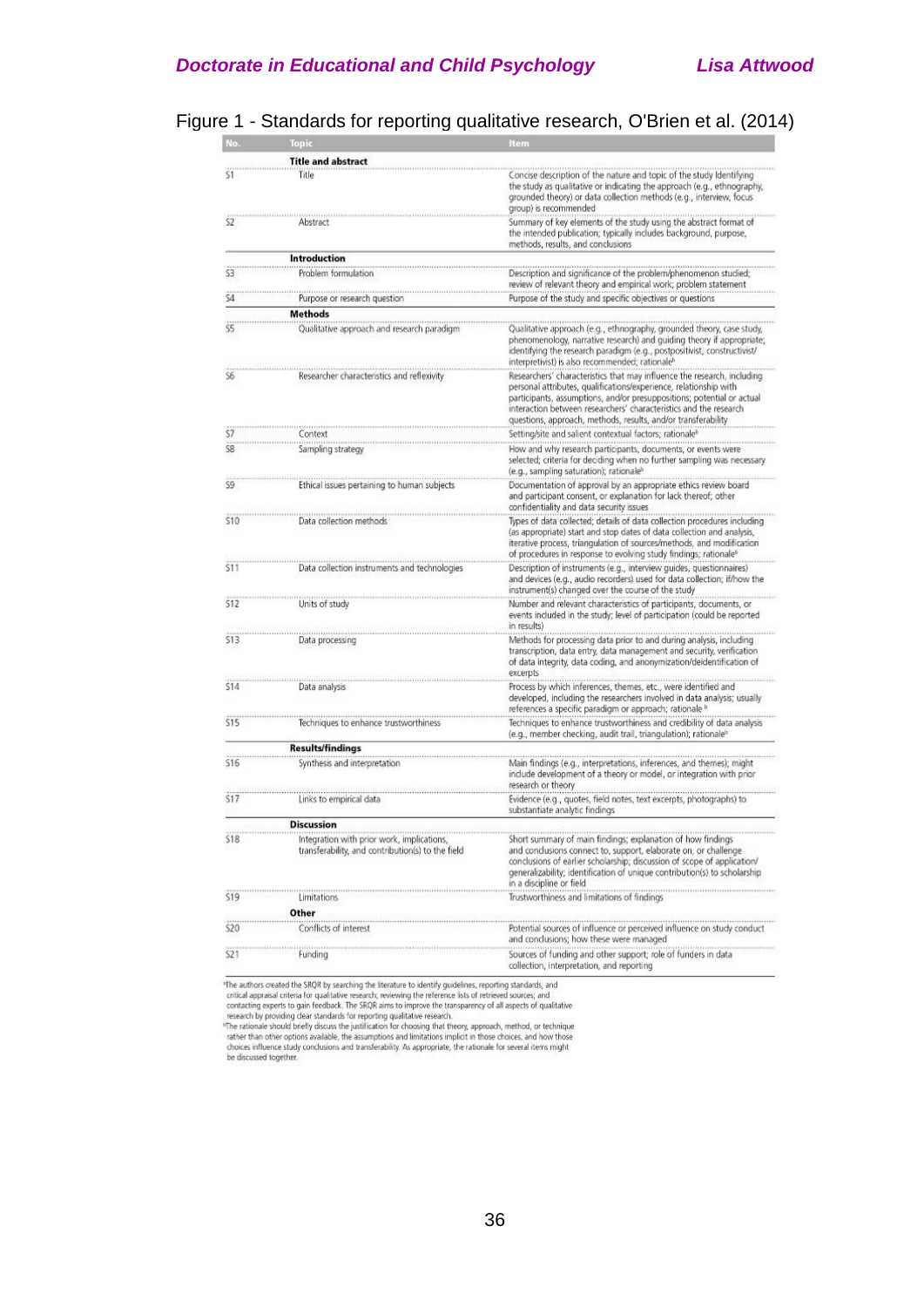### Table 1 – WoE A of each study

|                                |                     | Title &<br>Abstract |       | Introduction         |                |                |    |    |             | Methods |  |   |   | Results/<br>Findings |     | <b>Discussion</b> |             | Other       |                                      |                                       |
|--------------------------------|---------------------|---------------------|-------|----------------------|----------------|----------------|----|----|-------------|---------|--|---|---|----------------------|-----|-------------------|-------------|-------------|--------------------------------------|---------------------------------------|
| <b>Study</b>                   | $\overline{\omega}$ | $\Omega$            | $\Im$ | \$                   | SS             | တိ             | တ် | 88 | S9          | S10     |  |   |   | S <sub>17</sub>      | S18 | S <sub>19</sub>   | <b>S20</b>  | S21         | Total<br>$\blacktriangleleft$<br>WOE | Rating<br>$\blacktriangleleft$<br>WoE |
| Hills,<br>2016                 | $\mathbf 0$         |                     | 1     | $\blacktriangleleft$ | $\overline{0}$ | $\mathbf 0$    |    | 0  |             | 0       |  | 0 | 0 |                      |     | $\boldsymbol{0}$  | $\mathbf 0$ | 0           | 11                                   | $2^{\circ}$<br>Medium                 |
| Krause et<br>al., 2020         | $\overline{0}$      |                     |       |                      | 1              | $\mathbf 0$    |    | 0  | 1           | 0       |  |   | 0 |                      |     |                   | 1           | $\mathbf 0$ | 15                                   | $\mathbf{3}$<br>Strong                |
| McEwan,<br>2019                | $\mathbf 0$         | $\mathbf 0$         |       |                      | 1              | $\mathbf 0$    |    | 0  | $\mathbf 0$ | 0       |  | 0 | 0 |                      |     |                   | 1           | 0           | 12                                   | $2^{\circ}$<br>Medium                 |
| Wilding &<br>Claridge,<br>2016 | $\boldsymbol{0}$    |                     |       |                      |                | $\overline{0}$ |    |    |             | 0       |  |   | 0 |                      |     |                   | $\mathbf 0$ | $\mathbf 0$ | 15                                   | $\mathbf{3}$<br>Strong                |
| Wong et<br>al., 2020           | $\mathbf 0$         | $\mathbf 0$         |       |                      |                | 0              |    | 0  |             |         |  |   |   |                      |     |                   | 1           | $\mathbf 0$ | 16                                   | $\mathbf{3}$<br>Strong                |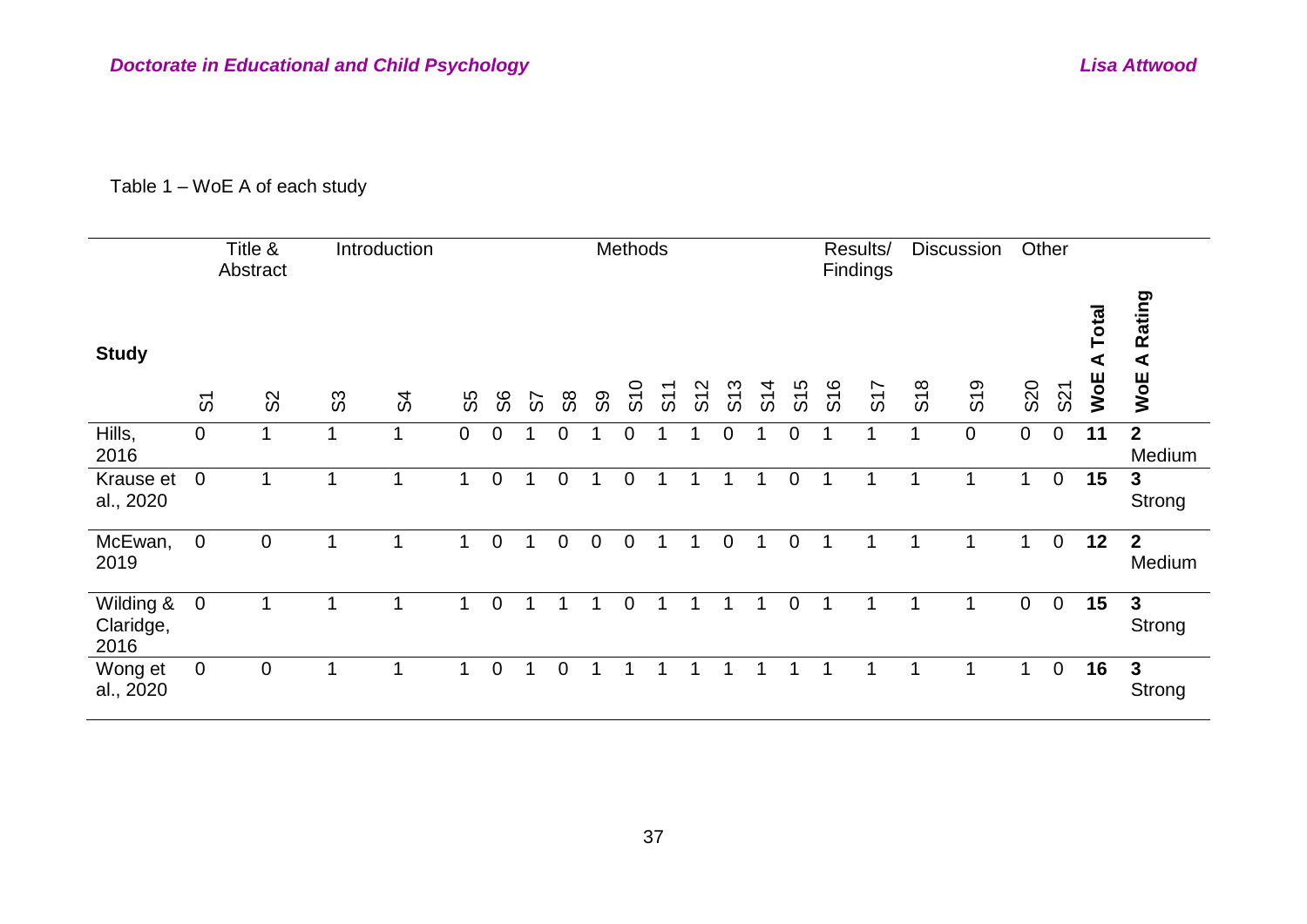#### **Appendix C – WoE B and WoE C Criteria and Summary**

WoE B was developed to evaluate the methodological relevance of the included studies (Table 1). The criteria considered the use of measures in each study and whether the measures were provided or available in full, to allow for identification of relevance to the review question. In addition, there was a criterion included around the method for collecting participant responses, in recognition that children may prefer, or feel more comfortable expressing their thoughts and feelings through alternative forms, in addition to verbally (New Economics Foundation, 2009). The final criterion for WoE B was consideration of the qualitative hierarchy of evidence-for-practice (Daly et al., 2007). This has been developed to assist in critical appraisals of qualitative studies and to help to determine what research should be given more weight in developing practice and policy. The hierarchy sets out four levels of studies, Level I, Generalisable studies in which sampling and methods are derived from the preceding literature; Level II, Conceptual studies, where sampling is driven by previous literature, but may not diversify to the extent of generalisability (may not reach '*saturation*'); Level III, Descriptive studies that provide data to illustrate themes generated with samples selected on the basis of practicality and Level IV, Single case studies, in which rich data is collected from a single participant (see Daly et al., 2007, p.46 – Table 1). It is acknowledged that as ELSA is arguably in its infancy as a programme and therefore the higher levels within this hierarchy were out of reach, given ELSA has a lack of published data to rely upon. Likewise, there were no single case study examples in the included studies for this review, so the criteria included the categories of Level 1, 2 or 3 only.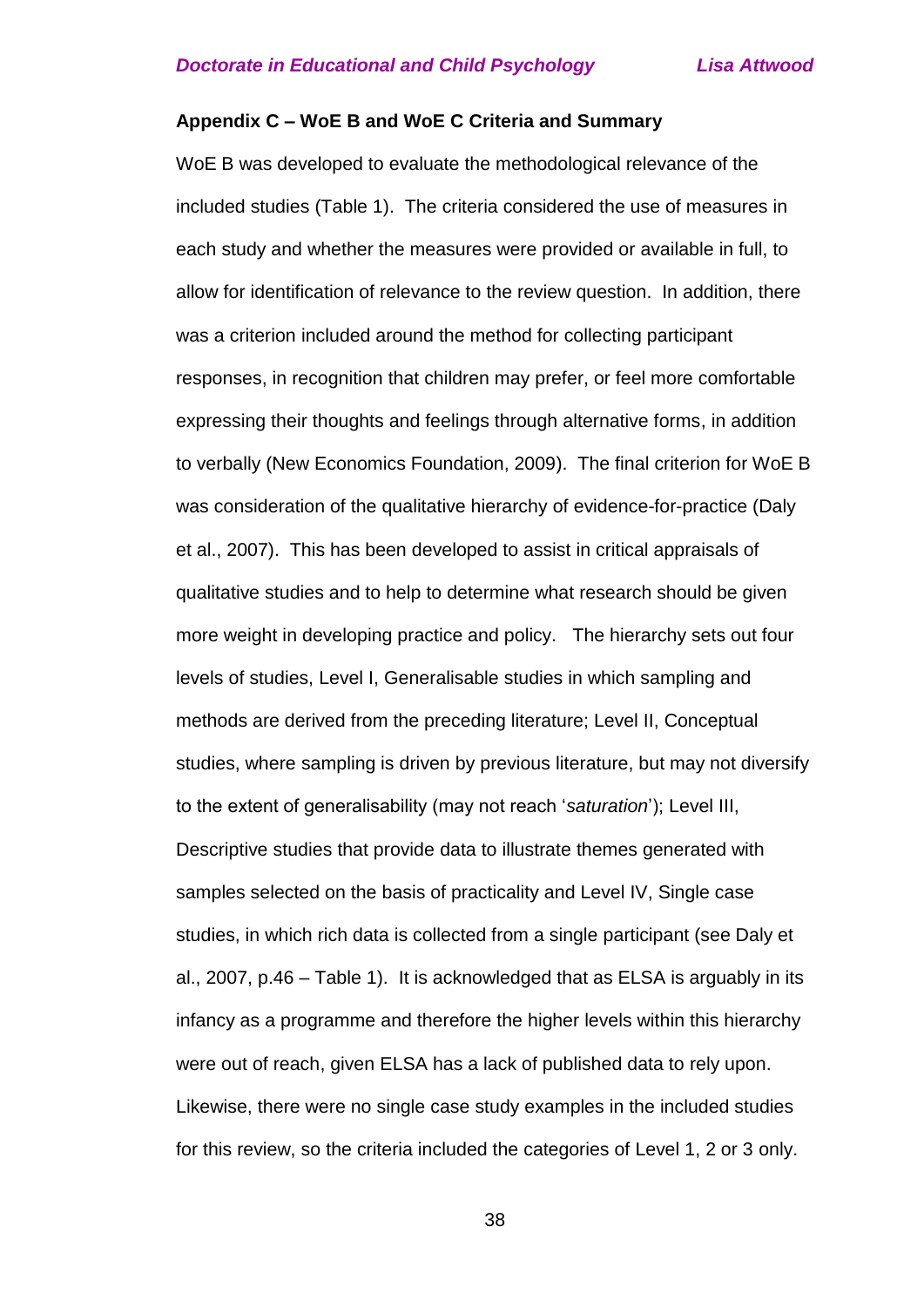| Category                 | Rating         | <b>WoE B Criteria</b>                                                                                                                               |
|--------------------------|----------------|-----------------------------------------------------------------------------------------------------------------------------------------------------|
| <b>Measures</b>          | 1              | Full interview schedule not provided/made<br>$\bullet$<br>available                                                                                 |
|                          |                | No evidence of schedule being piloted or<br>$\bullet$<br>developed from sequential research                                                         |
|                          | $\overline{2}$ | Interview schedule included/available on<br>request                                                                                                 |
|                          |                | No evidence of schedule being piloted or<br>developed from sequential research                                                                      |
|                          | 3              | Interview schedule included/available on<br>$\bullet$<br>request                                                                                    |
|                          |                | Schedule developed following pilot or<br>$\bullet$<br>sequential research                                                                           |
| Participant<br>responses | 1              | Verbal responses only requested<br>$\bullet$                                                                                                        |
|                          | $\overline{2}$ | Pupils able to express views/responses<br>$\bullet$<br>verbally and through the medium of<br>drawing                                                |
|                          | 3              | Pupils able to express views/responses<br>$\bullet$<br>verbally, through the medium of drawing<br>and other creative forms (e.g. modelling<br>clay) |
| Qualitative<br>Hierarchy | 1              | <b>Descriptive Study</b><br>$\bullet$                                                                                                               |
| (Daly et al.,<br>2007)   | $\overline{2}$ | <b>Conceptual Study</b>                                                                                                                             |
|                          | 3              | <b>Generalisable Study</b>                                                                                                                          |

Table 1 – *WoE B Criteria*

WoE C criteria were developed by the reviewer to consider the studies in relation to their relevance to the specific review question. This is not an evaluation of quality, more validity in collating evidence for use in the current synthesis. The criteria and allocated ratings are detailed in Table 2, below. This is followed by Table 3 which presents the ratings for each WoE B and C criterion, by study and the overall WoE B and C scores for each paper, used in the calculation for WoE D.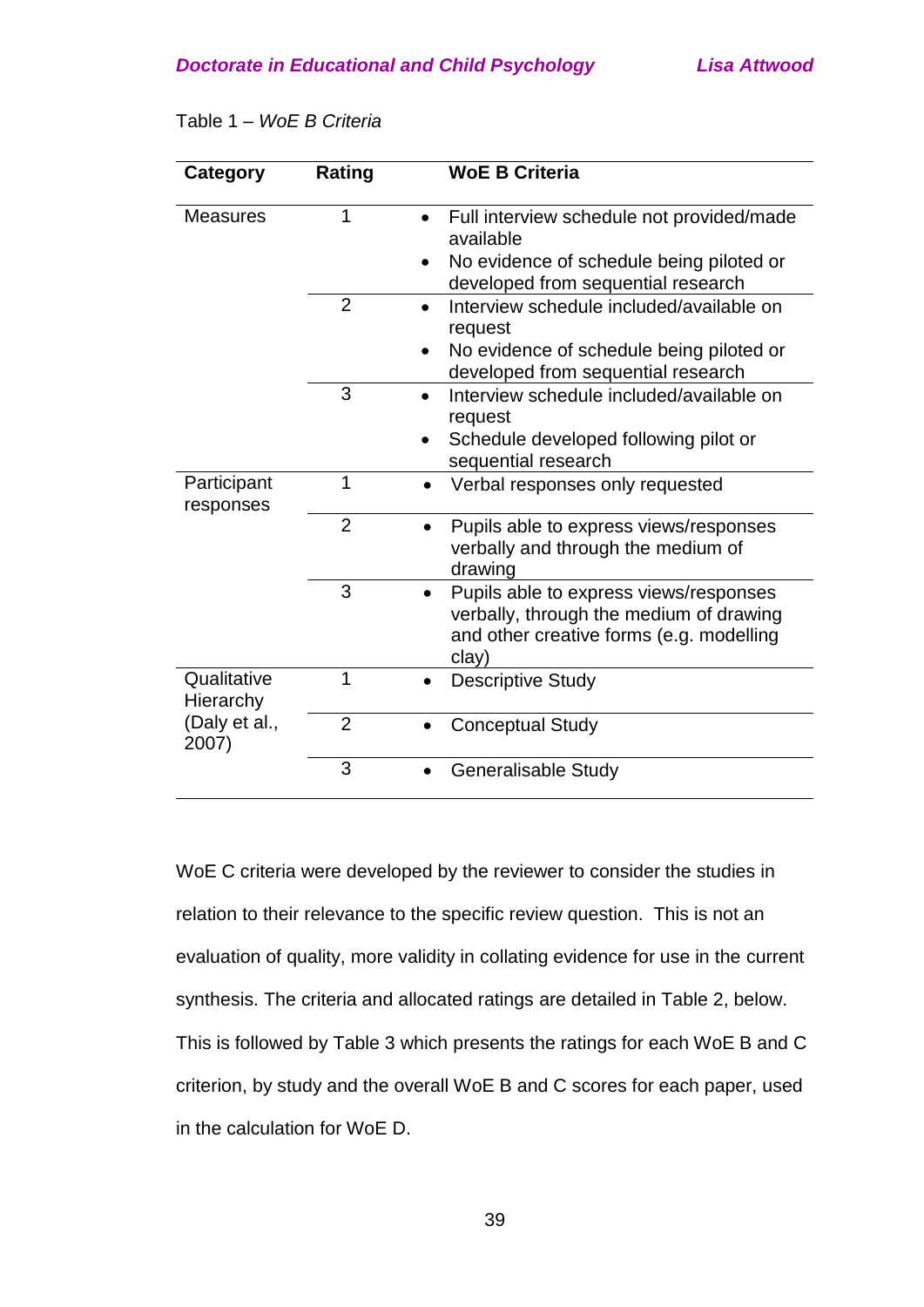| <b>Category</b>  | Rating         | <b>WoE B Criteria</b>                                                                |
|------------------|----------------|--------------------------------------------------------------------------------------|
| Population       |                | Considered only staff perspectives                                                   |
|                  | $\overline{2}$ | Considered pupil OR parent perspectives<br>only                                      |
|                  | 3              | Considered pupil and parent perspectives                                             |
| Context          | 1              | Length of time pupil has attended ELSA<br>programme not reported                     |
|                  | $\overline{2}$ | Pupils had potentially attended less than<br>six ELSA sessions                       |
|                  | 3              | Pupils had attended at least six ELSA<br>sessions                                    |
| Outcome<br>focus | 1              | Broad perspectives/experiences of ELSA<br>explored                                   |
|                  | $\overline{2}$ | Open questions explored aspects of social<br>and emotional development and wellbeing |
|                  | 3              | Questions directly explored social and<br>emotional development and wellbeing        |

### Table 2 – *WoE C Criteria*

### Table 3 – *WoE B & WoE C Summary*

| <b>Study</b>                | <b>WoE B</b>   |                          |           | <b>WoE C</b>   |                |                |                       |              |
|-----------------------------|----------------|--------------------------|-----------|----------------|----------------|----------------|-----------------------|--------------|
|                             | Measures       | Participant<br>Responses | Hierarchy | <b>Dverall</b> | Population     | Context        | Outcome<br>ocus<br>ш. | Overal       |
| <b>Hills, 2016</b>          | 3              | $\overline{2}$           | 1         | $\mathbf 2$    | $\overline{2}$ | $\overline{2}$ |                       | 1.7          |
| Krause et al., 2020         | 1              | $\overline{2}$           |           | 1.3            | 2              | 3              | 3                     | 2.7          |
| McEwan, 2019                | $\overline{2}$ | $\overline{2}$           |           | 1.7            | $\overline{2}$ |                |                       | 1.3          |
| Wilding & Claridge,<br>2016 | $\overline{2}$ |                          |           | 1.3            | $\overline{2}$ | 3              |                       | $\mathbf{2}$ |
| Wong et al., 2020           | 3              | $\overline{2}$           |           | 2              | $\overline{2}$ | $\overline{2}$ |                       | 1.7          |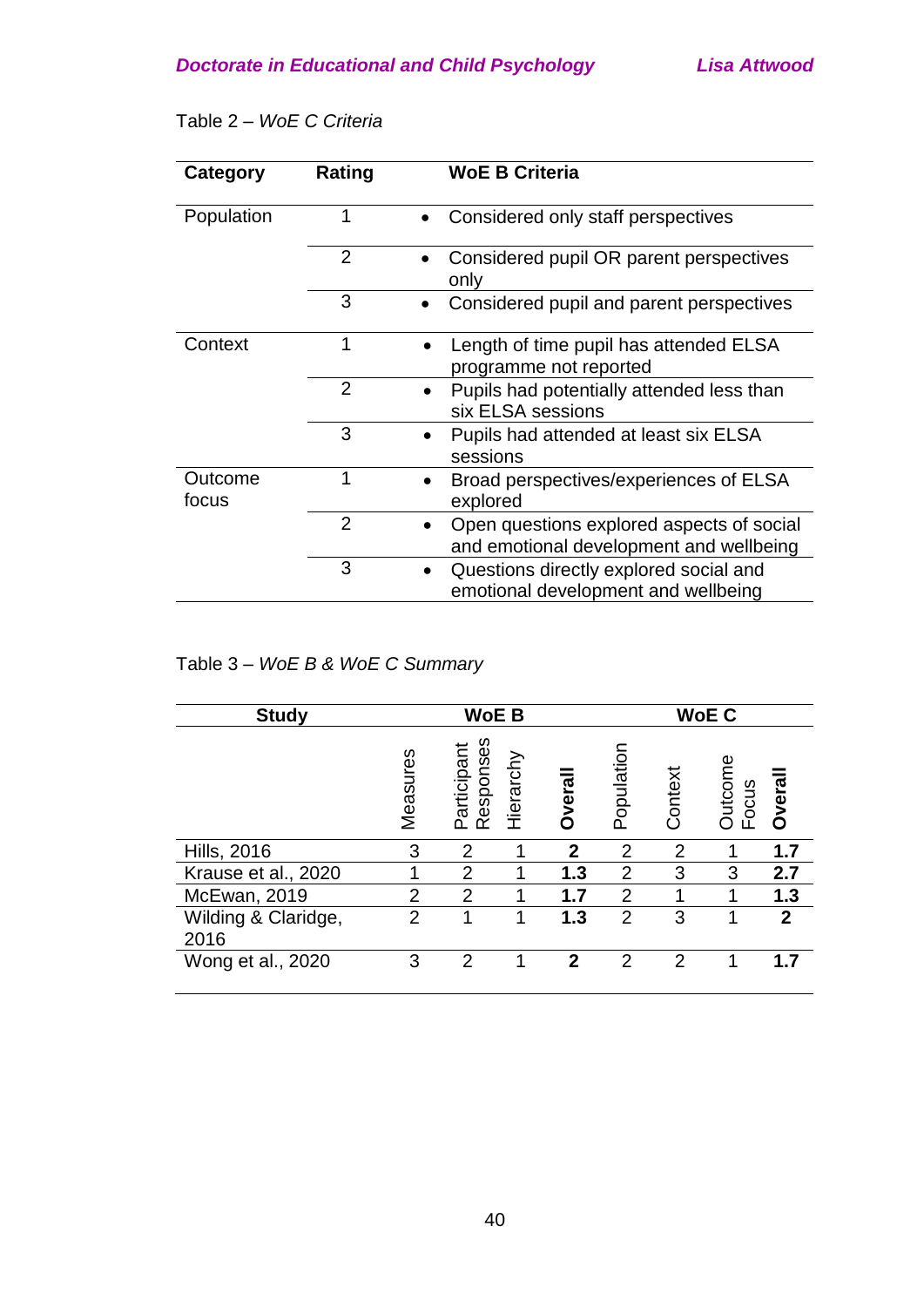| <b>Authors' findings</b>                  | <b>Descriptive Theme</b><br>(Analytical Theme)  | <b>Evidence</b>                                                                                                                                                                                                                                                                                                                                      |
|-------------------------------------------|-------------------------------------------------|------------------------------------------------------------------------------------------------------------------------------------------------------------------------------------------------------------------------------------------------------------------------------------------------------------------------------------------------------|
| Core Theme 1: Therapeutic<br>relationship | Trust & Advocacy<br>(Relationships)             | "children highlighted the importance of the ELSA teacher and<br>how the relationship with this person was a key aspect relating to<br>the effectiveness of the project The children also discussed<br>the importance of being able to talk to their ELSA teacher,<br>allowing the children to share their problems with a trusted adult."<br>(p. 55) |
|                                           |                                                 | "the children spoke about the importance of working together with<br>their ELSA teacher to share the responsibility of a problem or a<br>worry" (p. 55)                                                                                                                                                                                              |
|                                           |                                                 | "Developing a relationship with their ELSA teacher also helped<br>the children to feel like they had an advocate within school." (p.<br>55)                                                                                                                                                                                                          |
|                                           | Opportunity to express<br>(Emotions & Feelings) | "The children also discussed the importance of being able to talk<br>to their ELSA teacher, allowing the children to share their<br>problems with a trusted adult." (p. 55)                                                                                                                                                                          |
|                                           |                                                 | Participant quote: "I liked talking about problems, because then,<br>usually when I just kept it all to myself I felt really unhappy about<br><i>it, so yeah."</i> (p. 55)                                                                                                                                                                           |
| Core Theme 2: Dealing with<br>feelings    | Opportunity to express<br>(Emotions & Feelings) | "The children talked about the importance of being able to talk<br>about, discuss and understand their feelings during and after the<br>ELSA project" (p. 55)                                                                                                                                                                                        |

# **Appendix D – Finding Extraction Example from Hills (2016)**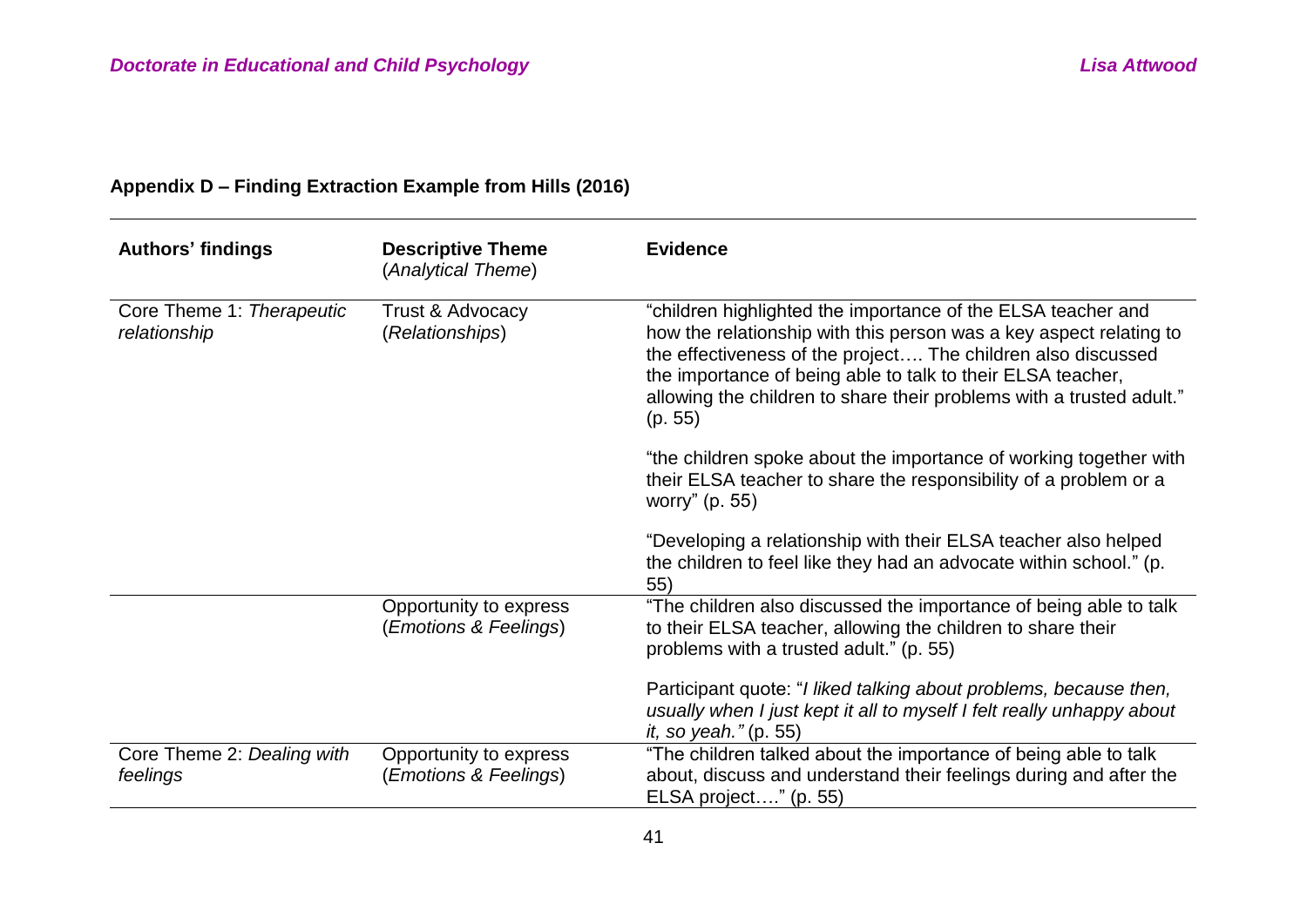|                                                                      | "Some of the children explained how exploring and being able to<br>express their feelings had made them feel happier after the ELSA<br>project." $(p. 55)$                                                                                                                                                                                                                      |
|----------------------------------------------------------------------|---------------------------------------------------------------------------------------------------------------------------------------------------------------------------------------------------------------------------------------------------------------------------------------------------------------------------------------------------------------------------------|
|                                                                      | Participant quote: "I felt better emotionally and physically as well.<br>Mmm like I said it like stopped me from bottling up my feelings<br>and trouble and I could just like say what I felt really yeahmy<br>body, I felt a lot better within myself and my, like expressions<br>from myself were a little bit more happy instead of like (pulled a<br>sad face)." (p. 55-56) |
|                                                                      | Participant quote: ": I felt quite angry I did, well not angry but I felt<br>quite up like grumpy with myself but after ELSA it had actually<br>helped me." $(p. 56)$                                                                                                                                                                                                           |
| Positive change<br>(New Beginnings)                                  | "The children talked about  as well as the importance of being<br>able to talk as a way of managing their feelings." (p. 55)                                                                                                                                                                                                                                                    |
| Personalised strategies - for<br>use inside and outside of<br>school | "Although the ELSA project was in school, for some of the<br>children this extended to their home life" (p. 55)                                                                                                                                                                                                                                                                 |
| (New Beginnings)                                                     | "the children talked about being able to alter their feelings to help<br>them to feel better." (p. 55)                                                                                                                                                                                                                                                                          |
| Less worries/Less anxiety<br><b>Emotions &amp; Feelings)</b>         | Pupil quote: "I'm going to draw this as a head with all the troubles<br>just flying out" (p. 56)                                                                                                                                                                                                                                                                                |
| Family<br>(Relationships)                                            | " they explained how they were now able to share their feelings<br>with their parents." (p. 55)                                                                                                                                                                                                                                                                                 |
|                                                                      | Participant quote: "Because I weren't really sure how to express<br>my feelings in a kind of way to my parents and things It made<br>me feel quite grumpy because I wanted like I wanted to tell them<br>how I feel, but I felt I can't." (p. 56)                                                                                                                               |